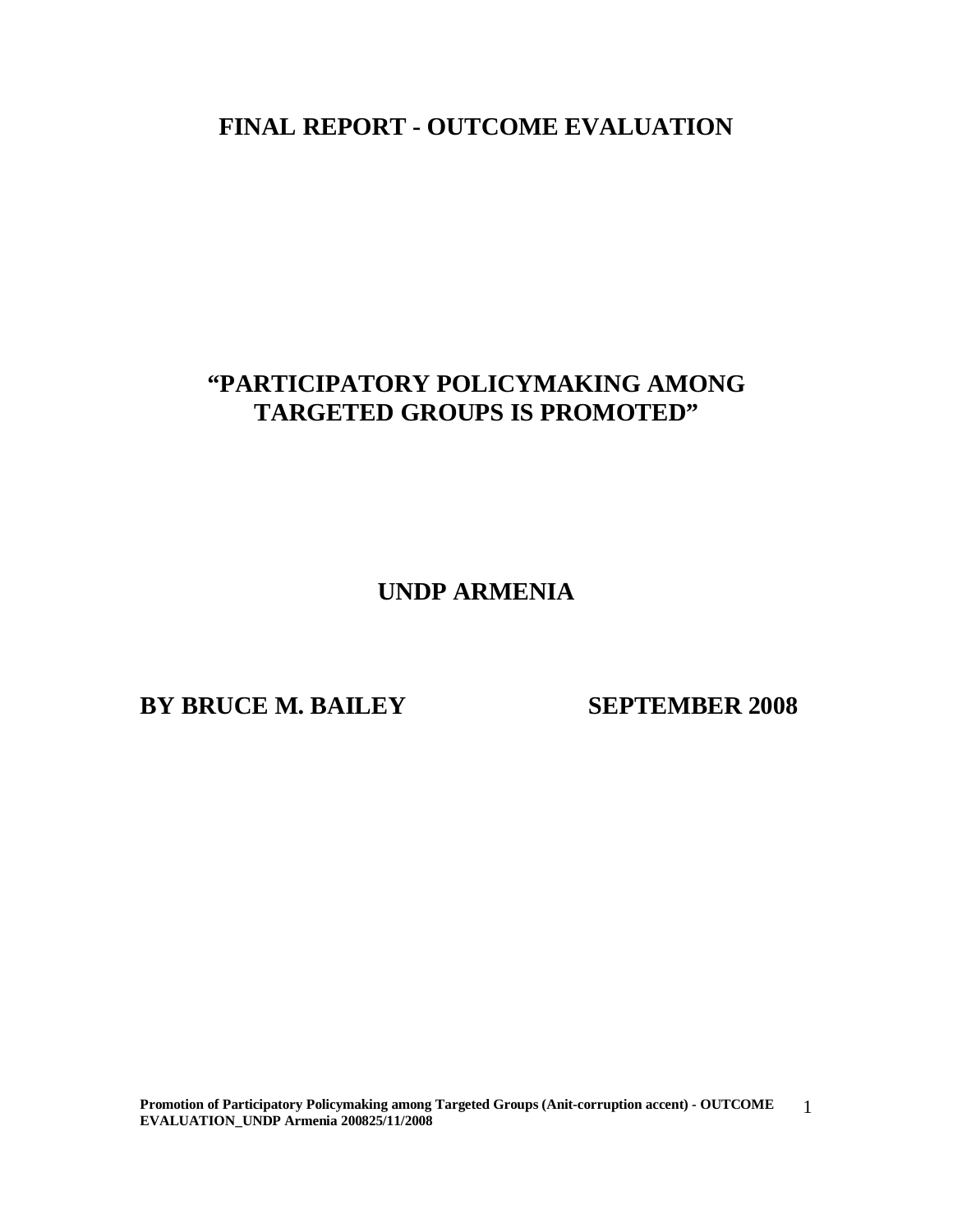#### **ACKNOWLEDGEMENTS**

The author would like to acknowledge the support and collaboration of all of the UNDP – Armenia staff, including the Resident Representative – as well as the thoughtful comments and time of various stakeholders from donor and international agencies, nongovernmental organizations in Yerevan and the regions and the volunteers who worked on the participatory monitoring. He also wishes to thank the Canadian International Development Agency (CIDA) for their financial support to the evaluation.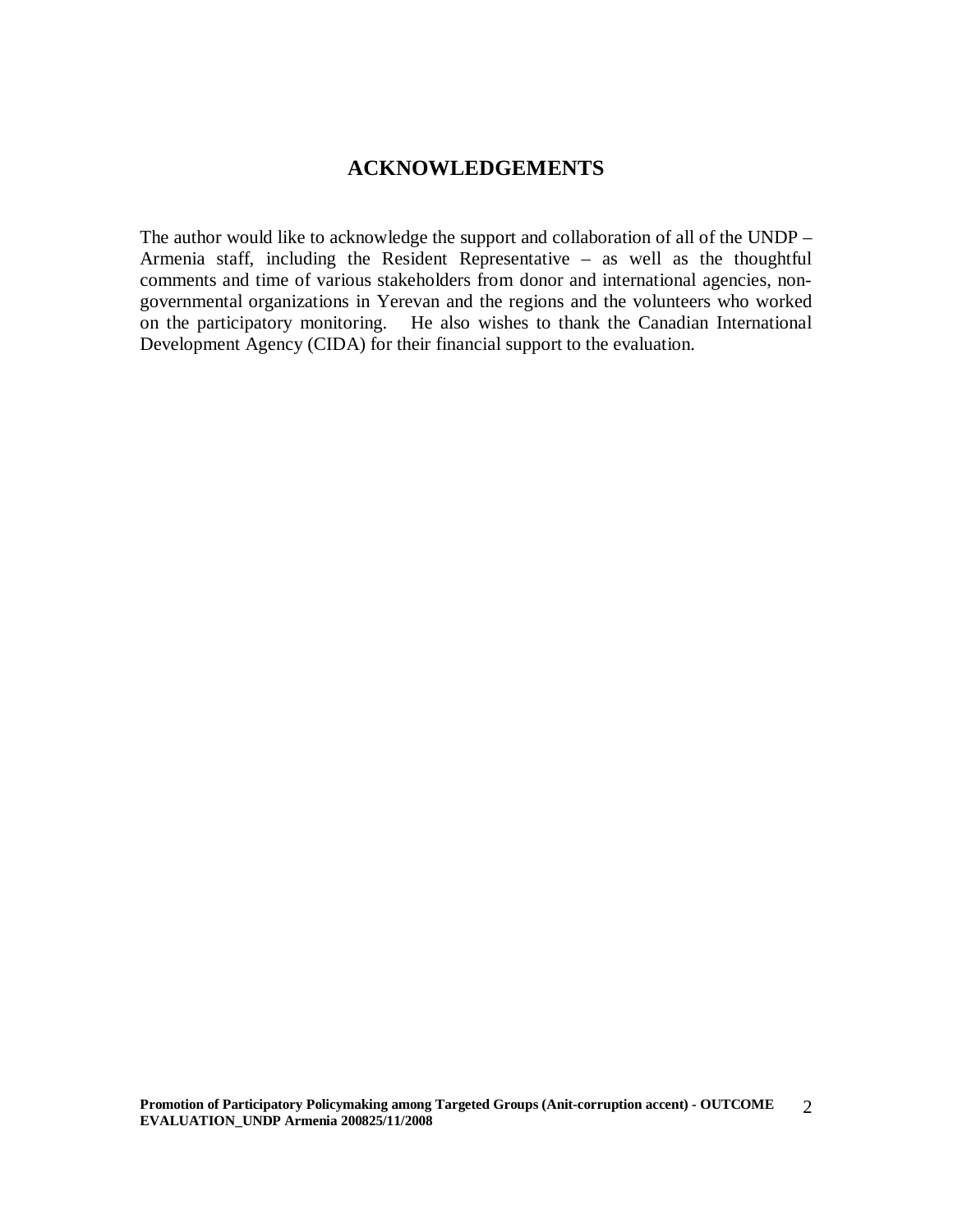#### **ABBREVIATIONS**

| <b>ACPM</b>        | Anti-Corruption Participatory Monitoring                   |
|--------------------|------------------------------------------------------------|
| <b>APMM</b>        | Anti-Corruption Participatory Monitoring Methodology       |
| <b>AWP</b>         | <b>Annual Work Plan</b>                                    |
| <b>CEGS</b>        | <b>Community E-Governance System</b>                       |
| CoE                | Council of Europe                                          |
| CO                 | <b>Country Office</b>                                      |
| <b>CPAP</b>        | <b>Country Programme Action Plan</b>                       |
| <b>CPD</b>         | <b>Country Programme Document</b>                          |
| CRD/TI             | Center for Regional Development/Transparency International |
| <b>CSA</b>         | <b>Civil Society Anticorruption</b>                        |
| <b>CSA Network</b> | <b>Civil Society Corruption Network</b>                    |
| <b>CSO</b>         | Civil Society Organization (CSO and NGO are often used     |
|                    | interchangeably)                                           |
| <b>DGTTF</b>       | <b>UNDP Democratic Governance Thematic Trust Fund</b>      |
| <b>EGSTA</b>       | E-Governance System for Territorial Administration         |
| <b>ENP</b>         | European Neighbourhood Policy of EU                        |
| ${\rm EU}$         | European Union                                             |
| <b>GIPI</b>        | Global Internet Policy Initiative                          |
| GoN                | <b>Government of Norway</b>                                |
| <b>GRECO</b>       | Group of States Against Corruption                         |
| <b>ICT</b>         | Information and Communication Technology                   |
| <b>LPO</b>         | <b>Local Partner Organizations</b>                         |
| <b>NGO</b>         | Non-Governmental Organization                              |
| <b>OECD</b>        | Organization of Economic Cooperation and Development       |
| <b>OSCE</b>        | Organization for Security and Cooperation in Europe        |
| <b>OSI</b>         | <b>Open Society Institute</b>                              |
| <b>PRSP</b>        | Poverty Reduction Strategy and Plan                        |
| <b>RBM</b>         | <b>Results Based Management</b>                            |
| <b>SDC</b>         | Swiss Agency for Development and Cooperation               |
| TA                 | <b>Technical Assistance</b>                                |
| TI                 | <b>Transparency International</b>                          |
| <b>TORs</b>        | Terms of Reference                                         |
| <b>TOT</b>         | Training of Trainers                                       |
| <b>UNCAC</b>       | United Nations Convention on Anti-Corruption               |
| <b>UNDAF</b>       | United Nation Development Assistance Framework             |
| <b>UNDP</b>        | <b>United Nations Development Programme</b>                |
| <b>UNDP/PACT</b>   | United Nations Development Programme/Programme for         |
|                    | Accountability and Transparency                            |
| <b>USAID</b>       | US Agency for International Development                    |
| WB                 | World Bank                                                 |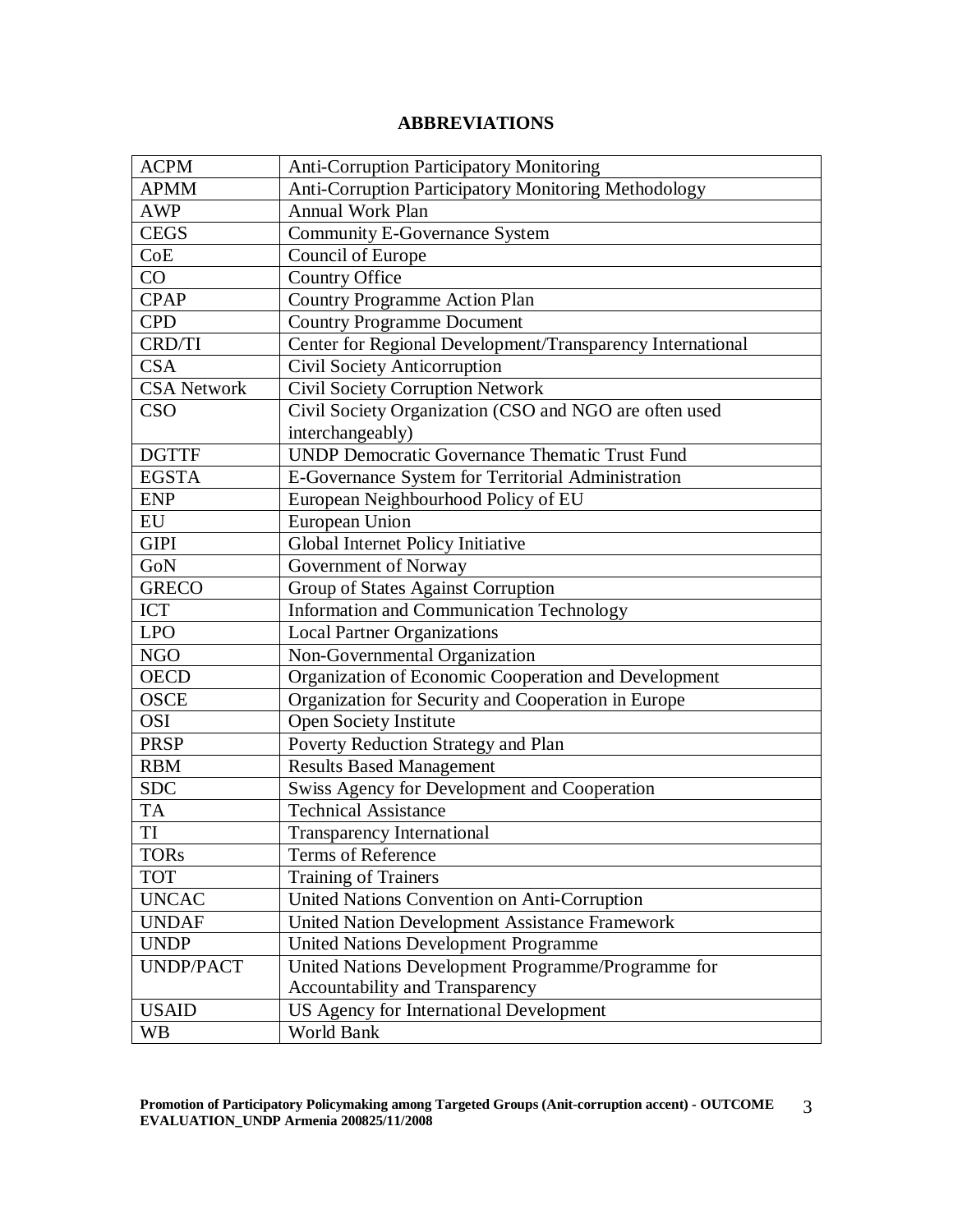#### **TABLE OF CONTENTS**

| Major factors contributing to progress toward outputs and the outcome14 |    |
|-------------------------------------------------------------------------|----|
|                                                                         |    |
|                                                                         |    |
|                                                                         |    |
|                                                                         |    |
|                                                                         |    |
|                                                                         |    |
|                                                                         |    |
|                                                                         |    |
|                                                                         |    |
|                                                                         |    |
|                                                                         |    |
|                                                                         |    |
|                                                                         |    |
|                                                                         |    |
|                                                                         |    |
|                                                                         |    |
|                                                                         |    |
|                                                                         |    |
|                                                                         |    |
|                                                                         |    |
|                                                                         |    |
|                                                                         | 28 |
|                                                                         |    |
|                                                                         |    |
|                                                                         |    |
|                                                                         |    |
|                                                                         |    |
|                                                                         |    |
|                                                                         |    |
| Annex 6: PROGRESS IN RELATION TO OUTCOME AND OUTPUT INDICATORS  46      |    |
|                                                                         |    |
|                                                                         |    |
|                                                                         |    |

Promotion of Participatory Policymaking among Targeted Groups (Anit-corruption accent) - OUTCOME EVALUATION\_UNDP Armenia 200825/11/2008  $\overline{1}$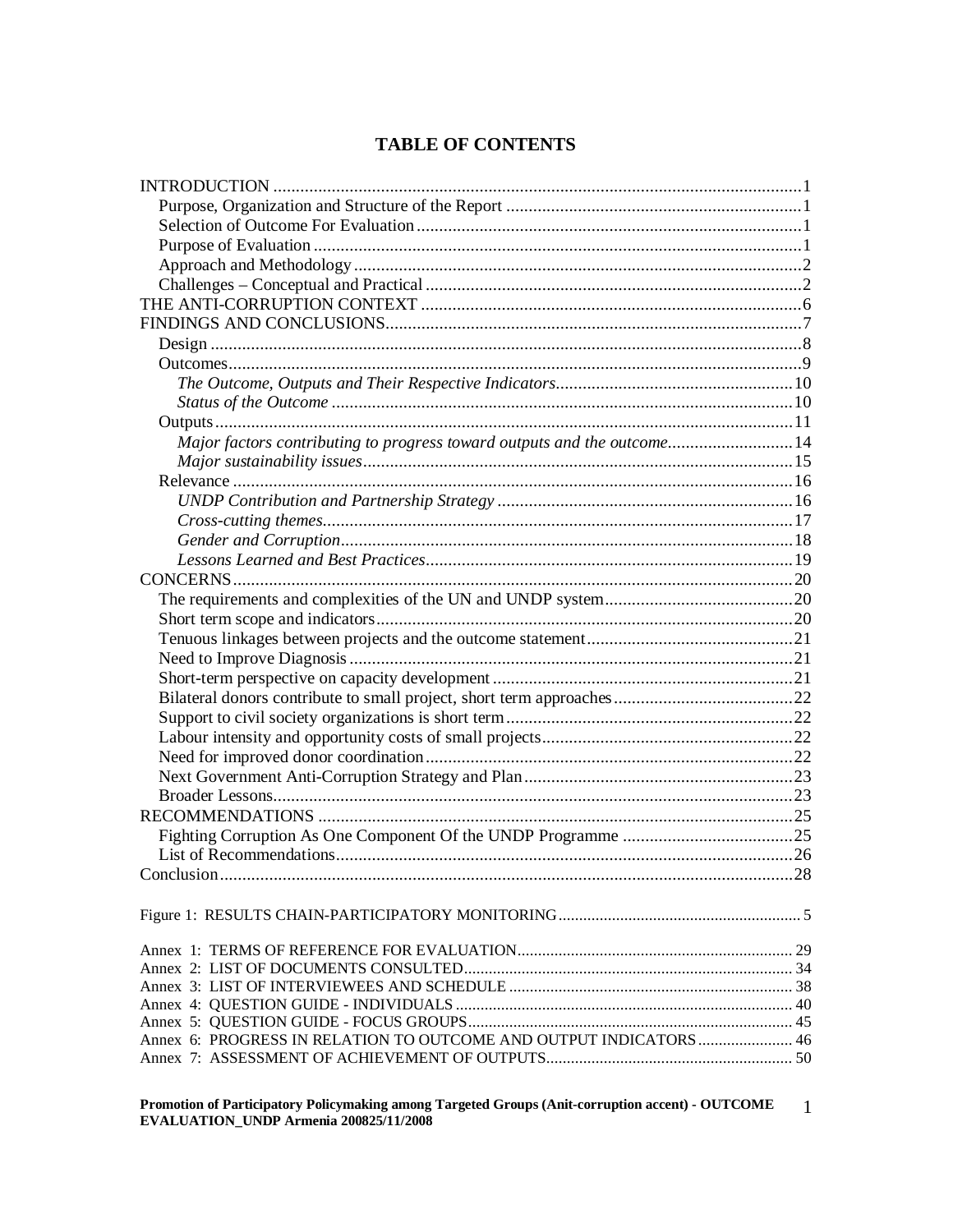**Promotion of Participatory Policymaking among Targeted Groups (Anit-corruption accent) - OUTCOME EVALUATION\_UNDP Armenia 200825/11/2008** 2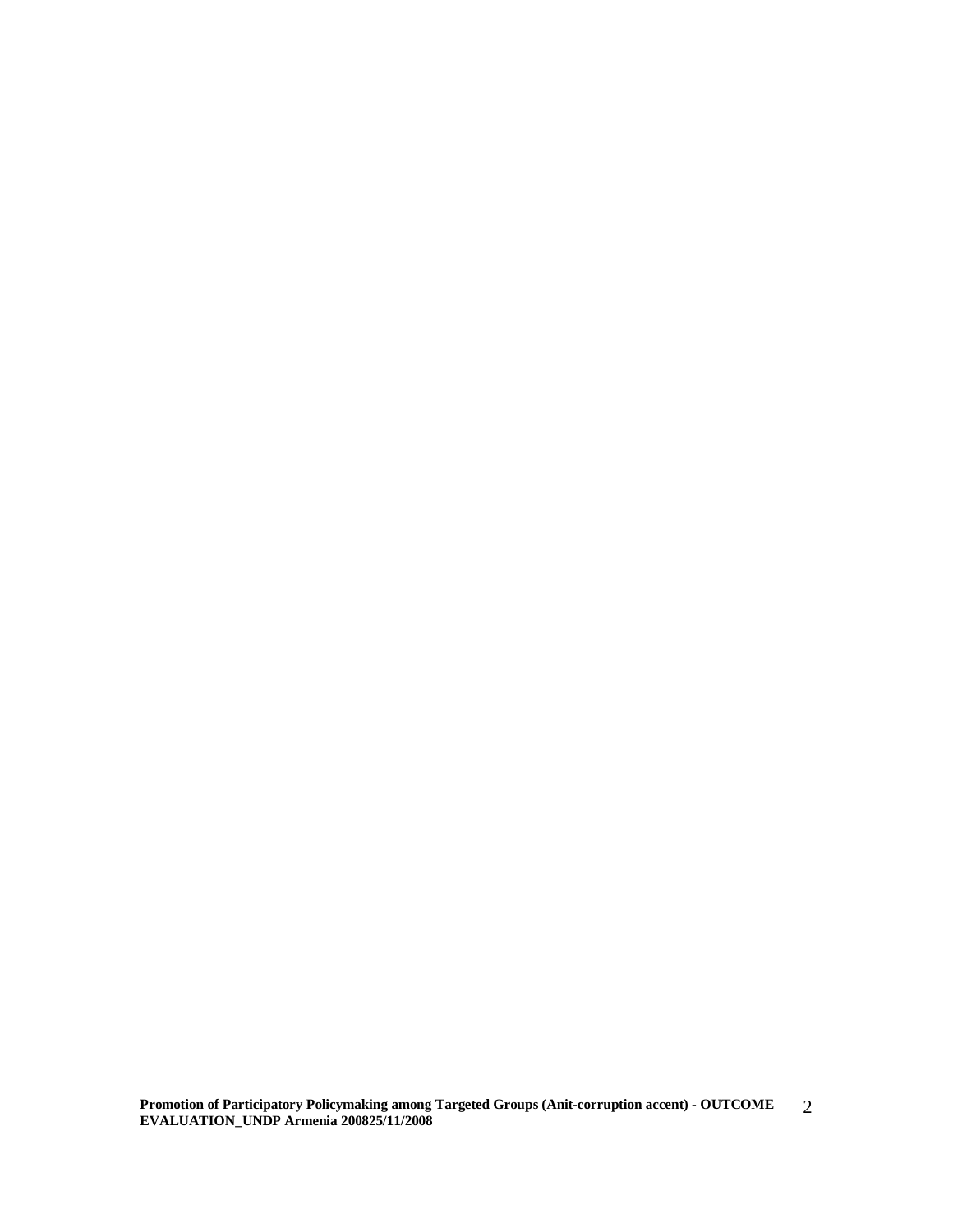### **EXECUTIVE SUMMARY**

This report provides the results of an evaluation carried out over the period June 30 to July 12th 2008 of UNDP Armenia's **Country Programme Outcome 4 "Promotion of Participatory Policymaking Among Targeted Groups".** The selection of the outcome to be evaluated was reinforced by several reasons, both internal and external, for UNDP. Participation is considered as a cross-cutting issue for the UNDP Armenia Country Office as it is an important basis for democracy and means for ensuring transparency, accountability and anti-corruption. Another consideration was that fighting corruption is a priority issue for Armenia and in both in the PRSP as well as the five year government programme. Another factor affecting the selection of the Outcome is that a number of projects have been conducted and results delivered. The evaluation will also help to inform the next United Nations Development Assistance Framework (UNDAF) and UNDP Country Programme cycles, the planning of which will start in 2009.

The purpose of the evaluation was assess the outputs of the projects and their contribution to the outcome, their relevance to the county, as well as to define lessons learned and identify possible future entry points for similar projects.

The methods used included a desk review of key documents, key informant interviews, focus group discussions with different groups including project experts, civil society organizations, and NGO volunteers, who supported implementation of the project. A wrap up session with UNDP staff was conducted at the end to discuss and validate draft findings, concerns and recommendations to ensure the evaluator's clear understanding of the issues, to deepen understandings on the part of all involved, and to ensure there are no major surprises when the draft report is received.

Several projects and sub-projects have contributed to the outcome. The focus of the evaluation was on the project "Strengthening Awareness and Response in Exposure of Corruption in Armenia" which started in 2006 and is on-going. Two other projects - (a) Support to Information Society and Democratic Governance and (b) Civil Society Monitoring Nat'l Strategy on Anti-Corruption preceded the first project which built on their results. The first project is, in essence, a number of sub-projects of different durations, sizes, and expected results. The sub-projects involved support to:

- a CRD/TI Armenia 2006 Corruption Perception Survey;
- $\bullet$  a gap analysis of the preventative measures section of UNCAC;
- $\bullet$  participatory monitoring by civil society in the education and health sectors;
- $\bullet$  media and journalists (training, capacity building and television programs);
- a variety of e-governance initiatives.

The status of the outcome was assessed by reviewing progress relative to its indicators, the status of the outputs and their indicators, as well as by a more qualitative analysis of the narrative reports, interviews and focus group discussions. If looked at strictly from

**Promotion of Participatory Policymaking among Targeted Groups (Anit-corruption accent) - OUTCOME EVALUATION\_UNDP Armenia 200825/11/2008** i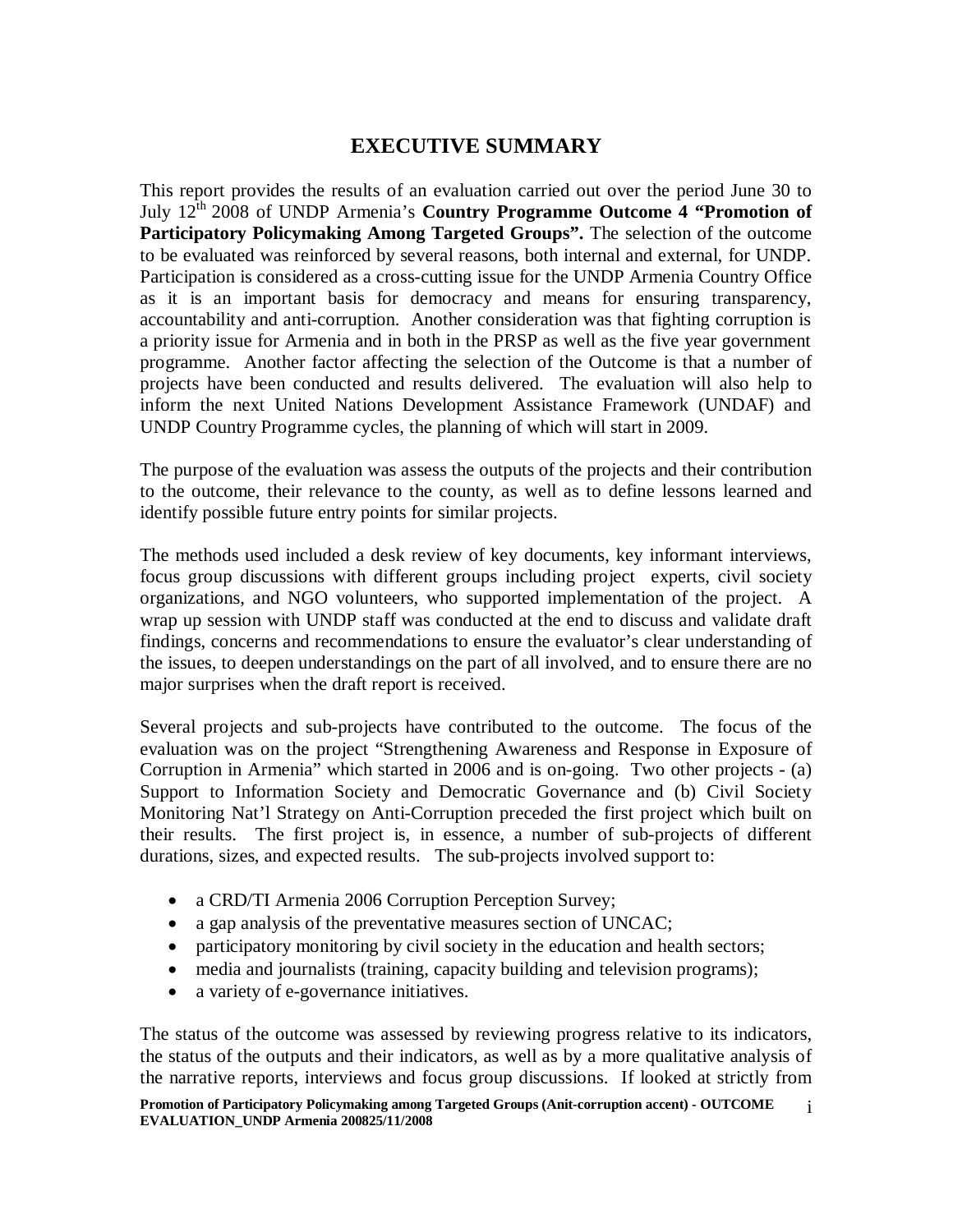the standpoint of the indicators, one can be easily justified in saying that the Outcome has been achieved. However, the indicators are at the level of very "immediate outcomes" – which really cannot be described as "developmental". At the same time, they reflect the short-term nature of the sub-projects which really should not claim to have developmental outcomes. There are no indicators related to changes in levels or types of corruption which is entirely reasonable and defensible given the short term nature of the sub-projects.

Major factors which contributed to progress toward outputs and the outcome included:

- UNDP staff competency and commitment;
- Sound selection of competent partners and good communication with them and government agencies;
- Selection of "doable" projects;
- $\bullet$  In the case of more complex projects, good partners, a willingness to revisit methodology and a lot of UNDP staff involvement;
- Management support, particularly when there were problems (CRD/TI study, lobbying legislation, and
- Donor financial support, as well as support from other parts of the UN system.

The major concerns identified related to the short term nature of the projects in an area where progress is well known to be long term. The concerns about the way the outcome and output indicators are framed have been mentioned. It would be very helpful if it were possible during the planning process to develop the results chain in a more realistic way that might conceive of results of outcomes in various stages such as immediate, intermediate and longer term. Donor support is also short term and contributes to the overall short term approach. Support to Civil Society Organizations is also short term which weakens their role as strong, longer term partners. The short term approach also affects sustainability. It has also encouraged the selection of short term activities, such as studies, which have been quite useful but lack a strategic or programmatic framework which would allow for more coherent follow-up. The requirements and complexities of the UN and UNDP system were also seen as issues, particularly in the way that different results areas are intended to but do not really fit together in a particularly coherent way. The causal links between the project, sub-projects and the outcome statement are tenuous.

The recommendations section discusses possible options for UNDP Armenia's future engagement in anti-corruption work and makes a series of recommendations concerning:

- Making the expression of a future Outcome statement, the linkages with outputs and their related indicators clearer;
- Taking a more programmatic approach, planning projects with a longer time frame in mind, and seek funding arrangements with donors that are more programmatic and long term;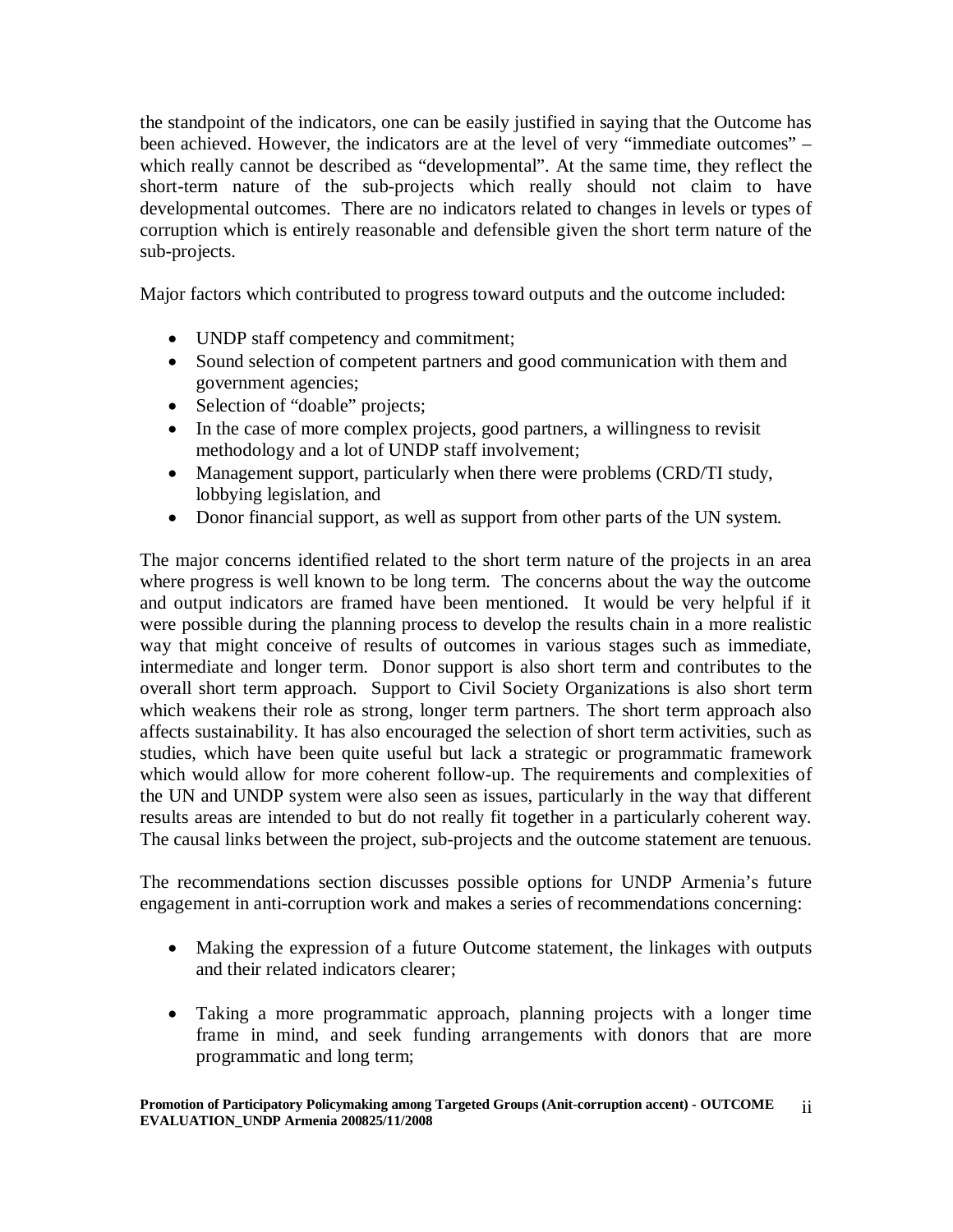- Building on accomplishments, particularly continuing the work in the regions of Armenia, working with CSOs, supporting monitoring of the next Anti-corruption Action Plan, a future CRD/TI Corruption Perceptions Survey or other studies of that nature, as well as e-governance. The recommendations also encourage taking a more strategic and longer term, programmatic approach;
- Strengthening Planning and Monitoring Tools, particularly strengthening diagnostic work, building longer term outcomes into the planning process, strengthening the identification of key sustainability issues during project design;
- Investigating with bilateral donors ways to provide funds over a longer period of time and combine donor fund in order to provide greater and longer term predictability in order to reduce the transactions involved in approvals and monitoring reports;
- Finally, the report recommends working with other donors to find ways to encourage longer term approaches with CSOs and ways to strengthen their professionalism and capacity to do more sustainable anti-corruption work.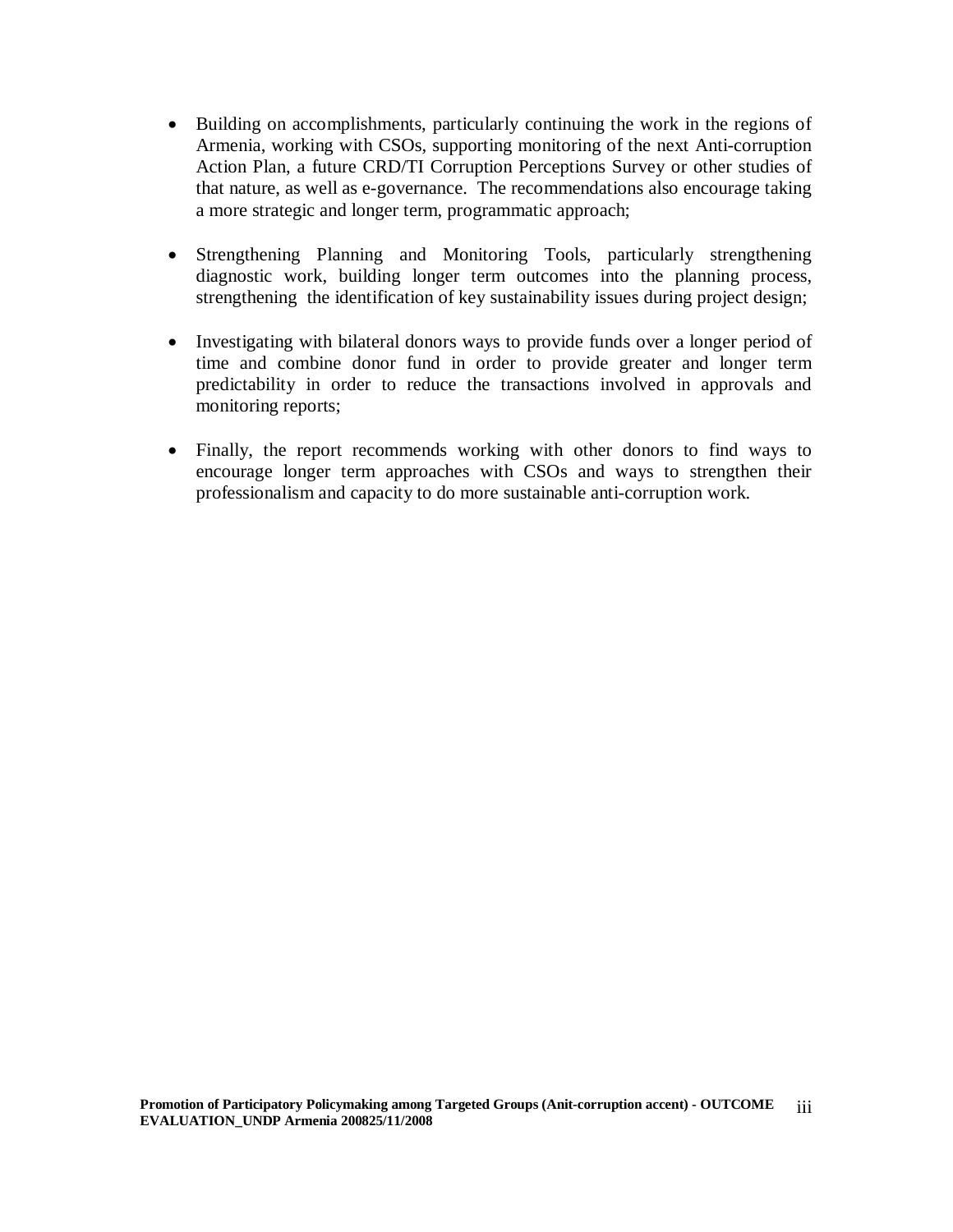## **INTRODUCTION**

#### *Purpose, Organization and Structure of the Report*

This report provides the results of an evaluation carried out over the period June 30 to July 12th 2008 of UNDP Armenia's **Country Programme Outcome 4 "Promotion of Participatory Policymaking Among Targeted Groups".** The report follows the required Outcome Evaluation Report Template found in the UNDP Guidelines for Outcome Evaluators.

### *Selection of Outcome For Evaluation*

In accordance with UNDP policies and procedures on evaluations the following outcome was selected from the Democratic Governance field to be evaluated. The selection of the outcome to be evaluated was reinforced by several reasons, both internal and external, for UNDP. Participation is considered as a cross-cutting issue for the UNDP Armenia Country Office as it is an important basis for democracy and means for ensuring transparency and accountability. In the framework of the Outcome, participatory policy making is promoted in several fields, particularly in the field of combating corruption. A further consideration was the fact that corruption is a priority issue for Armenia and combating it was considered as an important factor for development both in the PRSP Armenia 2 (draft) and the five year government programme. Another factor affecting the selection of the Outcome is that a number of projects have been conducted and results delivered. Finally, support available from the Canadian International Development Agency (CIDA) assisted in making the overall evaluation process more cost-effective.

## *Purpose of Evaluation*

The purpose of the outcome evaluation of UNDP Armenia's **Country Programme Outcome 4**: "Participatory Policymaking Among Targeted Groups is Promoted" is to assess the outputs of the projects and their contribution to the outcome, their relevance to the county, as well as to define lessons learned and identify possible future entry points for similar projects. The objective of the outcome evaluation is to assess how the outputs of the above projects contribute to the specified outcome, as well as to assess their linkages with national priorities on governance. The timing of this evaluation is strategic in that it identifies results and defines lessons learned which will assist in informing future interventions as part of the CP review and planning cycle. The evaluation reviews the extent to which programme, projects, soft assistance, partners' interventions and synergies among partners have contributed to the achievement of the outcome. It includes five categories of analysis: design, outcome status, relevance, the UNDP contribution and lessons learned (See full Terms of Reference – Annex 1).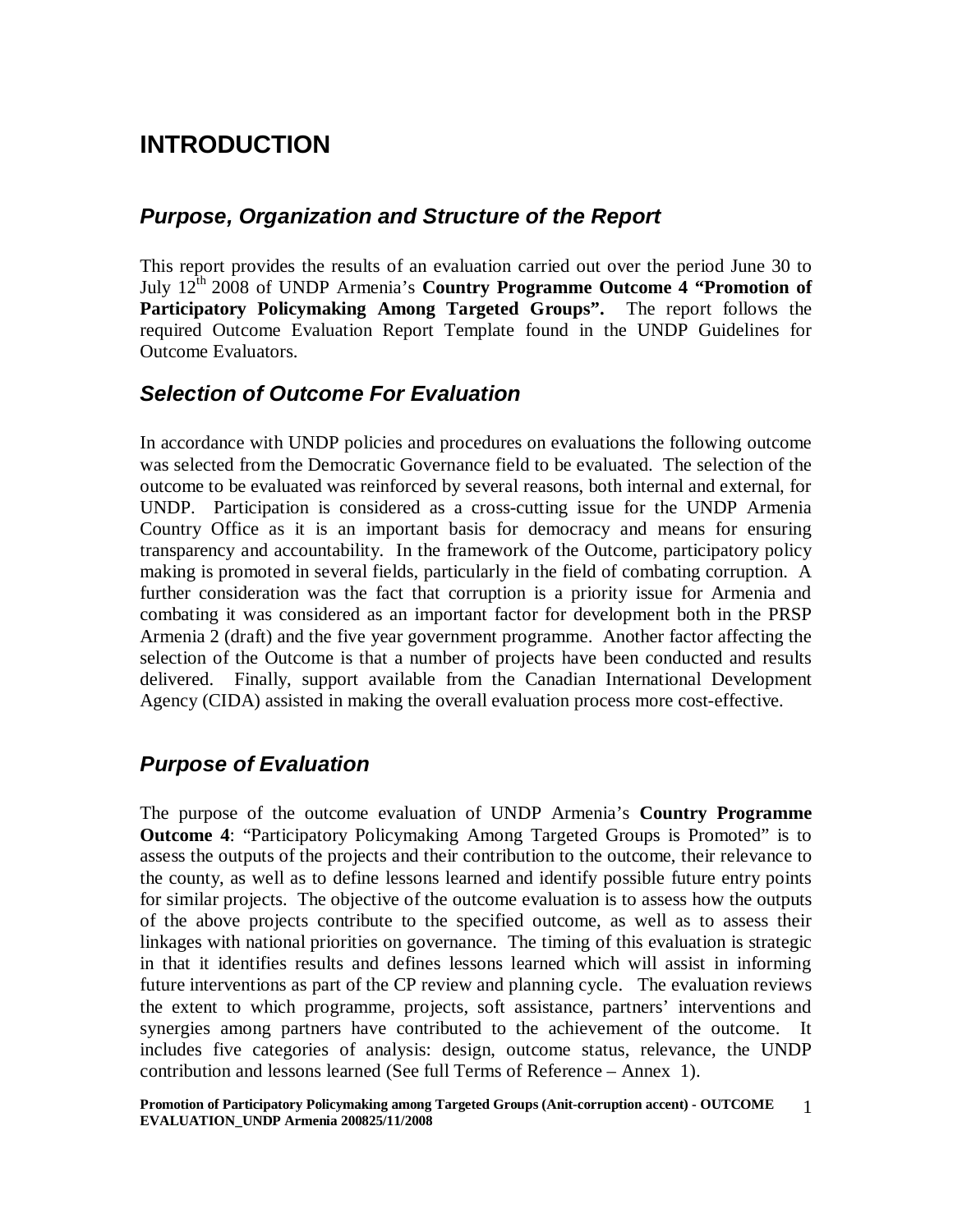## *Approach and Methodology*

The evaluation was carried out in two stages. The consultant came to Armenia for one week at the end of March to work with the UNDP staff to clarify certain aspects of the Terms of Reference and to develop a mutually agreeable work plan. The Work Plan was subsequently approved by CIDA and the actual evaluation was carried out from June  $30<sup>th</sup>$ to July  $12^{\text{th}}$ .

The methods used involved:

- Desk Review: An analysis of all key documents, including the United Nations Development Assistance Framework (UNDAF), the Country Program Action Plan (CPAP), Annual Work Plans (AWP), regular monitoring reports, various reports produced by projects, reports by international organizations, and reports by experts. (See List of Documents Consulted - Annex 2). The purpose of this analysis was to determine the nature and type of results in relationship to outcome and output indicators – as well as more broadly;
- Key Informant Interviews: Interviews with key people involved in the projects (See List of Interviewees - Annex 3) and the Interview Question Guide - Annex 4). The purpose of the interviews was to obtain another perspective in terms of the questions in the Terms of Reference (TORs), particularly results achieved, and to cross check or validate them with what was found in reports;
- Focus Group Discussions: Focus group discussions with experts, civil society organizations, and volunteers (See Question Guide – Focus Groups -Annex 5). The purpose was the same as above;
- A wrap up session with UNDP staff to discuss and validate draft findings, concerns and recommendations as well as a similar wrap-up session with the Resident Representative. The purpose of these wrap-up sessions was to ensure the evaluator's clear understanding of the issues, to deepen understandings on the part of all involved, and to ensure there are no major surprises when the draft report is received.

## *Challenges – Conceptual and Practical*

The UNDP template for outcome evaluations does not suggest this section. However, since UNDP systems and approaches are going through some evolution, these comments may be helpful.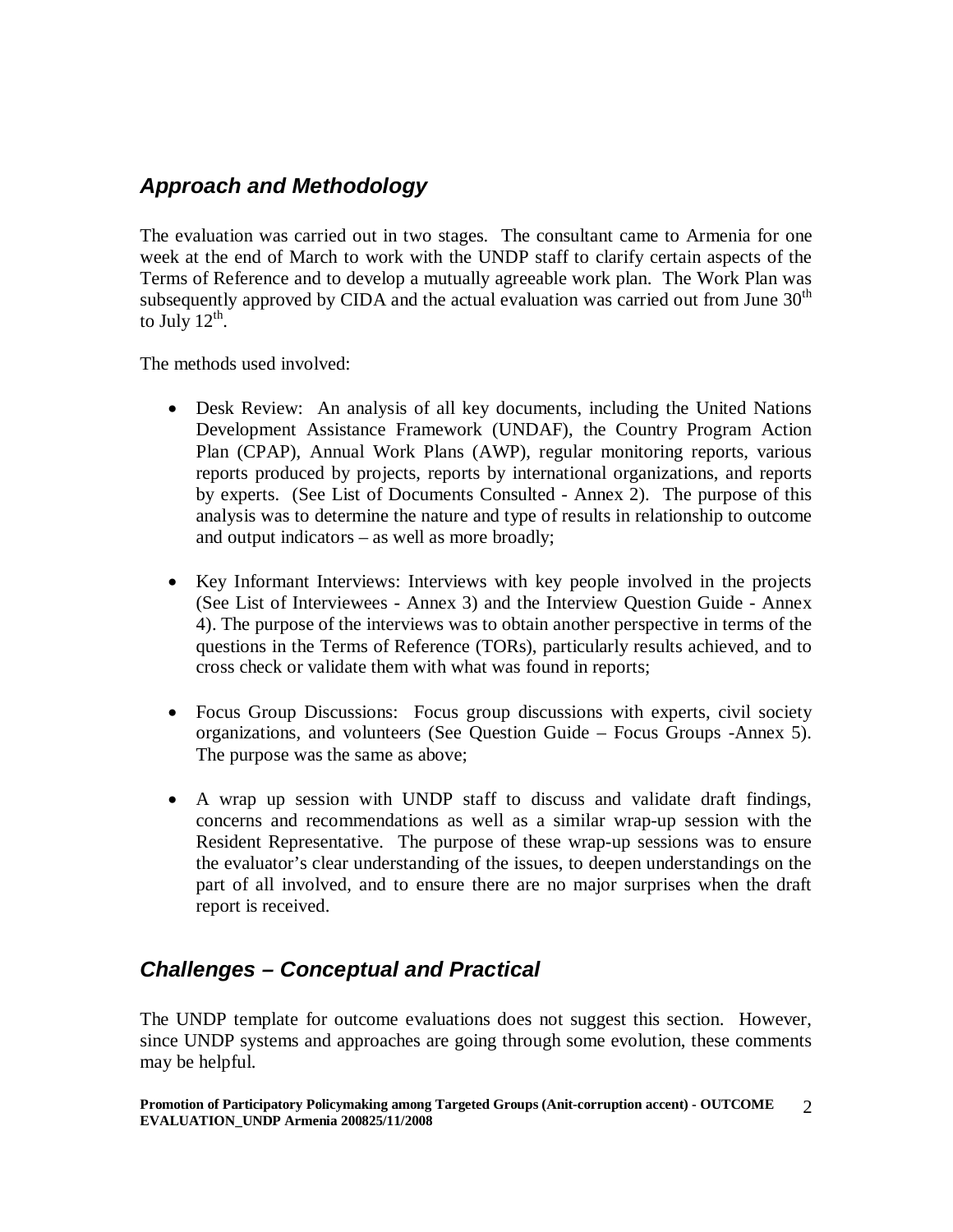The shift in the UNDP evaluation process to focussing on outcomes, as opposed to outputs, is welcome. However, as with any change, it is not without its issues. Several challenges were encountered during the course of the evaluation. Some were conceptual. Some were practical.

Briefly the challenges and concerns raised were:

• The causal linkages between various project documents (such as annual work plans and monitoring reports which refer primarily to outputs), and the UNDAF, CPAP (the country programme documents), which refer to outcomes, is tenuous;

The results and conclusions from aggregating various outputs into outcomes can be uncertain and misleading;

The tendency of many agencies to use (and misuse) Results Based Management, to show they are achieving "results", often in areas where experience and common sense tell us that the achievement of substantive results is long-term and often (predictably) uneven;

• The words used to describe outcomes are often so broad that they do not provide clear, operational direction – which is one of their purposes;

• Finally, making the practical connections between documents and working though different outcome statements in different documents (as well as changing output indicators, regardless of the rationale for their changes), can be confusing  $1$ 

In any programme or project there is a potential continuum of results – often uncertain and uneven. Training leads to increased knowledge and skills which in turn may be applied on the job to improve personal and organizational performance. Such improvements result in new challenges for clients/stakeholders and/or staff, and new "needs", which in turn may require new technology, different management approaches, improved procedures, further training, etc. Simplistically, these could be described as immediate, intermediate and long-term results. To use other language, they can be seen as a continuum of outcomes. The outcome in this evaluation can best described as being at the "immediate outcome" level. As a result, and quite reasonably, there are no indicators or reference to effects on corruption – which is usually only influenced in the mid – to long-term. However, it is important to try to establish or think about these longer term connections, no matter how complex and messy the causal relationships involved.

3

**Promotion of Participatory Policymaking among Targeted Groups (Anit-corruption accent) - OUTCOME EVALUATION\_UNDP Armenia 200825/11/2008**  $1$  There are two separate issues. The first is simply trying to track the connections between different documents. The second is changing and updating documents. Most evaluators agree that planning and project documents, LFAs etc. should be "living documents" and adjusted as situations change and/or learning takes place. If changes are to be made, they should be referenced and relatively easy to track.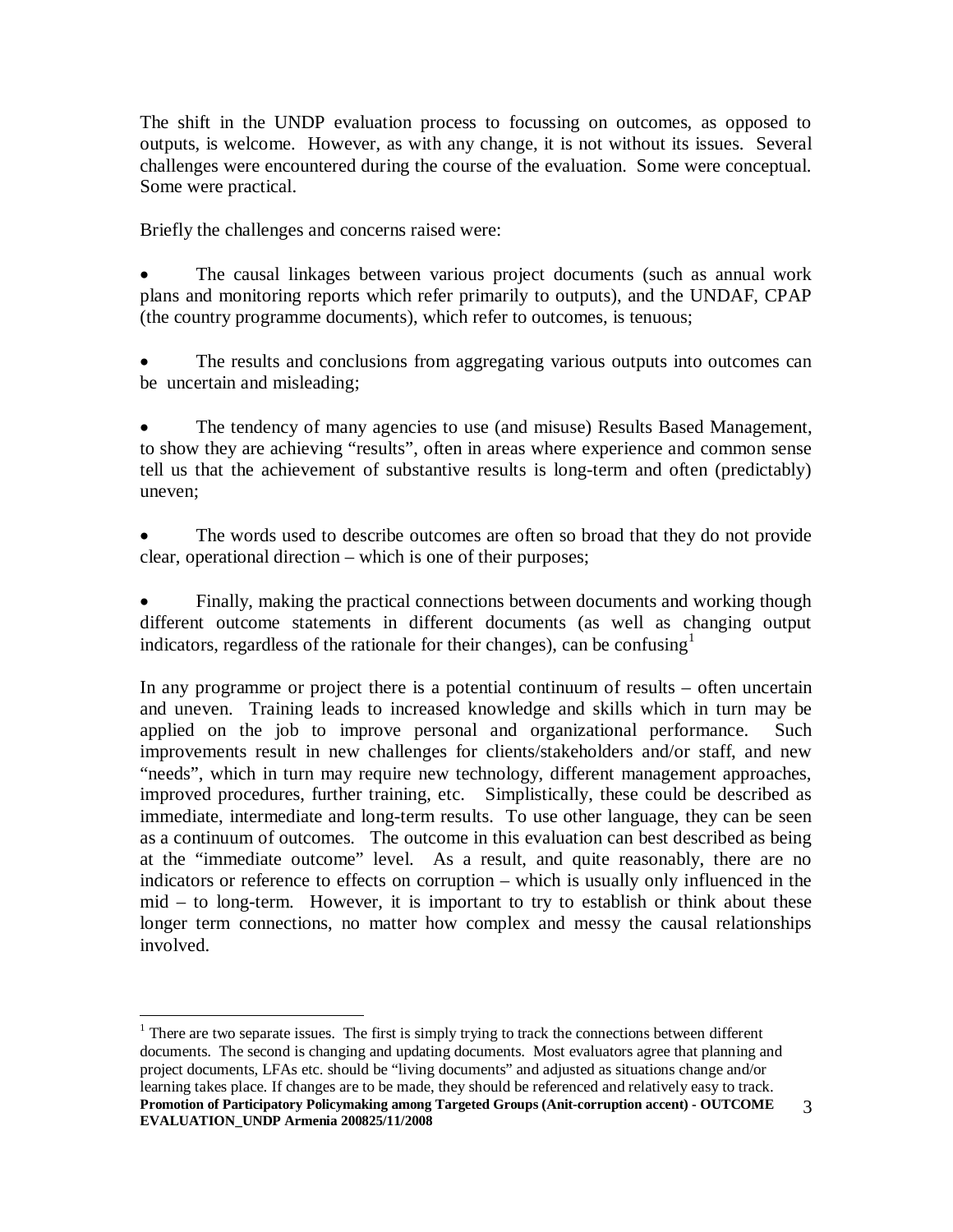Figure 1 illustrates how a sub-project, such as participatory monitoring in health and education, might be de/reconstructed. It provides examples of how a continuum of results or outcomes might be conceived, how "process" and "content" results could evolve somewhat in parallel, and at what points corruption results might emerge.

The chart attempts to include many things in one page and is, of necessity, incomplete and simplistic. However, hopefully it gives a snapshot of the logic of moving from activities to outputs, to different levels of outcomes – and provides examples at each level. At the first level (1) are the activities (the work involved) and examples such as needs assessments, training, etc. These in turn produce outputs (2) such as methodologies and people who are trained. These are primarily capacity building or strengthening outputs which in turn lead (hopefully) to the first level of intermediate (3) outcomes which are changes in behaviour and performance on the part of organizations, groups and organizations. These results might then be seen in terms of process (better application of participatory skills) and content (improved policy analysis). At this point, one is building awareness and an ability to analyse corruption issues. Substantive or sustainable changes in behaviour related to corruption are unlikely to occur at this stage, although in discussions volunteers reported some individual examples of changes. For lack of a better term, there is now a next-level of intermediate outcomes (4) which might see policy recommendations being taken to another level and the involvement of the media. The longer term outcomes (5) illustrate another level of behaviour and performance change – in this case, actual implementation of selected policy recommendations - as well as validation of the use and value of the process components. This very linear presentation disguises the complexity and messiness of causal relationships and simplistically suggested that it may be at this stage (6) that actual changes to corruption actually take place. Reality will, of course, be different.

There are several benefits to attempting to capture these complex relationships in one, overly simplistic, chart such as this or an LFA. The potential benefits involve both process and substantive aspects. From a process perspective, it is important motivationally for key stakeholders to have a solid grasp on what their efforts are for, not just in the immediate but in the longer term. The participatory process of key stakeholders putting together a chart or an LFA such as this, including the struggle, discussion and debate, is a key part of objective setting. Finally, one or two pages, while overly simplistic, has numerous advantages for donors, evaluators as well as staff who have may have to work through several documents which serve different purposes to get an overall perspective of intended results.

Donor focus on relatively immediate outcomes contributes to several problems. Fairly immediate outcomes tend to be relatively "achievable", which is not to suggest that they are easily achievable. Focussing on immediate outcomes such as capacity building, awareness raising or advocacy often does not encourage adequate attention to and analysis of the much harder and more complex issues related to behaviour and performance change. Such a focus also tends to minimize the challenges of very difficult larger, systemic issues such as public service reform.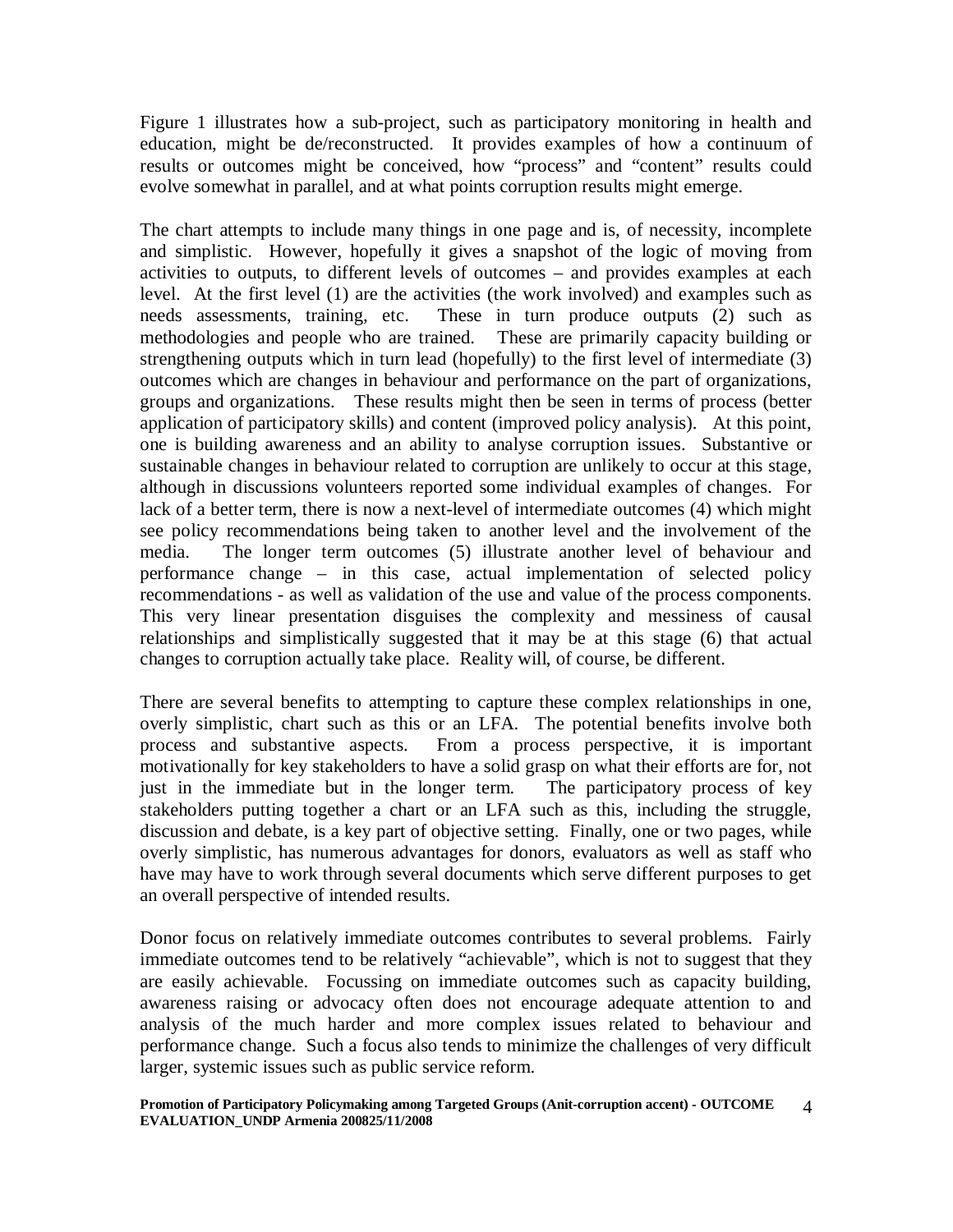



**OUTCOME 4: PARTICPATORY POLICY MAKING AMONG TARGETED GROUPS IS PROMOTED**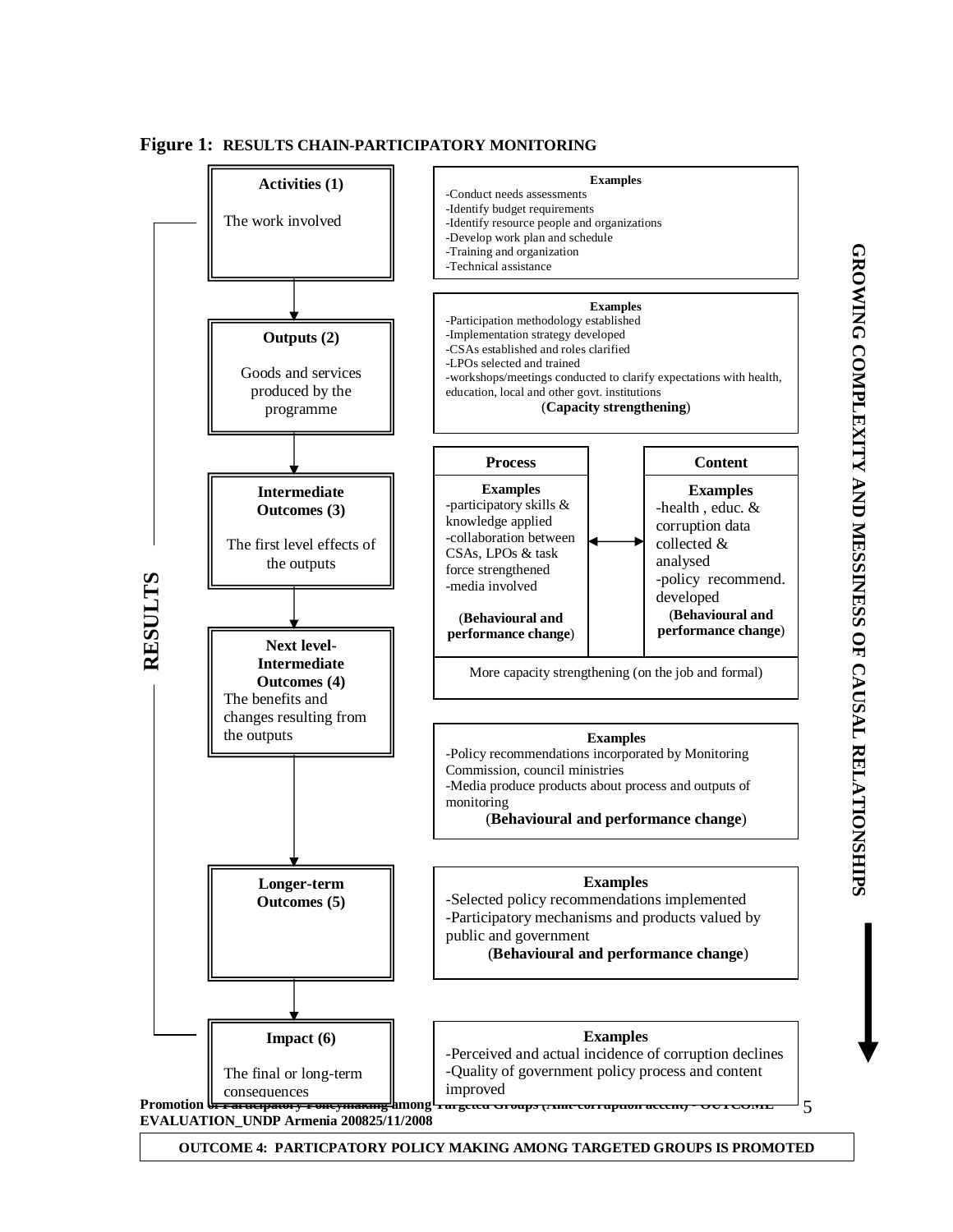# **THE ANTI-CORRUPTION CONTEXT**

Several reports prepared by other consultants  $2$  were reviewed, including those from Transparency International (TI), and, of course, those from GRECO, the Istanbul Anti-Corruption Actions plan of the Network for Transition Economies, and the UNCAC Self-Assessment Report submitted by the Government of Armenia to the UN Office on Drugs and Crime (UNDOC) on the progress made by Armenia in terms of its compliance with UNCAC.

Political and many other forms of corruption are widespread in Armenia. Transparency International's Corruption Perceptions Index (CPI) ranked Armenia at 3.0 out of 10 in 2007 (the lower the score the higher the perceived level of corruption, placing it  $99<sup>th</sup>$  out of 180 countries surveyed and clustered with Algeria, Belize, the Dominican Republic, Lebanon and Mongolia. The UNDP Armenia views corruption as a serious challenge to Armenia's development.<sup>3</sup> This ranking has not changed between 2003 and 2007.

The main-anti-corruption institutions of the Armenian government are the Anti-Corruption Council (headed by the prime minister) and the Anti-Corruption Strategy Monitoring commission, which was established in 2004. These institutions have barely functioned since they have been established. The government's new anti-corruption strategy for 2008-2012 is still under development.

Presidential elections were held in February of this year which were followed by a series of mass protests to demand the annulment of results amidst allegations of ballot stuffing and intimidation. Western election monitors said that the election was broadly in line with international standards but that improvements were necessary. Clashes between protesters and police resulted in injuries, deaths and arrests. A state of emergency was declared which ended on March  $21<sup>st</sup>$ . Stability has been restored but there is an ongoing standoff between the opposition parties and the government.

In the meantime, the Prime Minister Tigran Sarkisian has declared that corruption is Armenia's number one problem that obstructs all reforms and the government has undertaken a series of reforms targeting the passport office, the tax department, customs service and the police. The official crackdown has involved in changes to regulations, tax inspections of companies owned by pro-government business people and resulted in the firing of a number of officials. So far the anti-corruption efforts have met with mixed reactions. The head of the Sociometer Center, which polls public opinion, argues that the crackdown should not be seen as artificial. The head of Transparency International

 $2^{2}$  Report on Anti-Corruption Initiatives of UNDP Armenia, March 2006; Development of the Anti-Corruption Strategy of the Republic of Armenia, Mr. Bertrand de Speville, Nov. 2005; Report on Anti-Corruption Initiatives of UNDP Armenia, March 2006, Prepared by Elaine M. Conkievich; Armenia Case Study on Anti-Corruption Initiatives, Draft Final Report – 26 Nov. 2005, By Cathy Stevulak

<sup>3</sup> "Strengthening Cooperation between the National Assembly, Civil Society and the Media in the Fight Against Corruption, Speech by Ms. Consuelo Vidal, (UN RC/UNDP RR, April 6, 2006

**Promotion of Participatory Policymaking among Targeted Groups (Anit-corruption accent) - OUTCOME EVALUATION\_UNDP Armenia 200825/11/2008** 6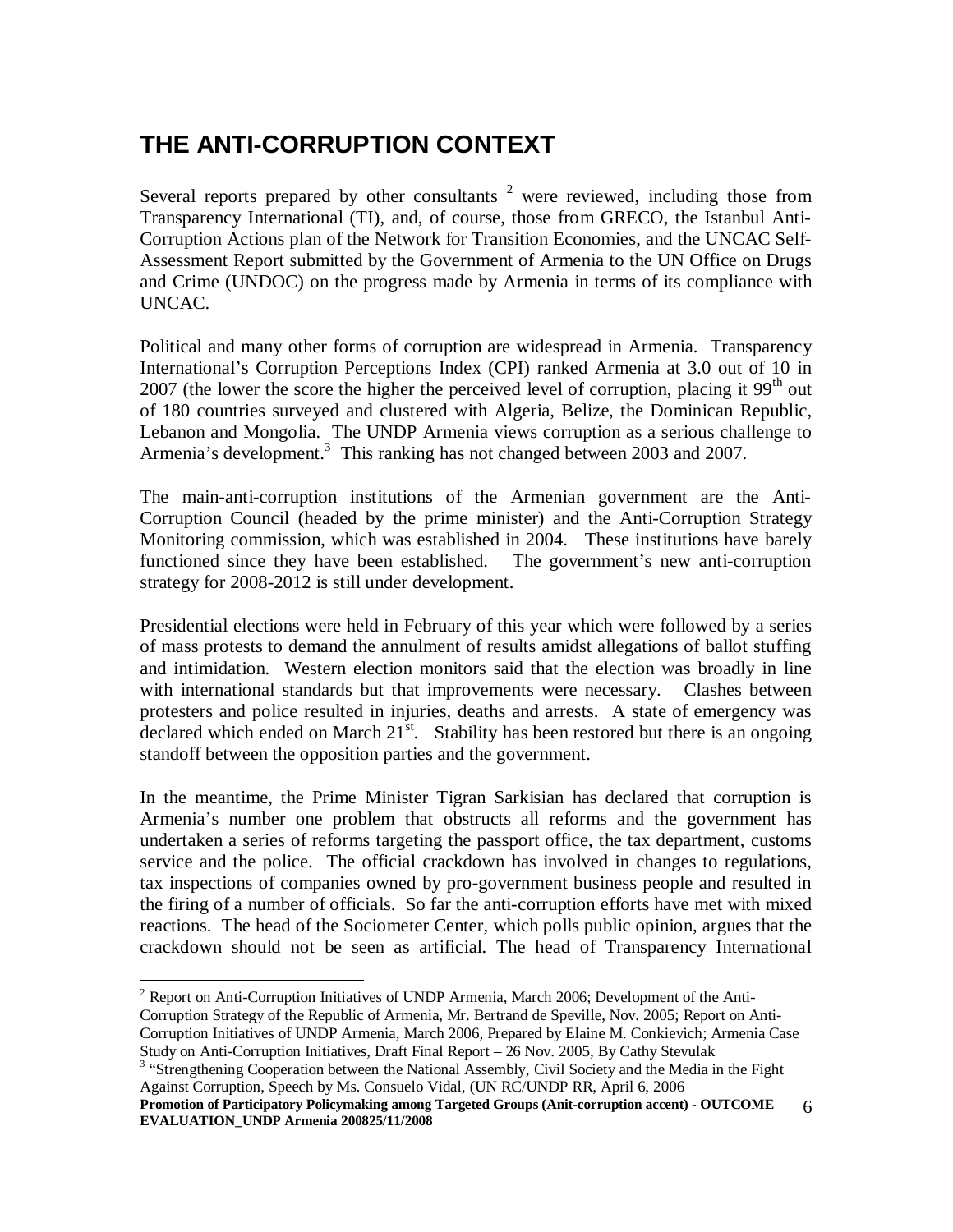(Armenia) believes that the government's ongoing political standoff with the opposition has prompted officials to try to convince sceptics that it means to stamp out corruption once and for all this time. She added that the government must really show whether they have the will to fight corruption or not.  $4$  The opposition argues that the measures are more show than substance. At the time the evaluation was conducted, interviewee reactions to recent anti-corruption reforms clustered around very cautious, "wait and see", short-term, cynical and pessimistic. Given what we know about the time required for anti-corruption reforms to have sustainable results, it is fair to say that it is still too early to give a definite evaluation of the campaign's results.

# **FINDINGS AND CONCLUSIONS**

At the outcome level, the focus was on UNDP Armenia's **Country Programme Outcome 4**: "Participatory policy making among targeted groups is promoted". The Terms of Reference asked four sets of questions related to design, outcome status (including which outputs were most significant), relevance and the UNDP contribution.

Several projects and sub-projects have contributed to the outcome. The focus of the evaluation was on the project "Strengthening Awareness and Response in Exposure of Corruption in Armenia" which started in 2006 and is on-going. Two other projects - (a) Support to Information Society and Democratic Governance (Project Number: 0011255) and (b) Civil Society Monitoring Nat'l Strategy on Anti-Corruption (Project Number 00043615) preceded the first project which built on their results. The first project is, in essence, a number of sub-projects of different durations, sizes, and expected results. It was created to provide a "home" for anti-corruption initiatives.

The sub-projects involve support to:

- a CRD/TI Armenia Perceptions Survey;
- $\bullet$  a gap analysis of the preventative measures section of UNCAC;
- participatory monitoring by civil society in the education and health sectors;
- media and journalists (training, capacity building and television programs);
- a variety of e-governance initiatives;

The sub-projects fall into three categories. The first involves support to short-term, more or less self-contained strategic activities such as the TI Corruption Perception Survey and the UNCAC Gap Analysis, which (from the UNDP perspective) are not complex in design or implementation. The second category of e-governance sub-projects, are often carried out in collaboration with other donors and involve short-term technical support or training and some provision of equipment. They are not design or implementation intensive. The third group, which includes Participatory Monitoring and media

<sup>4</sup> Armenia: Getting Serious About Corruption, Marianna Grigoryan, Eurasia Insight [\(http://www.eurasianet.org/departments/insight/articles/eav](http://www.eurasianet.org/departments/insight/articles/eav) 7/11/08

**Promotion of Participatory Policymaking among Targeted Groups (Anit-corruption accent) - OUTCOME EVALUATION\_UNDP Armenia 200825/11/2008** 7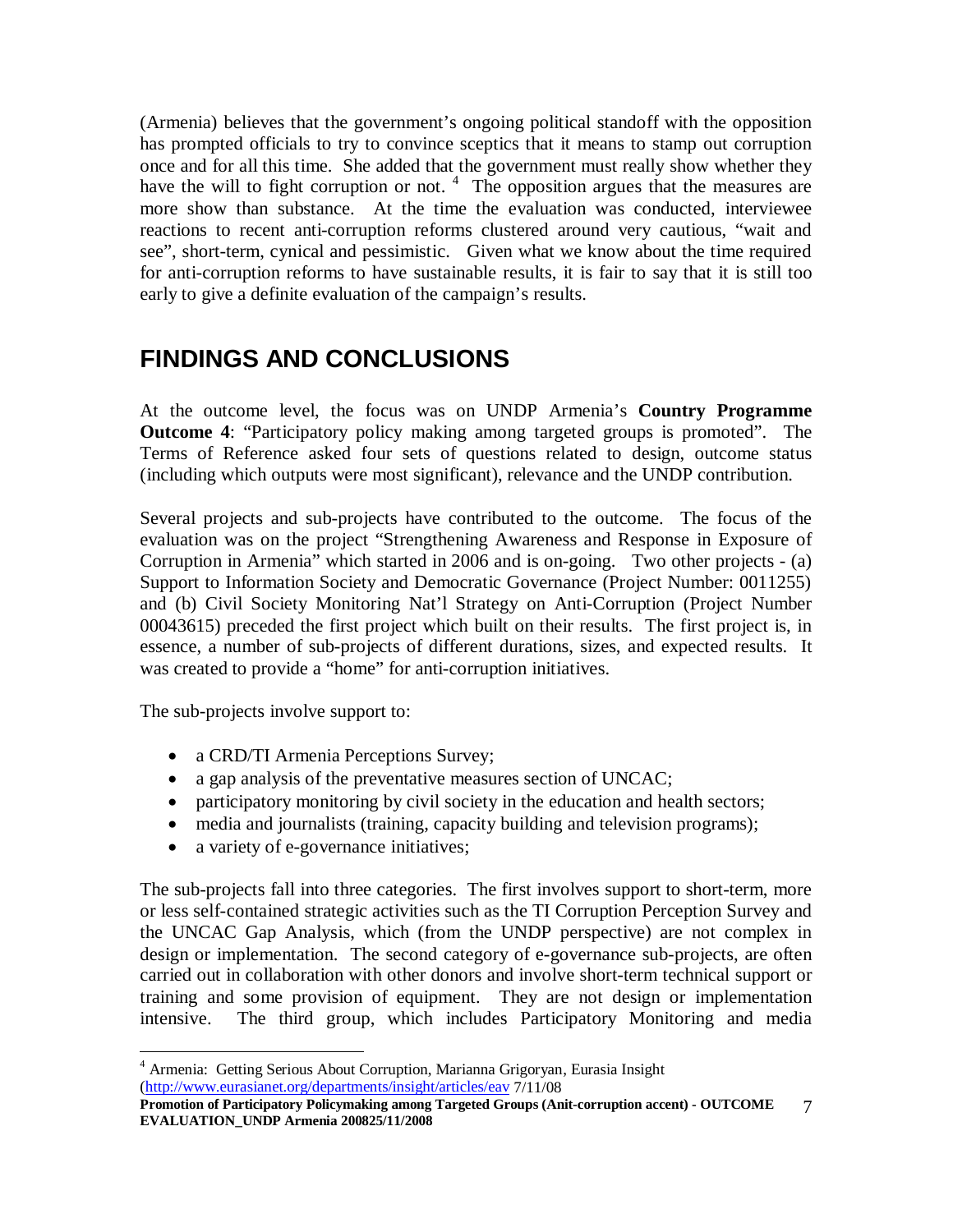/journalistic support, are more complex in terms of design, redesign, as well as implementation.

While the sub-projects have a number of differences, they have clear links, some more direct than others. More importantly, there are important synergies between them that were deliberately developed.

## *Design*

The TORs asked three design related questions:

- How did the outcome statement affect the design of the projects?
- What were the substantive design issues? (These include stakeholder/partner involvement and capacity, parallel work by other agencies, UN management capacity, sustainability, etc.)
- To what extent and in what ways were past experience, findings from evaluations, dialogue with stakeholders, etc. used to design the projects?

How did the outcome statement affect the design of the projects? There seem to be two issues. The first is whether and in what ways the outcome statement provided direction for the design and selection of sub-projects or whether other factors were more important. The second is strength of the connections between the outcome statement and the subprojects. The main question asked was the effect of the outcome statement on the design. In the view of the evaluator, the outcome statement had limited influence on the design of sub-projects, particularly in terms of potential anti-corruption results. It was essentially an existing umbrella in the country program action plan which was used to group a number of anti-corruption sub-projects. The projects and sub-projects were supported and developed essentially on the basis of needs and opportunities and then fitted into the outcome statement. There are various connections between the outcome statement and the projects. The outcome statement, in general, is concerned with participation, of which the NGO related project had a strong component. Arguably other components such as media activities and e-governance systems also support participation. All components are related, directly or indirectly to supporting both government and civil society organizations to fight corruption, strengthen transparency of government systems and to increase the awareness of civil society to more effectively use those systems.

There were three broad, substantive, design issues. First, a number of sub-projects such as the UNCAC Gap Analysis and some of the e-governance activities involved short, limited amounts of funding and or Technical Assistance (TA) and have achieved the results intended. These projects seem more opportunity driven (in the positive sense) than being part of a more strategic approach. While staff may see them in a longer term perspective, they do not appear in documents as part of a longer term approach to fighting corruption.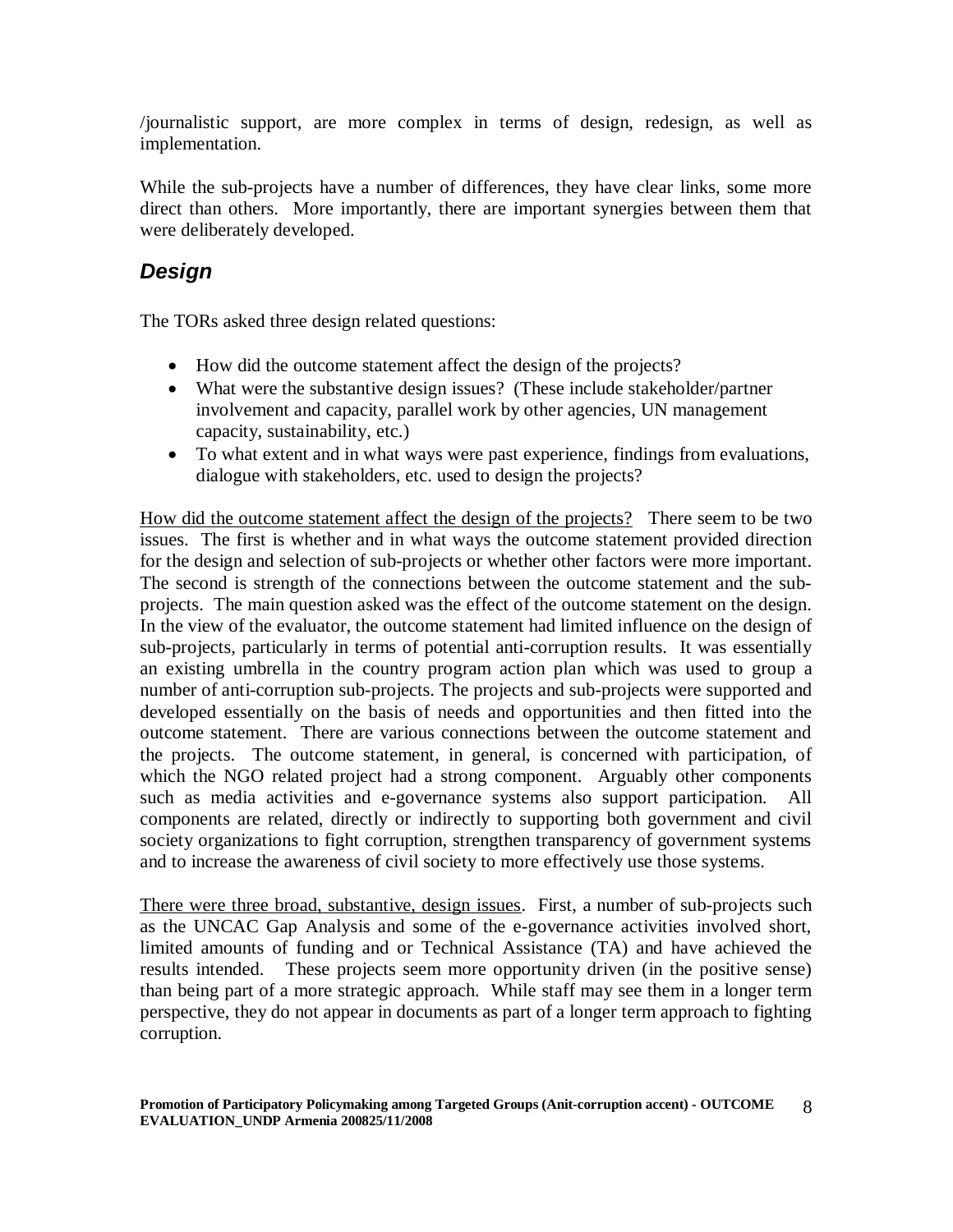Second, most of the projects are short term. With short-term sub-projects, particularly those that are demand or request driven, significant or additional upfront design work does not seem to make sense. While they may be short term, at the same time it is important to understand the enabling (or disabling) environment in which small projects must operate. Too often small projects lack perspective about the challenges to their sustainability – because of lack of analysis. Specific examples are awareness raising and advocacy projects which often fail to adequately assess resistance and the resources and effort needed to deal with the underlying issues at work that affect sustainability. As with many things, there is a balance to be struck between adequate upfront analysis and overanalysis.

The third design issue involved the challenges of more complex projects such as Anti-Corruption Participatory Monitoring (ACPM) in the health and education sectors, which required design, assessment, redesign, and monitoring as well as considerable interaction and communication with a diverse group of stakeholders. Such projects are relatively labour intensive for UNDP staff. Different implementing arrangements might reduce the work load. This issue is important in terms of thinking about the size and scope of a possible anti-corruption portfolio and the next generation of projects. This is not an argument against such projects but a reality check in terms of staff requirements.

Use of past experience, findings from evaluations, dialogue with stakeholders, etc. to design projects: Project design took into account the experience of other organizations and stakeholders. The UNDP staff work closely with a variety of donors, civil society organizations who have regional networks and other stakeholders in the development of projects. They also link with democratic governance networks and draw upon the expertise of other international organizations such as the European Union (EU), the Council of Europe, the Organization for Security and Cooperation in Europe (OSCE), the Organization of Economic Cooperation and Development (OECD), USAID/CASALS and, of course, UNDP Bratislava. One limitation is that a great deal of the evaluative work of donors and partners tends to focus on short term results such as the fairly immediate results of training. In addition many donors or agencies do not make evaluations easily available to others and providing wider access still needs improvement.

### *Outcomes*

The UNDP defines outcomes as "developmental changes between the completion of outputs and the achievement of impact, and are achieved in partnership with others."<sup>5</sup> While in the past, UNDP evaluations often focussed on the level of inputs and outputs, now the focus is on outcomes. This shift to greater consideration of outcomes, rather than outputs, is highly welcome. At the same time, the results chain is a rolling (and often up-down, back-forth) process which involves immediate outcomes, levels of

<sup>&</sup>lt;sup>5</sup> P. 6, Guidelines for Outcome Evaluators, Monitoring and Evaluation Companion Series #1, UNDP Evaluation Office, 2002

**Promotion of Participatory Policymaking among Targeted Groups (Anit-corruption accent) - OUTCOME EVALUATION\_UNDP Armenia 200825/11/2008** 9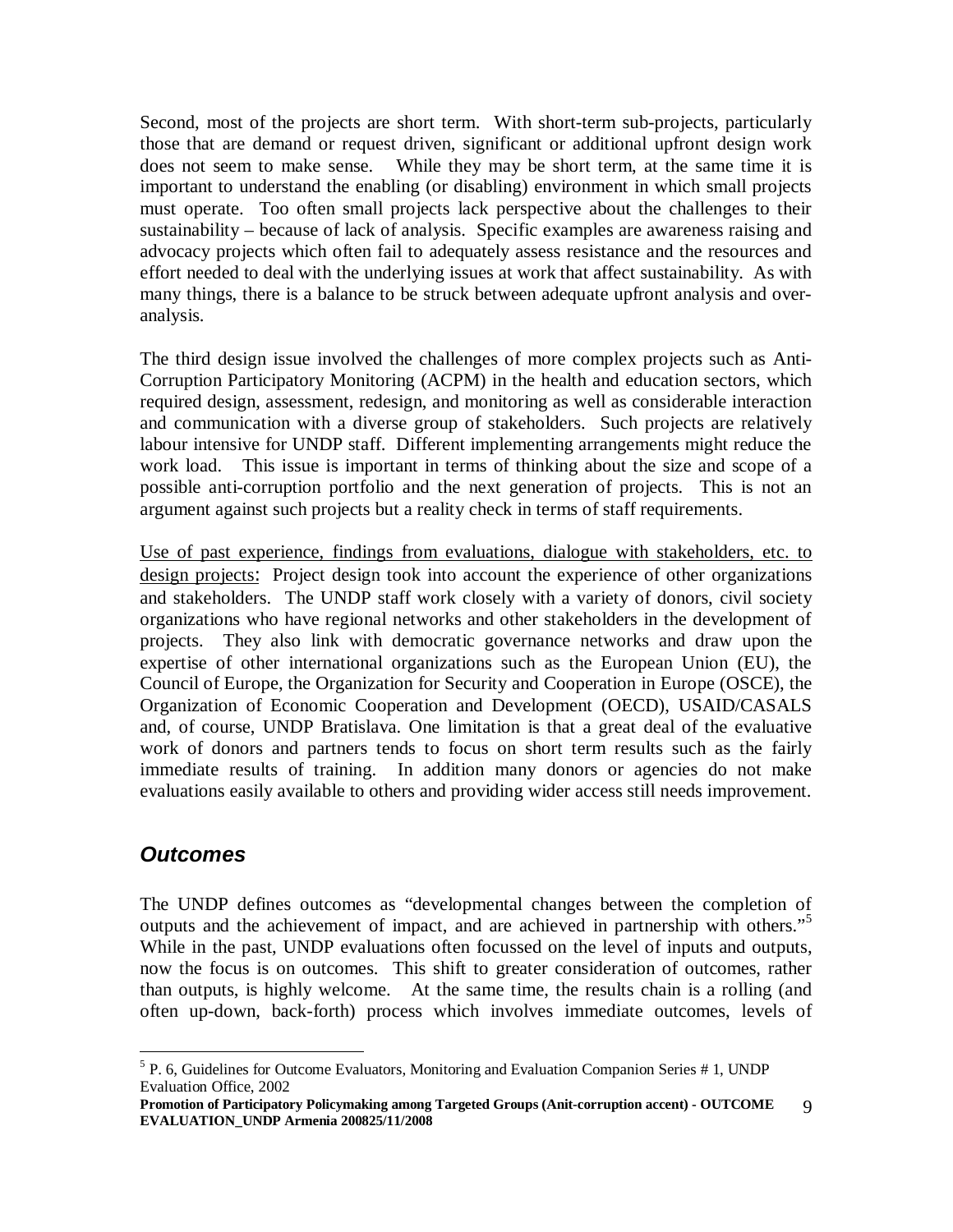intermediate ones and eventually, impacts – before a new process is set in motion. This process and the effect it has on measuring results and setting indicators will be discussed at more length in the "Concerns" section.

#### *The Outcome, Outputs and Their Respective Indicators*

At the simplest level, the status of the outcome can be measured by four indicators which have been developed by UNDP Armenia. The outcome indicators, their status and relationships to baseline information are show in Annex 6 (Progress in Relation to Outcome and Output Indicators). Three of the four outcome indicators are quantitative. Outcome Indicator 3 is more qualitative. The outputs indicators, which have been updated from the CPAP, are shown for 2006 – 2008. Because the order of the outputs in the Annual Work Plan (AWP) varies from year to year, so does their numbering. The table in Annex 6 has been organized to group the same indicators from year to year to make comparison easier. As with the outcome indicators, the output indicators are also primarily quantitative, with the exception of Output Indicator 3 in 2008. Reference to a sub-project on lobbying, has been removed.

## *Status of the Outcome<sup>6</sup>*

The status of the outcome was assessed by reviewing progress relative to its indicators, the status of the outputs and their indicators, as well as by a more qualitative analysis of the narrative reports, interviews and focus group discussions.

If looked at strictly from the standpoint of the indicators, one can be easily justified in saying that the Outcome has been achieved. There are several concerns about attempting to measure an outcome in this way, including the limitations involved with purely quantitative indicators. The indicators are at the level of very "immediate outcomes" – which really cannot be described as "developmental". At the same time, they reflect the short-term nature of the sub-projects which really should not claim to have developmental outcomes. Finally, there are no indicators related to changes in levels or types of corruption. This is entirely reasonable and defensible, again, given the short term nature of the sub-projects. Also at issue are the tradeoffs involved between developing more complete indicators and the time and cost of collecting the information upon which to base them. These issues will be discussed in more detail in the "Concerns" section.

In order to have a full sense of the results at the outcome level as well as the potential for the future, it is necessary to look at the outputs from the various sub-projects,<sup>7</sup> their

<sup>&</sup>lt;sup>6</sup> Figure 1 provides example of outputs and different levels of outcomes which could be used to develop indicators.

 $<sup>7</sup>$  The term sub-project is used to describe the various components (UNCAC Gap Analysis, support to the</sup> TI Corruption Perceptions Study, etc.) which all go to make up the project "Strengthening Awareness and Response in Exposure of Corruption in Armenia"

**Promotion of Participatory Policymaking among Targeted Groups (Anit-corruption accent) - OUTCOME** 10 **EVALUATION\_UNDP Armenia 200825/11/2008**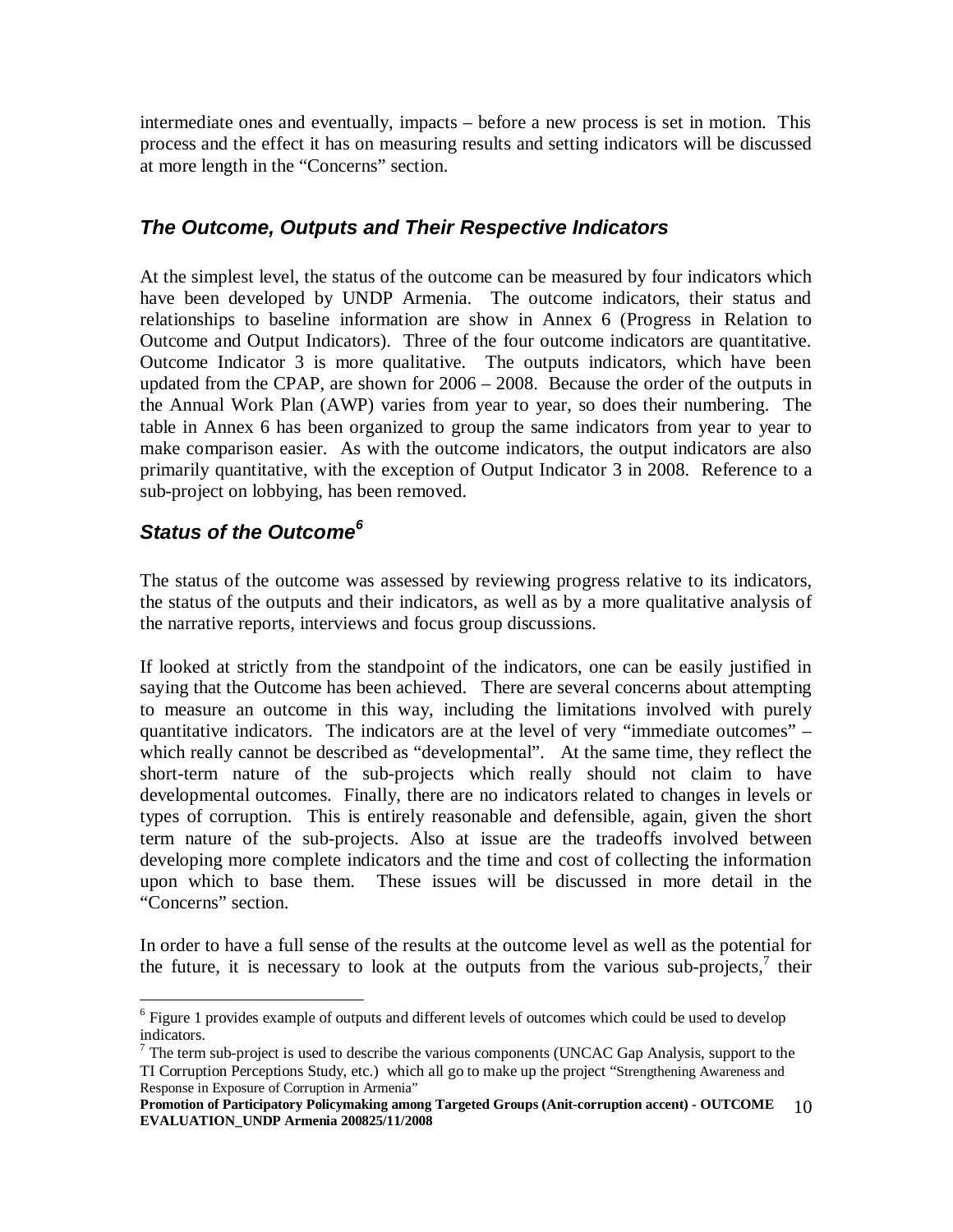synergies, and qualitative results which are discussed in reports and by interviewees but which do not show up in the indicators – all of which make a contribution to the outcome statement.

## *Outputs*

This section summarizes the results of the various sub-projects. The conclusions are based upon an analysis of Standard Progress Reports, Donor Reports, other monitoring reports (see List of Documents Consulted in Annex 2) combined with individual interviews and focus group discussions. A summary of the results from the Standard Monitoring Reports is found in Annex 7 – Assessment of Achievements of Outputs)

One previous project concerning the development of lobbying legislation generated very active public debate because of a controversial provision related to registration requirements for civil society organizations (CSOs). Due to strong pressure from civil society the draft legislation was shelved. The sub-projects under the anti-corruption project have had positive results, whether measured narrowly by their output indicators or more qualitatively. The Participatory Monitoring and E-Governance sub-projects built on previous projects. All sub-projects are different in terms of purpose, size, scope, length, intended results and are at different places in the results chain in terms of directly or indirectly fighting corruption. There are important interconnections and synergies, some clearer than others. It is important to reemphasize that the projects are, for the most part short-term, as is the outcome. Nevertheless, the sub-projects have, individually and collectively, contributed to the outcome results. They also have the potential to contribute to longer-term results.

To better appreciate the contributions of the sub-projects to the outcome, and their potential for achieving results it is useful to look at each individually.

#### **Anti-Corruption Participatory Monitoring in health and education sectors**

The current phase of the ACPM is the longest term sub-project and builds on an earlier project. It has two parallel results areas: (a) strengthening civil society (CSOs, local partners and community volunteers) to participate in identifying areas that are vulnerable to corruption in the health and education sectors, and (b) the development of a series of policy recommendations for both sectors which are channelled back to the ministries as well as t the anti-corruption commission for possible inclusion in the next anti-corruption strategy.

This sub-project has several interesting features which include a methodology for participation (which has gone through assessment and changes), training for CSOs, local partners and volunteers, the use of a group of experts at the central level who provide a combination of advice and guidance in terms of methodology as well as content related to the sectors, focal point contacts in the ministries to facilitate communication with CSOs,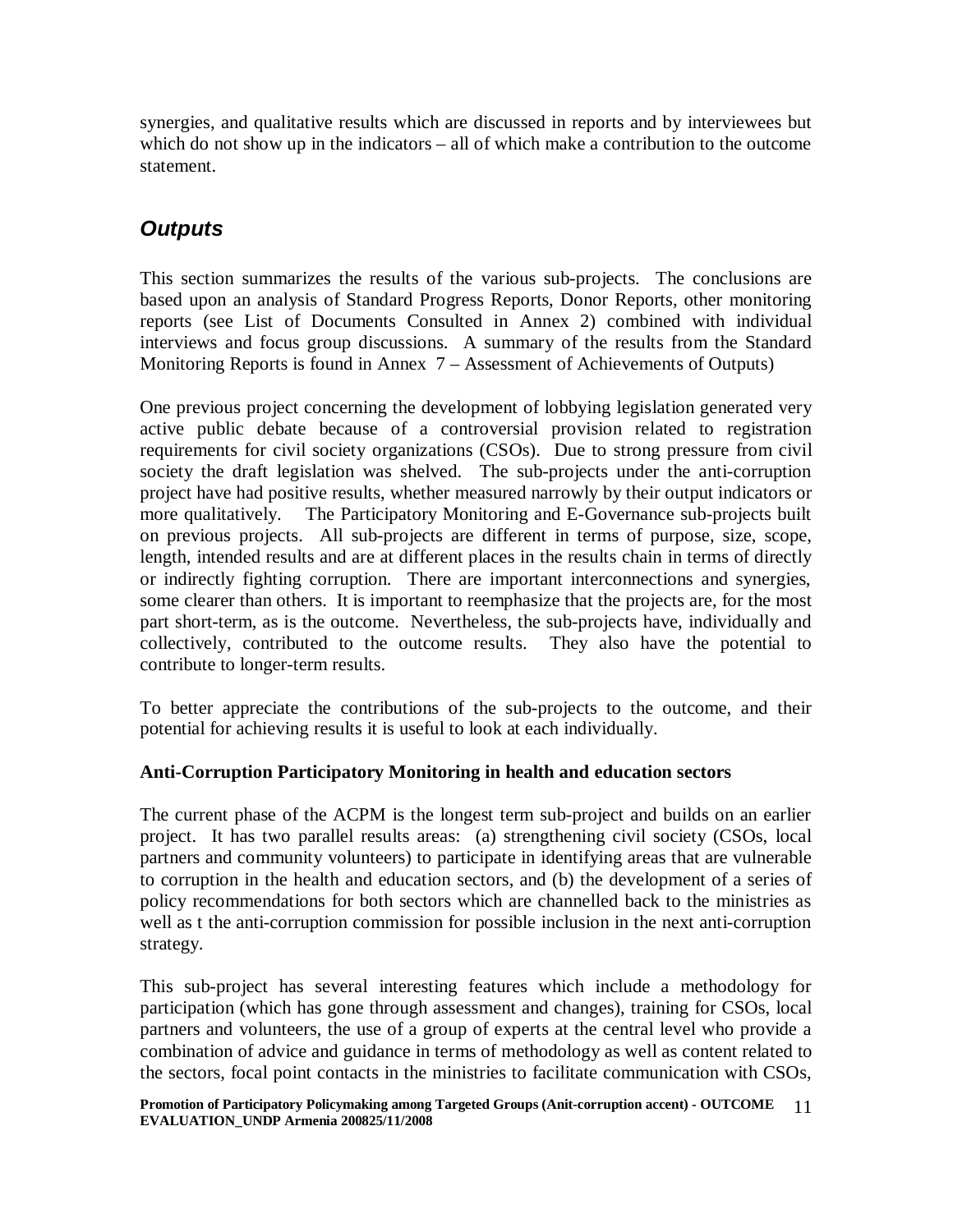local groups and regional offices of the ministries, and links through the experts to the anti-corruption commission.

The deliberate building of linkages from the central level to the local level and back is worthy of deeper study and consideration. At this stage, there are several significant areas of results, which include (a) improved capacity of national and local CSOs and volunteers to do analysis of areas of vulnerability to corruption (without duplicating the work of inspection agencies or attempting to identify corrupt individuals), and (b) a series of recommendations in the heath and education sectors which involve policy and administrative reforms which have the potential to make important service delivery improvements and at the same time reduce corrupt practices. The latter came out of the community-based work, which then were shaped into recommendations by the group of experts with direct engagement from the designated ministry representatives. Finally, the level of knowledge about corruption among CSOs and community members was increased and, although it was not the intention to expose specific cases, some were identified and action taken.

Some synergies have also been created between other sub-projects, such as work done with the press and journalists as well as between various stakeholders in this sub-project, and the work of the anti-corruption commission to develop the next anti-corruption strategy.

An important issue was raised on several occasions during focal group discussions. There was strong recognition that while increased public awareness was very important, there were systemic issues such as the need for improved public sector performance (from recruitment, placement of the right person in the right job, to appraisal and advancement/dismissal), and the need to address salary issues, streamlining regulations, etc.), that could only very partially be addressed at the local level. It was recognized that strengthened public awareness and exercising public opinion could help to strengthen resolve, for changes but the government and politicians also have a major role to play in the process.

These positive results should be balanced with concerns or challenges about how to take them to a new level: how to use the newly-created capacity and motivation of CSOs and community groups, to continue pressure for reform in health and education, to strengthen the next anti-corruption strategy, and other issues related to sustainability (not to keep doing the same thing, but to move results to another level). These will be discussed in more detail in the section on "Concerns".

#### **The CRD/TI Corruption Perception Survey**

The CRD/TI Perceptions Study was seen by almost everyone interviewed as very important as both a diagnostic and advocacy tool. The publication of the study itself was seen as important in increasing public and government awareness, but equally important was the follow-up work discussing findings in various fora. Not unexpectedly, some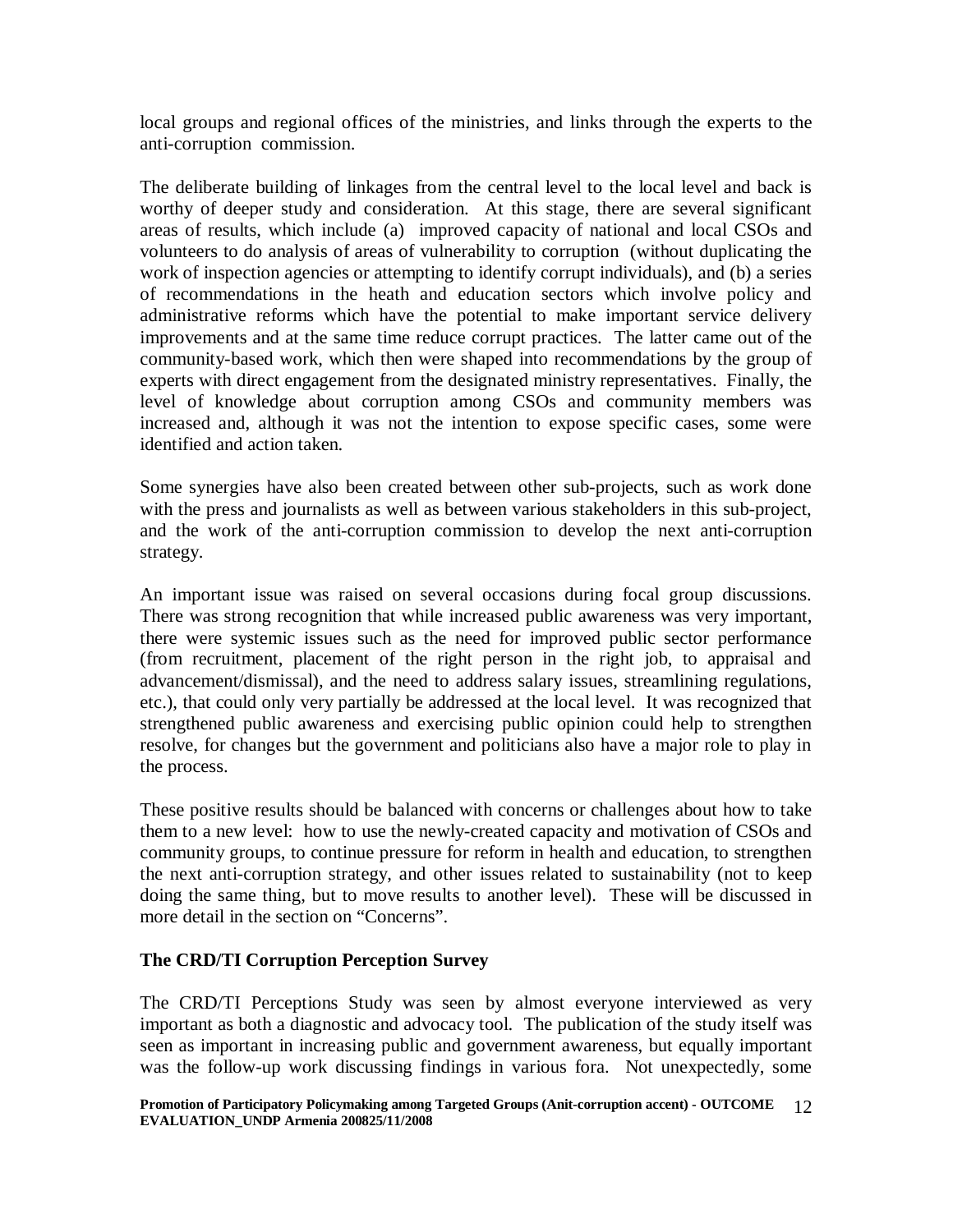concerns were expressed about methodological issues, perceptions versus more experiential types of measurement, and the interpretation and uses of results for various purposes. There was some tendency to confuse the results of the Corruption Study done by the Center for Regional Development/Transparency International Armenia with the results of the TI Corruption Perceptions Index (CPI), produced by TI Berlin as part of their annual survey of countries. The study itself and the awareness raising activities are, in and of themselves, important results. Support to such studies is also important for deepening capacity to continue to do such work, to identify new areas for investigation, to generate support for independent diagnostic work and to establish a basis for measuring change.

#### **The UNCAC Gap Analysis**

The UNCAC Gap Analysis on preventative measures supported by the project is a straightforward, logical activity to support. The next level of challenge is how this and other work is incorporated into an anti-corruption strategy, an action plan and a monitoring process. In addition to case studies, there is some useful research available that provide useful lessons and recommendations about UNCAC implementation and monitoring. This sub-project has clearly met its objectives. However, to what extent it was undertaken with a view to the future and possible support to other UNCAC-related activities, strategy or action plan development and monitoring, and the possible involvement of civil society, is not clear. Short-term financing and related mechanisms do not encourage a more strategic and deliberate approach to supporting longer term thinking beyond the immediate project.

#### **Media Component**

There were two interrelated aspects to the media component. The first focussed on training of journalists and government press-secretaries. The second involved a competition inviting organizations, individuals and groups to develop and broadcast TV programmes (talk shows, debates, discussions, etc.) dedicated to anti-corruption.

The media training was intended to strengthen research and analytic capacities to more objectively report on issues such as corruption, as well as to foster dialogue between the journalists and government press-secretaries. The London training brought together journalists from Armenia as well as those from Georgia and Azerbaijan. A key feature was Training of Trainers (TOT) that was used by journalists upon their return in order to spread capacities to the different regions of Armenia. Other aspects included a study tour to Lithuania with participation of journalists and government press-secretaries. workshops, and the publication of a Journalists' Handbook in several languages.

The TV competition was held in two stages. 69 TV programmes (mostly talk shows), 5 film-sketches, 4 Public Service announcements and 4 special reports were produced. Three TV companies continue to broadcast programmes related to anti-corruption on their own. Public response was high and for the most part positive. Increased awareness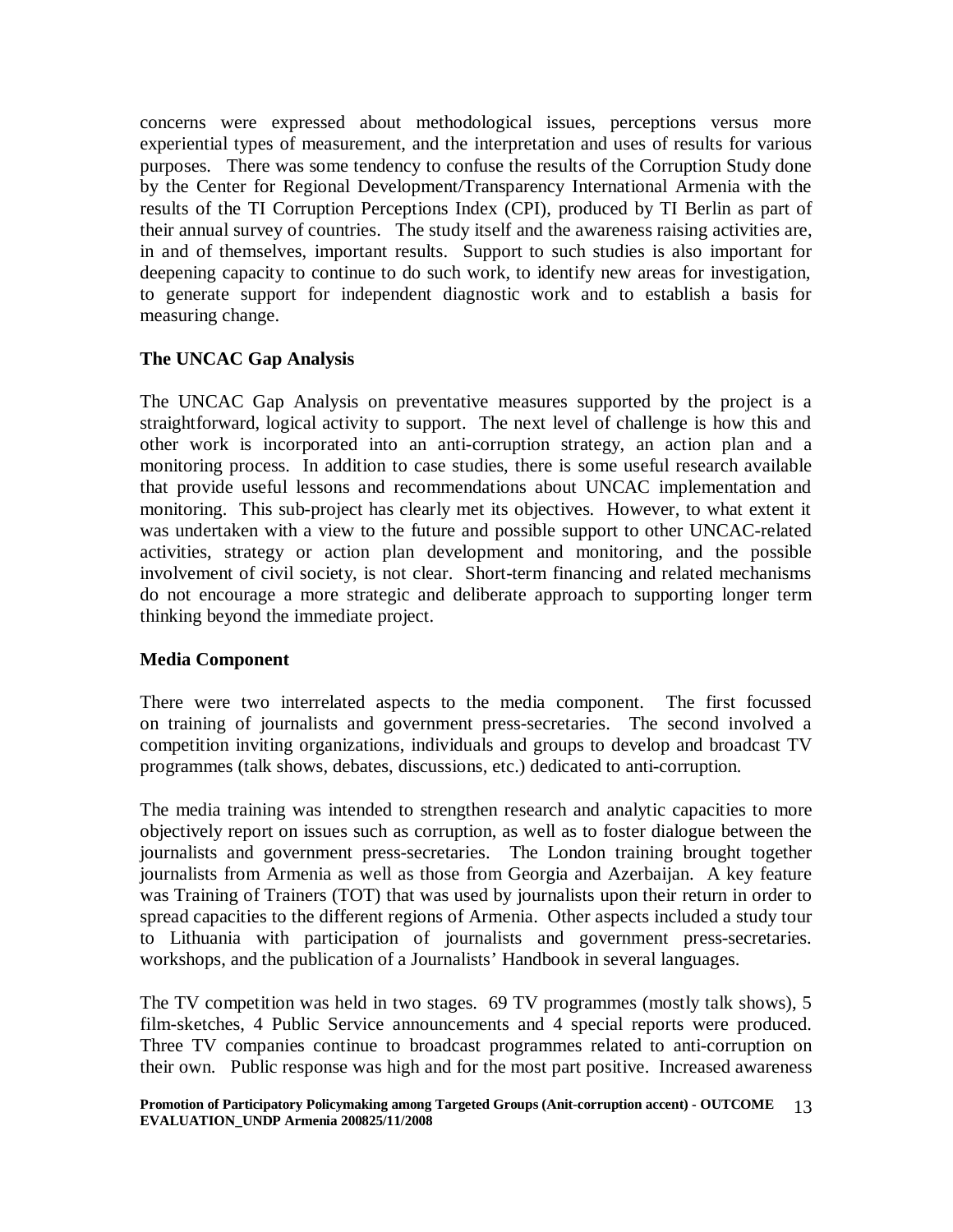of the public about corruption issues was clearly raised as was the capacity of TV stations to deal with such issues. Local authorities were initially reluctant to participate but came around. Another side benefit was greater collaboration between local authorities, NGOs and community members in the resolution of some cases. Synergies with the ACPM were also developed.

All aspects of the media component achieved or surpassed the intended results.

#### **E-Governance**

The most recent sub-projects have built on a previous project "Support to Information Society and Democratic Governance" which began in 2004. The different components include support to an e-Governance System of Territorial Administration (EGSTA), the judiciary and the National Assembly. Essentially this group of activities provides software development, web-based tools, some equipment and training to both government officials and citizens. The aim is to create an enabling environment in which the capacity to provide and to facilitate access to information is raised. Operationally, this means providing a range of tools which include access to judicial and legislative information, ways to track court agendas and cases, legal acts, ways to communicate with a member of parliament, amongst others. The projects have all achieved their outputs, whether measured by their indicators or more broadly. The government appears to be providing the necessary recurrent costs and developing expertise to manage and develop systems further. Sustainability does not appear to be an issue at this stage.

Longer term and next-stage technical issues include expanding access, clarifying improvements needed to systems that have been developed, and a long term strategy for ICT development. Other issues and questions include difficult "systemic" issues which affect, for example, the judiciary, and will not be resolved through technology. More qualitative issues of access also need to be addressed from several perspectives including poorer people, regional access, age and gender, etc. Another issue concerns the causal connections between improved e-government/e-governance and reduced corruption, and how this is taken into consideration in framing expected results and outcome statements.

To sum up, all sub-projects met or exceeded their intended results, whether measured by their indicators or in more substantive and qualitative ways.

#### *Major factors contributing to progress toward outputs and the outcome*

A brief evaluation of this nature cannot do justice to such a complex issue. From limited observations, the key factors seemed to be:

- UNDP staff competency and commitment;
- Sound selection of competent partners and good communication with them;

**Promotion of Participatory Policymaking among Targeted Groups (Anit-corruption accent) - OUTCOME** 14 **EVALUATION\_UNDP Armenia 200825/11/2008**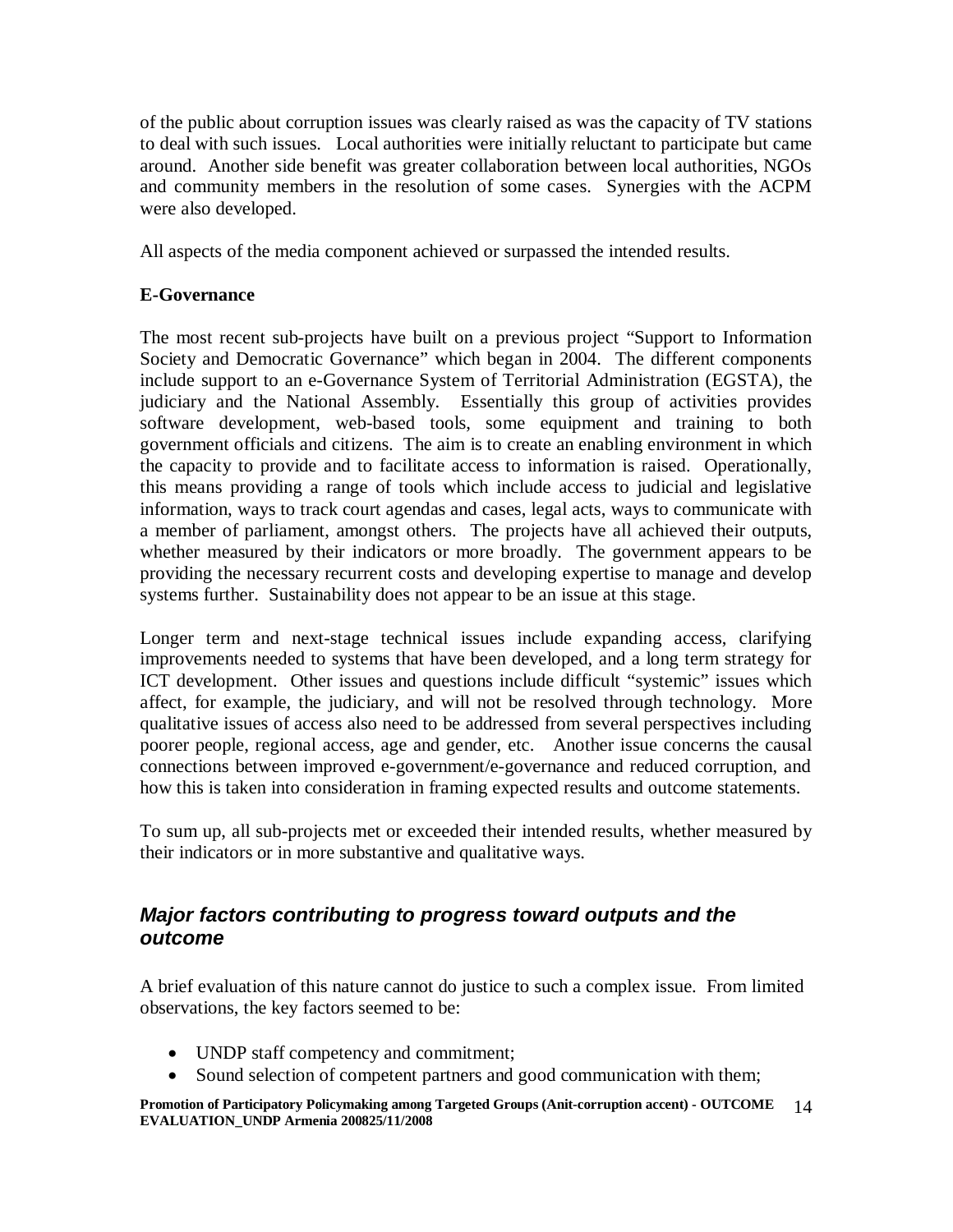- Good communications with various government agencies;
- Selection of "doable" projects;
- In the case of more complex projects, good partners, a willingness to revisit methodology and a lot of UNDP staff involvement;
- Management support, particularly when there were problems (CRD/TI study, lobbying legislation

Obviously, donor financial support, and support from other parts of the UN system were also important contributions.

#### *Major sustainability issues*

Sustainability at the most immediate level means ensuring that systems, institutions, the use of training, etc. continue to meet the results achieved during a project and have the resources to be able to continue to do so. However, sustainability does not mean continuing to the same thing over again but rather building on results achieved to push them to another level, by extending efforts into another region of the country, for example. To be fair, efforts have been made to encourage sustainability but short-term projects are limited by unpredictable future support, particularly those aiming to build capacity to undertake a higher level result. Sustainability is not simply a donor issue. It involves all key stakeholders who can complicate or minimize the problems. There are two broad sustainability issues.

The first involves sub-projects that involve awareness raising. Awareness raising in and of itself is only a means toward a higher level objective of better exercising rights and responsibilities. Awareness raising activities that "drop" people before they have the capacity to exercise their rights risk feeding cynicism and reinforcing dependencies or apathy. There is obviously no simple solution. Strengthening public participation, like public sector reform, involves the equivalent of systemic issues, and requires long term involvement - not doing the same things repeatedly but finding ways of helping to push results to a higher level.

The second issue involves donor support to government institutions that, in the best of circumstances need time, and even then, tend to go through ups and downs. There are numerous examples from other countries where the institutions were never designed to work well in the first place because government leadership and commitment were weak, adequate resources were not made available and the institutions represented donor needs more than a government's. Anti-corruption commissions are one example. The donor challenges go beyond providing resources to policy and operational dialogue to advocacy. It is not enough to provide support to improved strategy and policy making if the institutional base for implementation is seriously weak. As a consequence, donors have to be prepared to take a long term approach. This may mean difficult negotiations for both sides and the possibility of disengaging, temporarily or for the longer term, if common ground on issues such as commitment and resources cannot be resolved.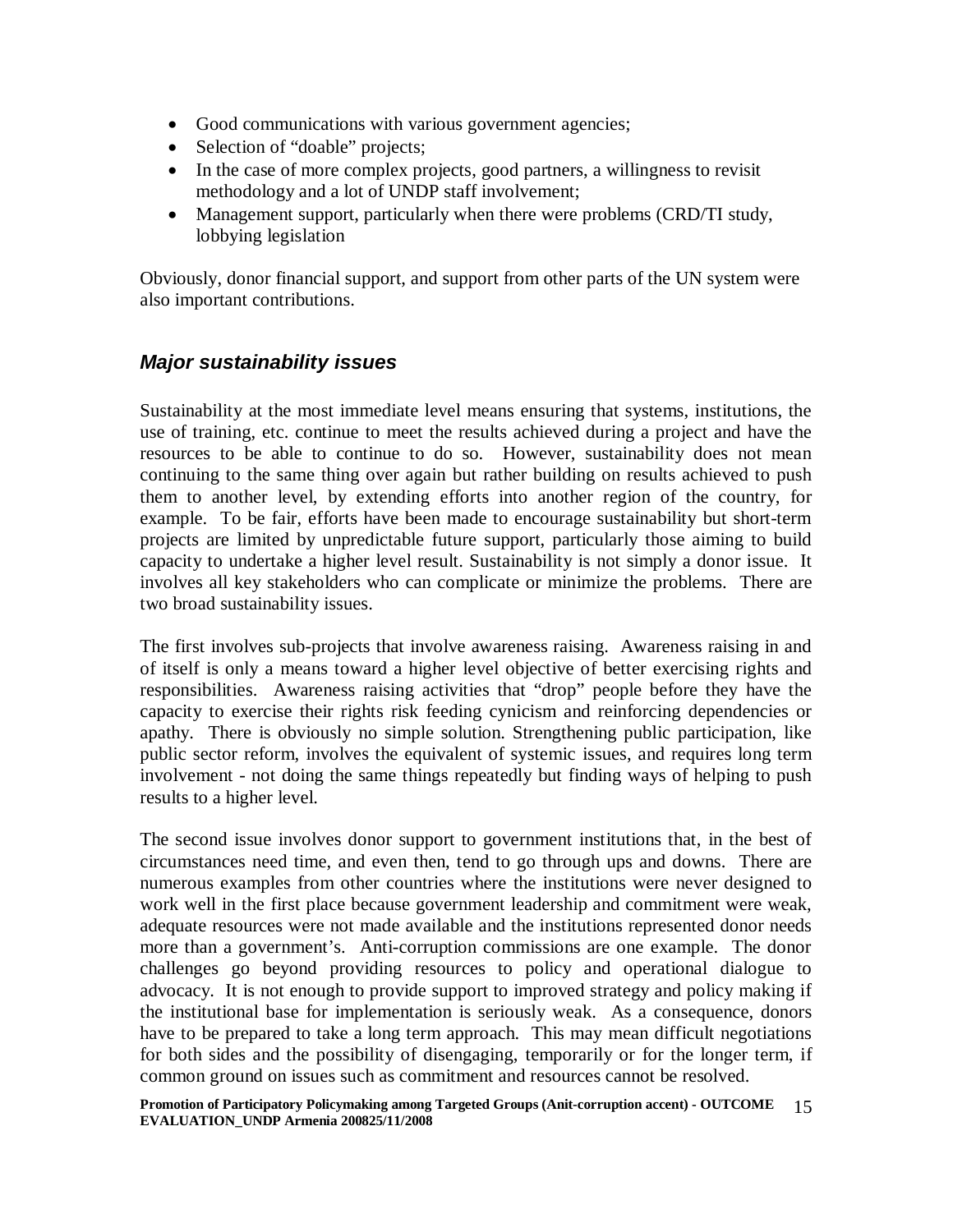There is no simple answer. A starting point in developing a solution is a serious (not pro forma) identification of sustainability issues during project design, and the development of deliberate actions on the part of different stakeholders to minimize the problems.

#### *Relevance*

The TORs asked in what ways the design and implementation of the projects were relevant to:

- $\bullet$  A-C issues in Armenia
- Government of Armenia priorities (Equality, etc.)
- UNDP programming
- Work of other donors
- Constraints and opportunities in current environment

All of the sub-projects were relevant, in the sense of being pertinent to all of the above – but in different ways. Clearly the UNCAC gap analysis, the CRD/TI Corruption Perception Survey and the work with media and television approached corruption issues directly. The ACPM combined awareness raising with policy reform which relates to both direct aspects of corruption as well as more indirectly through sector reforms. The e-governance sub-projects (along with parallel e-government projects in, for example, procurement) are of a different nature. They tackle corruption issues less directly through a combination of reducing opportunities, improving access to information, making government services more transparent and efficient, and simplifying the regulatory environment. The sub-projects complement and do not compete with the work of other donors.

Are they relevant to the constraints and opportunities in the current environment? The short answer is yes. They contribute to both government efforts to strengthen both enforcement as well as the preventative sides. The efforts also support those of civil society to strengthen awareness and to exercise the use of that awareness. However, the current environment is highly tentative. The current government has undertaken a number of positive initiatives, yet public doubt and cynicism remain very high about both the government's will and the long term effects of the initiatives. This is the challenge of applying short-term approaches to long-term, deeply rooted problems.

### *UNDP Contribution and Partnership Strategy*

The most innovative of the sub-projects was the ACPM with its links to both regional and national activities at the sectoral level, and with the development of the next anticorruption strategy and action plan.

**Promotion of Participatory Policymaking among Targeted Groups (Anit-corruption accent) - OUTCOME EVALUATION\_UNDP Armenia 200825/11/2008** 16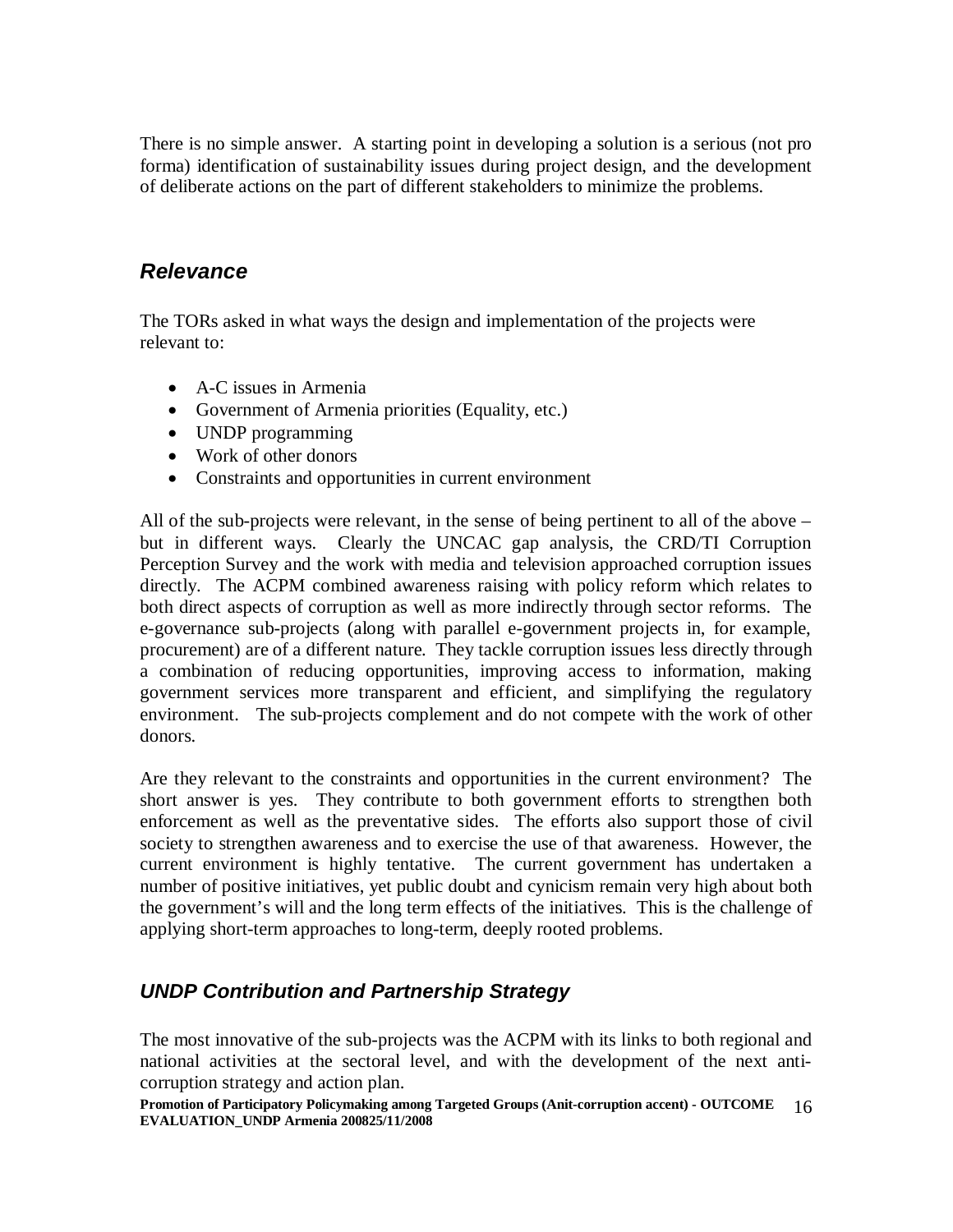The UNDP contributed in its role as a neutral, multilateral organization. Not unexpectedly, there are various perceptions about the UNDP role. Some see it as too close to the government, insufficiently critical and taking too much initiative in terms of writing project documents, TORs, etc. – things the government should be doing more of itself. Others commented on the credibility the UNDP can bring in attracting representatives, particularly government ones, to attend workshops and meeting – something that other development agencies cannot do in the same way. Still others felt that it could play a stronger role, along with other international organizations in the area of policy dialogue and advocacy for strengthening the fight against corruption. Certainly discussions that took place in relationship to the CRD/TI Corruption Perception Survey, as well as efforts to claw back the proposed anti-lobbying legislation illustrate that there is a healthy relationship between the UNDP and the government, one which allows both sides to debate and disagree – and to agree to disagree.

The sub-projects involved a number of different partners depending on the nature of the projects. Partners ranged from central government agencies to local government ones, international NGOs, domestic NGOs and other donors. The implicit strategy involved finding a balance between government and CSOs, the selection of competent partners and consultants, capacity development training and workshops to strengthen partners, and considerable attention to communications. Given this kind of approach, stakeholders were always strongly involved in project design and implementation. Naturally, this varied somewhat depending on the nature of the sub-project. Participatory Monitoring involved more partners and more frequent contact that did, for example, some of the egovernance work which, because of the nature of the sub-project was more technical and involved fewer partners.<sup>8</sup>

#### *Cross-cutting themes*

Cross cutting themes such as gender, the environment, the PRSP, Millennium Development Goals (MDGS), etc. are not consciously part of the anti-corruption project or sub-project design. Most monitoring reports do not mention cross-cutting themes with the exception of annual results reporting against outcomes. Similarly, fighting corruption is not a cross-cutting issue for other programmes.

Mainstreaming anti-corruption across UNDP programmes is a potentially high-resource consuming activity, and one with the possibility of uncertain results. Nevertheless, corruption issues do cut across all sectors and should be a concern for all programmes and projects. Without imposing a significant additional level of work load on either the staff involved in corruption activities or other programmes staff, there are lessons,

 $8$  A couple of issues related to communications with partners was reported during the wrap up. The consultant did not report the issue fully accurately. More important, such communications issues seem to be very much the exception.

**Promotion of Participatory Policymaking among Targeted Groups (Anit-corruption accent) - OUTCOME** 17 **EVALUATION\_UNDP Armenia 200825/11/2008**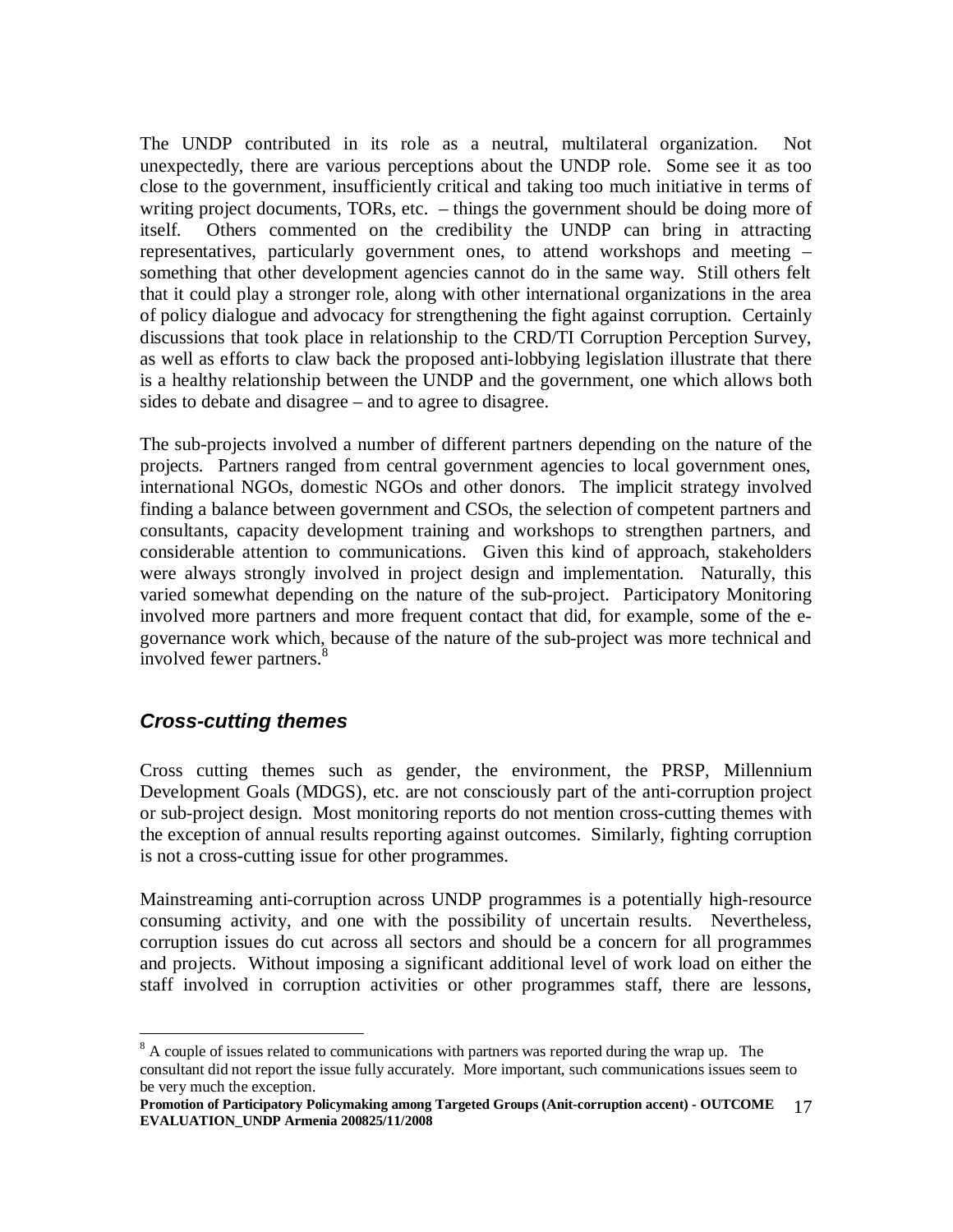experiences and tools which could be exchanged through periodic meetings, lunches, seminars, etc.

#### *Gender and Corruption*

The terms of reference did not call for a section on gender and corruption. Because the topic is potentially very large, this section focuses on issues which might be directly helpful to future programming.

There is a growing literature, which for the most part, looks at rather broad issues such as the correlation between representation of women and levels of corruption.<sup>9</sup> There is relatively little at the sector level although a recent article from GTZ, which focuses on trafficking and corruption, has broader applicability and useful, operational suggestions.<sup>10</sup> The literature concerning the transition countries raises a number of interesting issues including the relationships between privatization, gender and corruption. There does not appear any specific research related to Armenia, with the exception of questions asked in the TI study (see below).

A theme running through the anti-corruption literature is that the causes and manifestations of corruption vary from country to country and even within countries, and that an understanding of these differences is important to programming. This applies equally to gender and corruption. At the same time, it is important to disaggregate issues in order to understand them better and to develop practical ways of dealing with them. The reasons why women are less represented in different institutions such as parliament, councils, in different levels of the civil service or in the private sector are different from why women pay bribes for medical services. At the same time, the issues are clearly related but each requires different analysis. Dependencies and lack of power, perceived or real, are critical factors influencing why people pay bribes or tolerate various forms of corrupt behaviour.

If the UNDP Armenia were to directly support or encourage work on gender and corruption, there are several areas it could support that have the potential to inform programming and project design, particularly in the areas of advocacy and information.

<sup>&</sup>lt;sup>9</sup> See Gender and Corruption in South East Europe: Making an Impact (Council of Europe, 30 August 2004. The first part contains a review of current literature and the second part identifies and discusses the links between high levels of corruption and gender inequality, with particular reference to Southeast Europe.

<sup>&</sup>lt;sup>10</sup> Schimmel, Bianca and Pech, Birgit (2004), Corruption and Gender; Approaches and Recommendations for TA.

**Promotion of Participatory Policymaking among Targeted Groups (Anit-corruption accent) - OUTCOME** 18 **EVALUATION\_UNDP Armenia 200825/11/2008**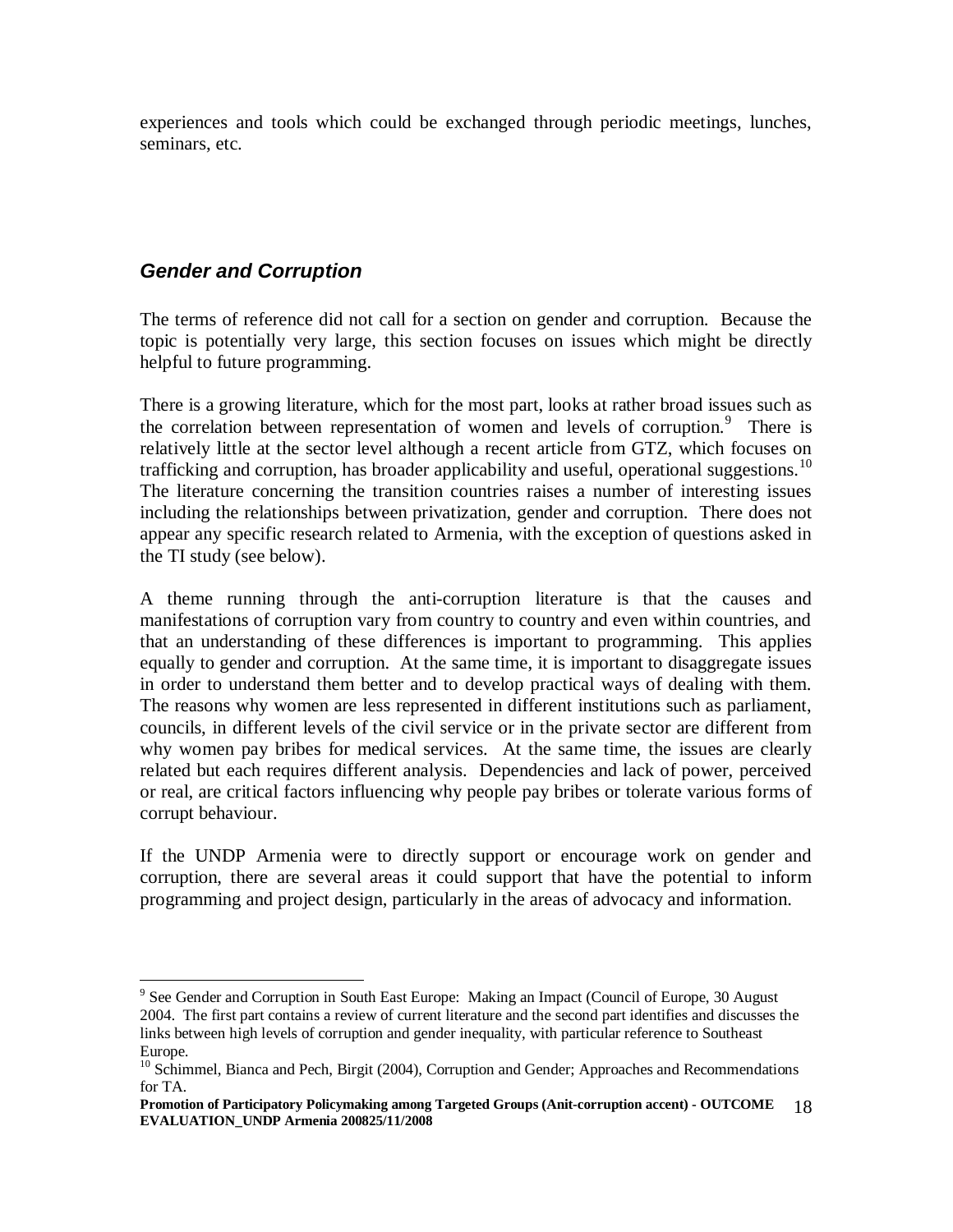First, it would make sense for the UNDP to focus on areas where it has experience such as the education and health sectors, and/or in e-governance. The ACPM sub-project focused on the education and health sectors which have much higher representation of women than men on the staff (although the clientele is more or less equal). There is relatively little known about gender access to e-services and improved information would be relatively easy to develop.

Second, and related, there is very little in the way of gender and corruption statistics and analysis. The CRD/TI Armenia Corruption Perception Survey has some gender specific information and analysis, particularly concerning the view of housewives in terms of taking or receiving bribes. Future work, whether by TI or others, could expand on gender analysis and also consider gender and poverty. Graduate students could be encouraged to do research in this area.

Third, there is very little research done on the family dynamics of corruption, particularly in service delivery areas such as health and education where women and particularly poor women are disproportionately affected by corruption. How decisions to bribe (or the equivalent) are made? Are they family or individual decisions? Who in the family actually makes what kinds of bribes? The answers could be helpful to the design of projects and awareness raising activities. Very superficial discussions during the focus group discussions suggest several dynamics may be at play with respect to corruption decisions and actions.

#### *Lessons Learned and Best Practices*

The purpose of this section is to concentrate on a few main issues and is not meant to be exhaustive. There are two areas in particular that require comments. First is the recurring theme in the evaluation of (a) putting more conscious effort into understanding larger systemic issues (and developing strategies to deal with them better) and (b) taking a longer term view and going beyond immediate outcomes in the design and implementation of anti-corruption projects including the indicators needed to measure results. There is absolutely nothing wrong with short term interventions such as support to a diagnostic study. However, support should ideally be part of a longer term strategy. If it is not, the intervention can still be useful, but reporting on "outcomes" should not be overstated.

Second is Results Based Management (RBM), which is part process and part content. Part of the purpose of the process is to produce clarity with stakeholders in terms of expected short and longer term results – and to build commitment to them. Any key stakeholder should be able to say that they understand the results statements and be able to articulate the results the project is intended to achieve. Results chains that obfuscate purpose by trying to fit too many cross cutting themes into them, by trying to fit, artificially, into existing goal statement developed at another time or for a different context are not helpful. Stakeholders should know where they are going and how they will know whether they got there or not.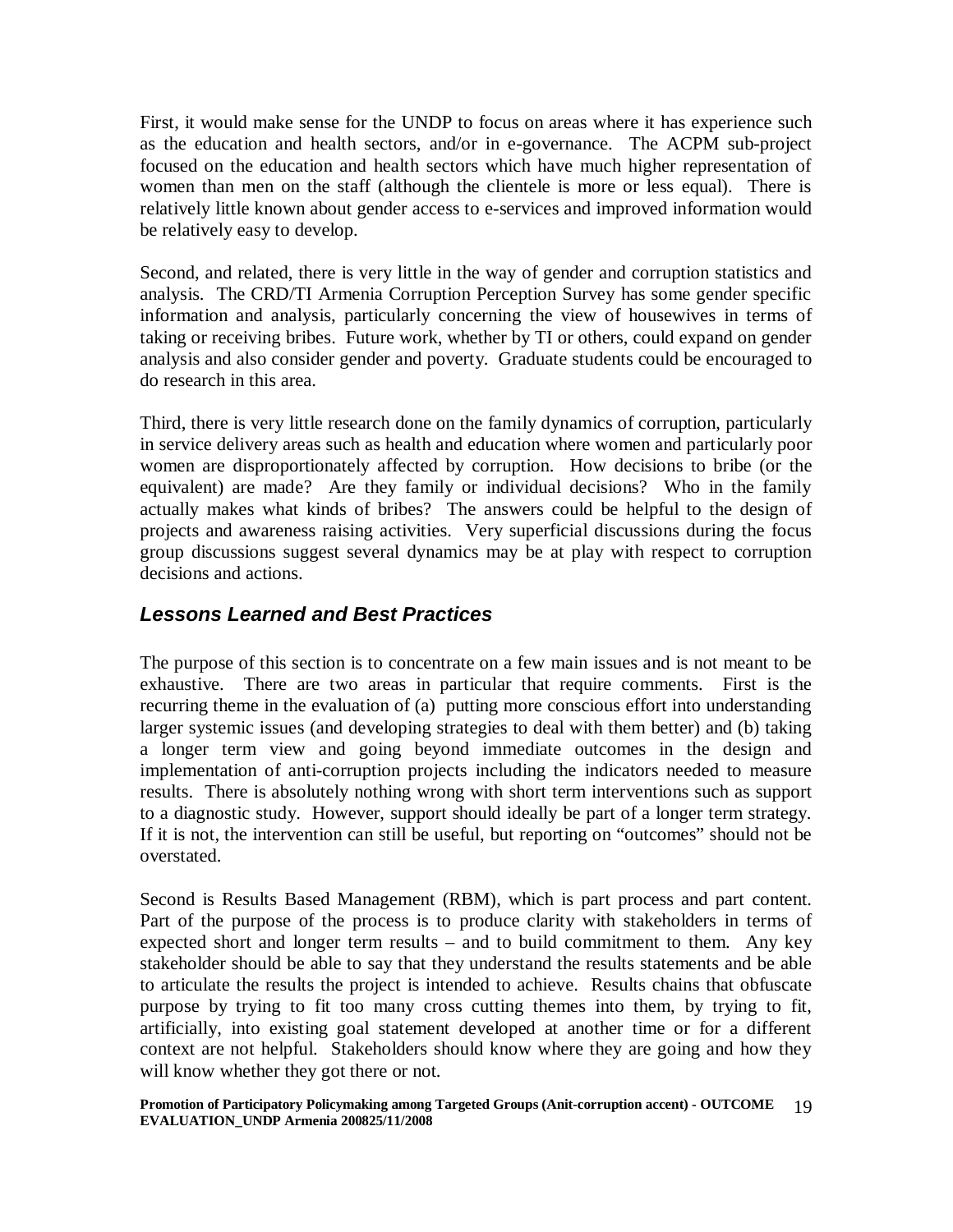Third, the term "lessons learned" is a somewhat curious phrase that is subject to frequent misuse and lists of statements that may or may not be lessons and often do not help us with other questions such as: lessons for whom, for what – and under what circumstances? There are frequent references to lessons learned in regular project reports and staff have benefited from learning experiences (UNDP Bratislava, study tours) as well as from good Internet resources and access to other reports and evaluations, from the UNDP and others. However, learning (not unlike RBM) is a messy process and, somewhat like Participatory Monitoring, combines process and content. A future anticorruption outcome or project could benefit from a more consistent and deliberate approach to learning which would include a range of stakeholders and might undertake regular reflection on results achieved – and why or why not. Other kinds of evaluation could also be strengthened and does not need to be costly. For example, evaluation of training immediately after its conclusion is useful, but only to a point. More, longer term evaluation is needed to better understand how and if training is being applied, how it may be contributing to longer term results, and what else can be done to strengthen those results.

# **CONCERNS**

## *The requirements and complexities of the UN and UNDP system*

While beyond the scope of the evaluation, it is important to note the complexities involved in the larger UN system, as well as the UNDP system of programming, planning and administration. The resources and need to service the system are significant and involve important opportunity costs at the expense of sound diagnostic work, project design and stakeholder relationships. In an era where donors are seeking ways to reduce overlap, duplication of effort and ways to reduce transaction costs between themselves and with partner countries, there is still much to be done internally.

### *Short term scope and indicators*

In a development area where progress is well known to be long term, the outcome, its indicators, the projects and sub-projects and their indicators are all short term. The indicators are, for the most part, quantitative and provide limited information. For example, the Outcome Indicator 1 is "# of recommendations channelled through participatory mechanisms and through legal/policy analysis and the proportion of those incorporated into the national strategies, policies and programmes". One of the critiques of anti-corruption work is the need to go beyond new laws and regulations to enforcement – or in the case of policy to move to policy implementation. None of the indicators concern changes to corrupt practices because it would not be reasonable to expect such results in the time involved. This is not an argument against short term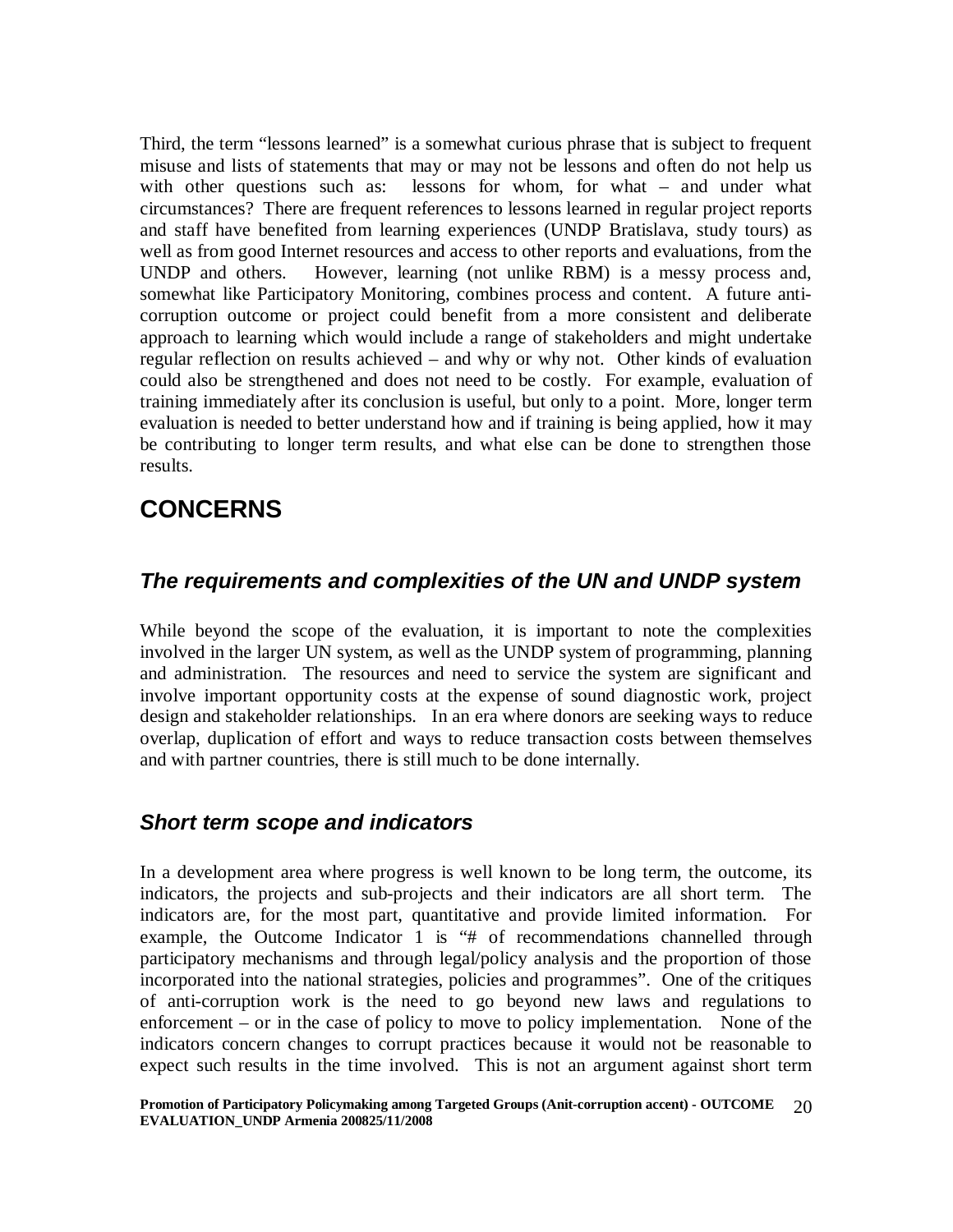projects such as the UNCAC gap analysis. However, such projects should ideally be part of a more strategic, longer term and more programmatic type of approach. Indicators which have a longer term perspective might, for example, monitor numbers or types of corrupt behaviour which are identified and successfully dealt with through legal or administrative processes. In the case of preventative measures, which are intended to reduce corrupt activities, indicators could examine changes to numbers and types of complains through surveys or records of both.

### *Tenuous linkages between projects and the outcome statement*

The causal linkages between the "Strengthening Awareness and Response in Exposure of Corruption" project" (and sub-projects) and the outcome statement of "Promoting Participatory Policymaking" are tenuous. The reasons for framing outcomes in this way have more to do with the requirements of the UNDP programming approach (and making changes) than a need to establish reasonable or probably causal links between outputs and outcomes that various stakeholders can relate to and which provide a beacon as to where efforts are headed.

## *Need to Improve Diagnosis*

Short term projects do not encourage deeper diagnosis. There does not appear to be strong encouragement or rewards to examine more deeply the challenges of larger, systemic issues, to do deeper diagnostic work and use the results strategically or in terms of project design. This is part of the rather circular problem of emphasizing relatively short term outcomes. This should not be interpreted as suggesting staff and many stakeholders are not aware of larger issues such as the roles of powerful economic interests, the need for broader public service reform, or changes to media ownership or the judicial system. This is also not meant to suggest that small projects should somehow take on such larger issues or invest heavily in diagnostic work. However, a reasonable understanding of broader issues or how even a sub-sector "works" is important to having a better judgement about whether one is supporting the right thing for informed reasons, or because we believe that what we are doing is intuitively the right thing. A better sense of the issues and the problem also provides a basis to consider how the combined efforts of various stakeholders (donors, international organizations, government and CSOs) might mitigate some of the challenges.

## *Short-term perspective on capacity development*

**Promotion of Participatory Policymaking among Targeted Groups (Anit-corruption accent) - OUTCOME EVALUATION\_UNDP Armenia 200825/11/2008** 21 Capacity development needs tend to be seen from a short-term perspective which may minimize the importance of larger, systemic impediments to making change. Diagnosis of capacity needs from a larger perspective, which is related to the issue above, does not appear in project documents in any significant way – which again does not mean that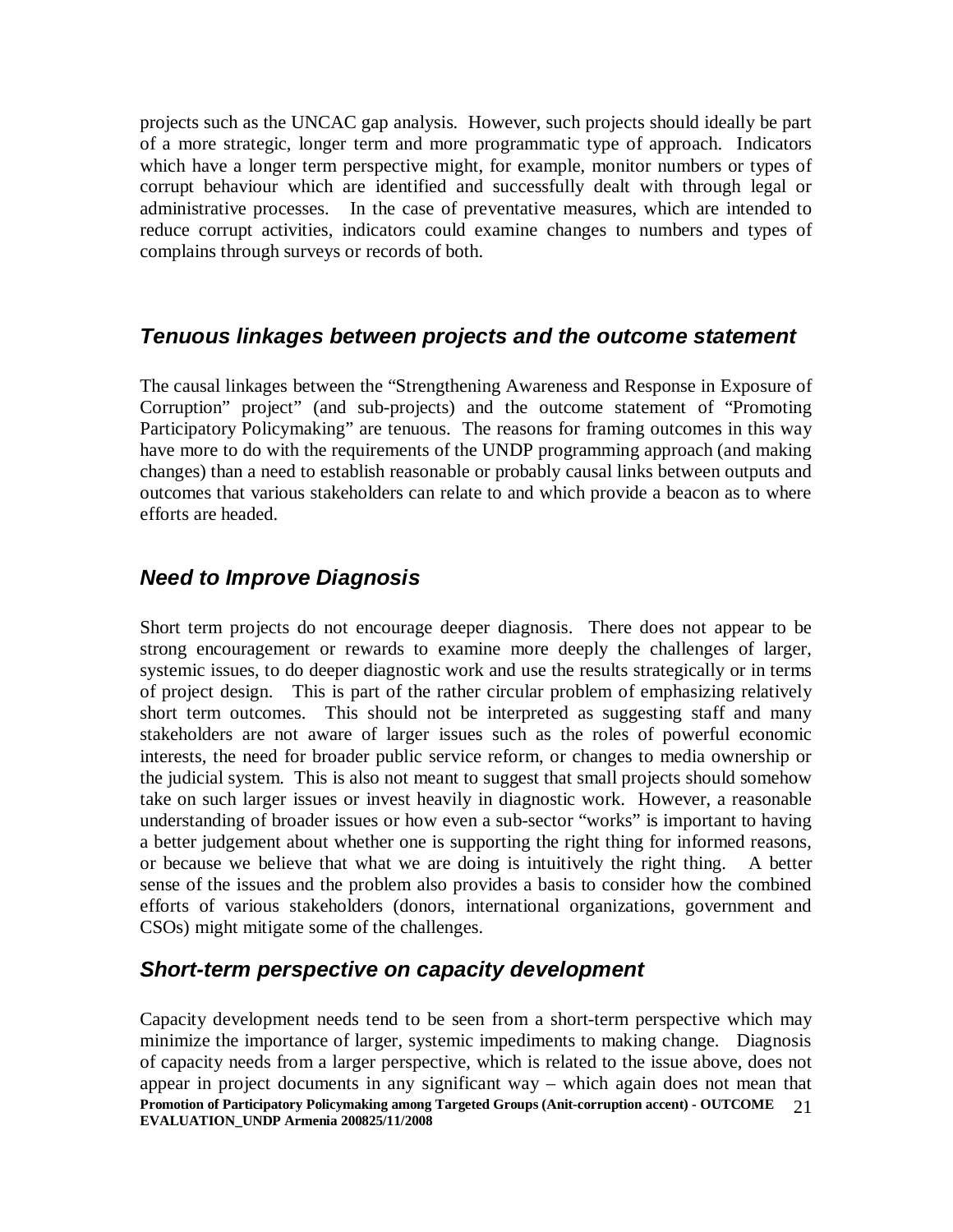staff and stakeholders do not think about them. However, short term approaches tend to mean that capacity development is frequently approached in terms of training, workshops and awareness raising. What effects these have on larger impediments and how they contribute to higher level, longer term outcomes is uncertain.

## *Bilateral donors contribute to small project, short term approaches*

Project funding from Norway and SDC is project based and short term. The Paris Declaration emphasizes, among several things, the importance of more programmatic approaches, greater and long term predictability of financing and the reduction of transaction costs through more common reporting systems. The support of the Government of Norway and the SDC are important and strategic to the work of the UNDP and the government of Armenia. However, longer term and more programmatic approaches could make them more valuable.

## *Support to civil society organizations is short term*

This is not unique to the UNDP but part of the general donor approach to civil society. Donors increasingly acknowledge the importance of civil society in areas such as fighting corruption. The various weaknesses of civil society organizations are also well known. However, if they are valuable partners in the fight against corruption and the development process, it is not clear why donors take such short-term approaches with CSOs. Donors have agreed that it is important to support country partners through a package of measures such providing predictable, long-term financing (Direct Budget Support), strengthening financial management, and developing common reporting systems. However, with CSOs they continue, for the most part, to "support" them through small, short-term projects which forces them to spend a disproportionate amount of time making project proposals and forces many to make shifts to respond to the constantly shifting policy directions of donors. This is not meant as a simplistic suggestion for core funding but to point out the need for more long-term thinking and strategies vis-à-vis civil society.

## *Labour intensity and opportunity costs of small projects*

The planning and management of several small projects, particularly those such as ACPM is labour intensive. The reasons that the projects and sub-projects have achieved the results that have been achieved, speaks highly of the commitment of individual staff members. However, managing small labour-intensive projects, combined with inevitable staff turnover and the possible loss of organizational memory, should be consideration in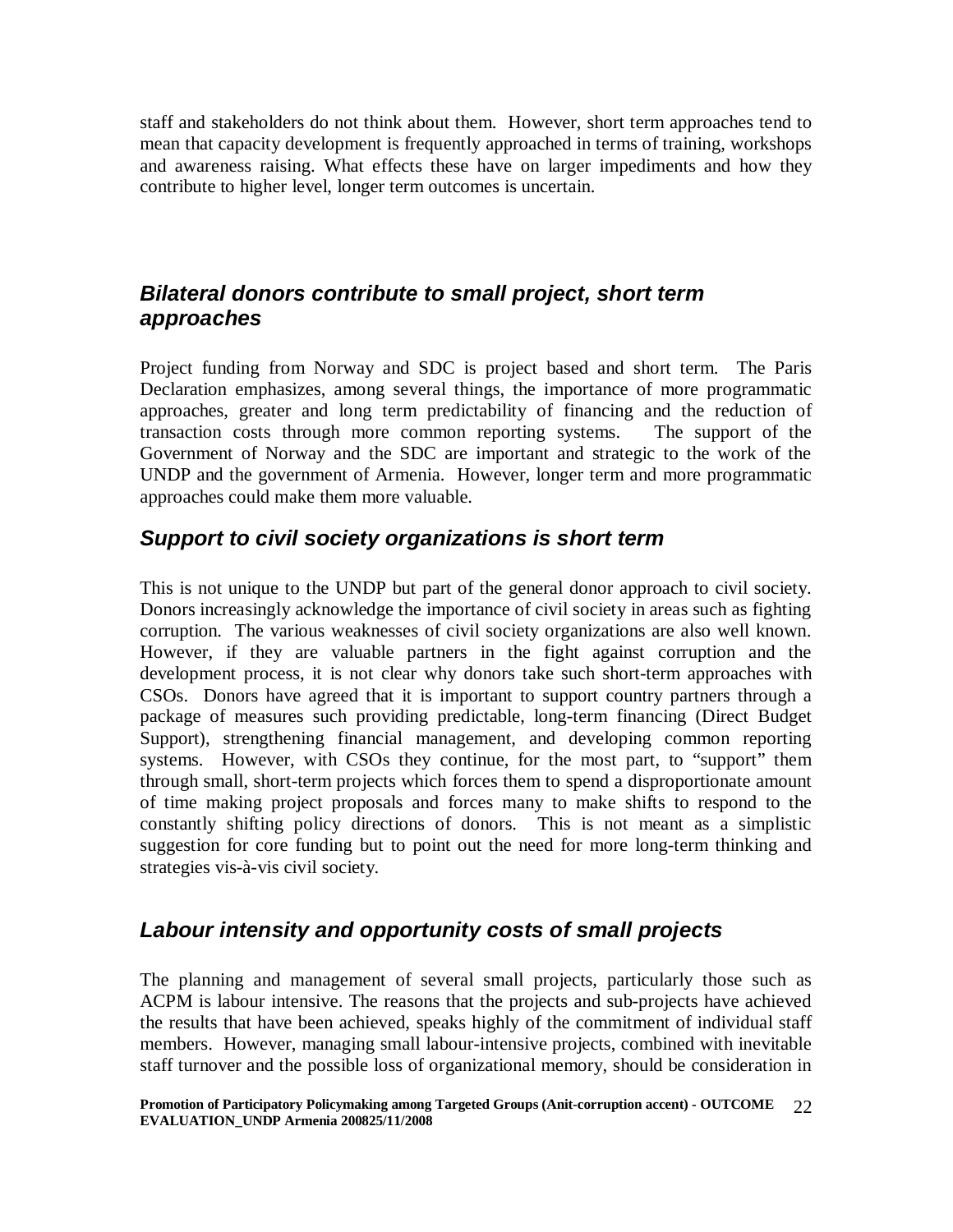the development of a future anti-corruption project or projects. This is not an argument against such projects but another reason for more programmatic approaches.

## *Need for improved donor coordination*

Despite a number of mechanisms for donor coordination, there were repeated concerns expressed about the lack thereof. More broadly, this also involves the need to ensure good communication and coordination not only with traditional OECD donors but also with international organizations involved in fighting corruption (Council of Europe) who are not OECD donors. In addition stronger mechanisms are needed to involve key CSOs, both international and domestic. This is a general observation for all donors, and not a suggestion that this is a role the UNDP should take on.

## *Next Government Anti-Corruption Strategy and Plan*

In discussion with donors, international organizations and CSOs there was concern about possible delays in completing the next anti-corruption strategy and action plan. The main concern was that because the issues are complex and there are many interests to satisfy, there could be a danger of over complicating the strategy by making it too comprehensive at the expense of being selective and focussed.

The strategy was due in 2007, however because it is a sensitive political document, it was delayed until after the parliamentary (May 2007) and the presidential (February 2008) elections. After the new Cabinet was formed and some initial signals from the leadership were made about the government's commitment to fight corruption, the drafting of the Strategy resumed and it is expected to be adopted by the end of 2008. However, there are still two open issues: (a) whether the government will be able to meet its own deadline, and (b) the quality of the document. These are important indicators for measuring the government's commitment in fighting corruption. Pressure from the international community, including support from the UNDP and others in strategy development and monitoring the strategy's implementation will be important.

#### *Broader Lessons*

Before discussing the recommendations, it may be useful to reflect on some of the broader lessons learned as well as the broader considerations which could affect how the UNDP Armenia might consider fighting corruption in its programme.

• The manifestations and causes of corruption have many common threads but every situation is unique and between countries and even between the national and the local levels. Approaches have to be tailored to the situation.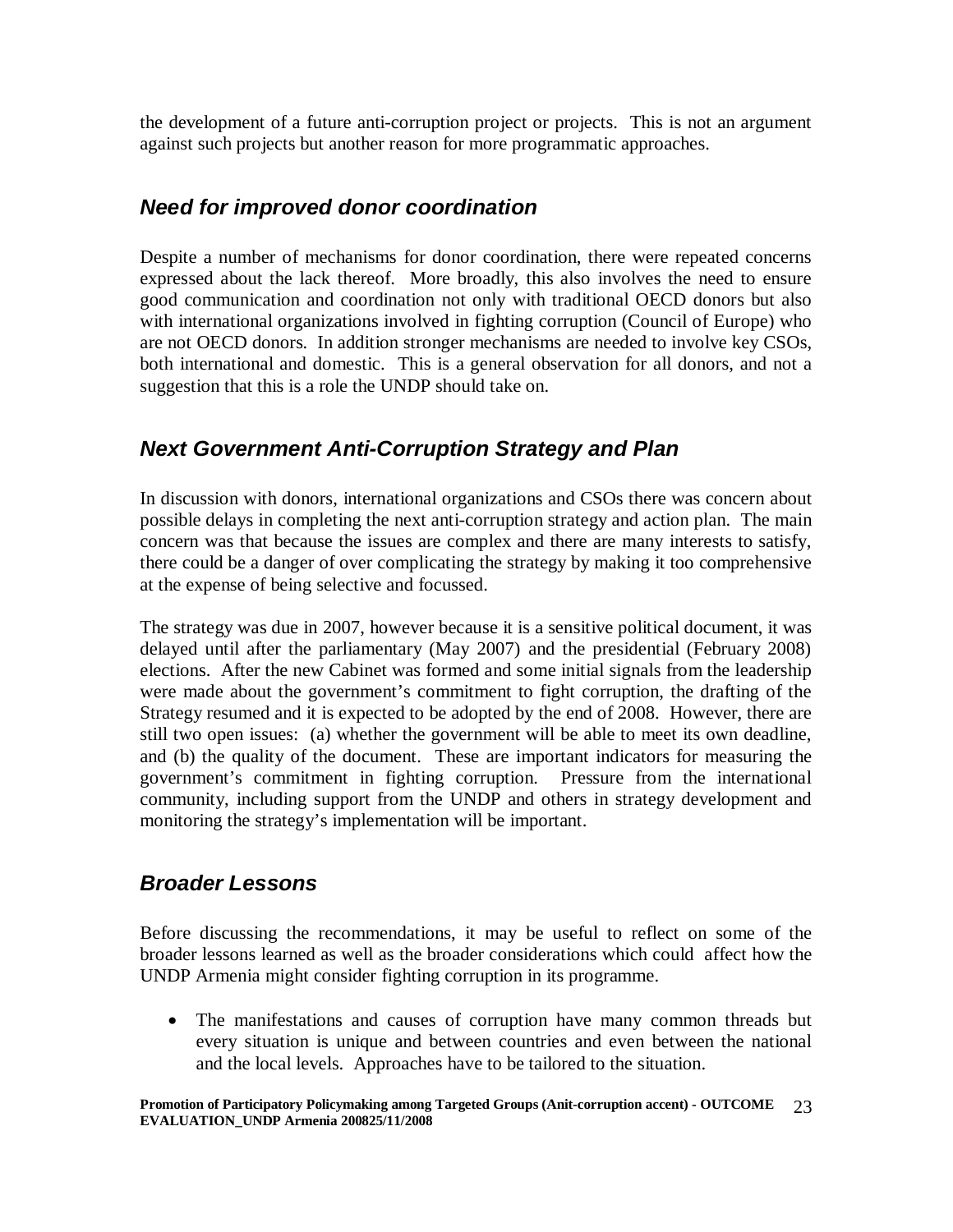- Leadership and commitment, whatever the difficulties of measuring them, are critical.
- We do not need a lot more laws and regulations. Better enforcement of existing is the main issue, along with eliminating many overly complex regulations.
- The issues are long term, require "systemic" change and comprehensive approaches – whether we are talking about government, the private sector, CSOs or civil society.
- Awareness raising of issues and improving people's understanding of how government works, laws, their rights and obligations is obviously important to strengthen the demand for change, as well as to provide support to politicians and public servants who want change, and to stiffen resolve when there is resistance. However, awareness raising in itself is not sufficient. Without perceptible change, it may feed cynicism.
- Strengthening public service performance, and making "public service" a greater reality, is a crucial aspect of fighting corruption.
- Fighting corruption is long term and continual. Corruption is highly adaptable; the work is never completed.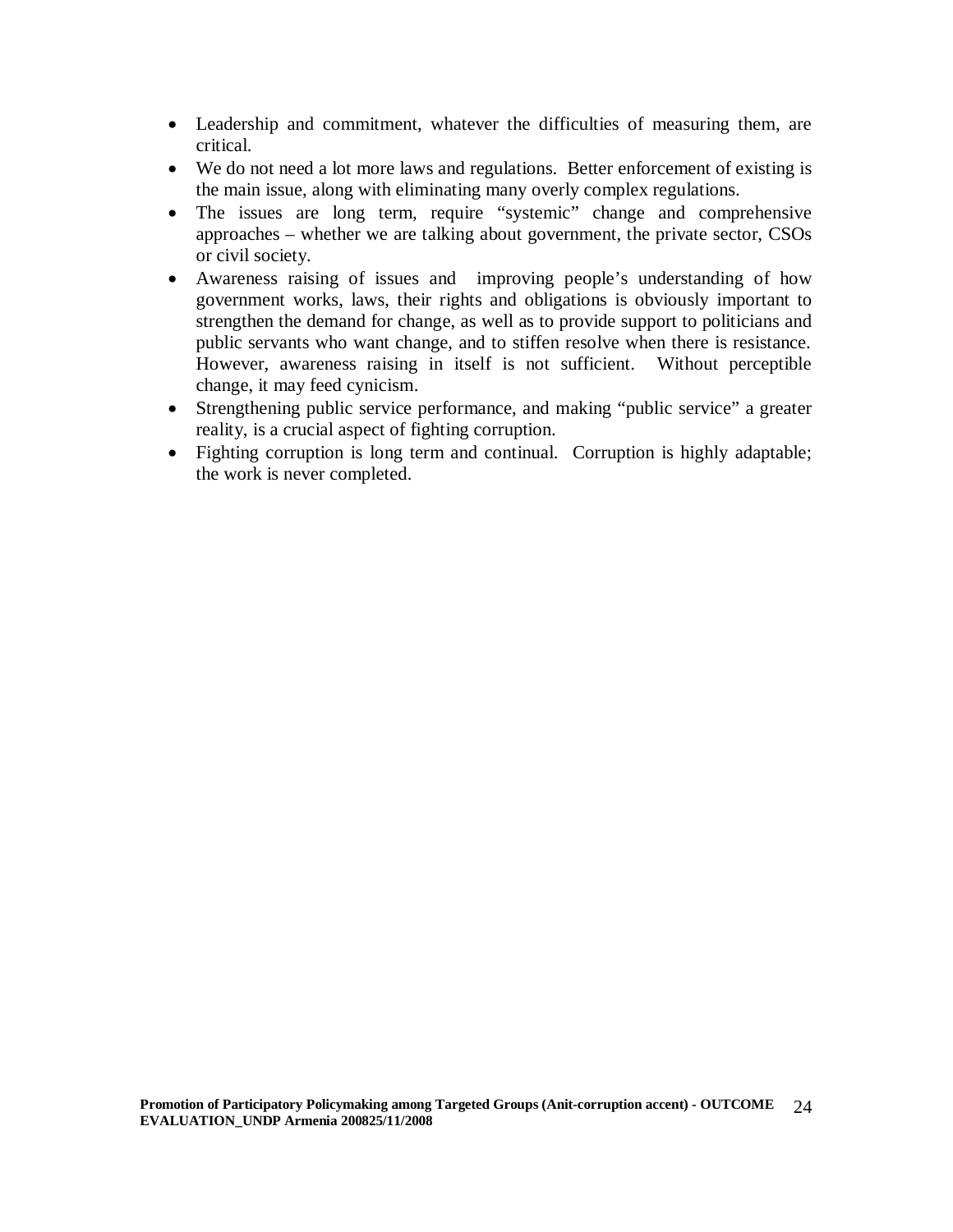# **RECOMMENDATIONS**

## *Fighting Corruption As One Component Of the UNDP Programme*

Whether and to what extent anti-corruption should be a component of the overall UNDP programme and what level of resources or effort might be allocated to it is a question beyond the scope of this evaluation. The UNDP obviously cannot do everything (well) and priorities have to be set, a focus established.

Some of the questions to be addressed in making a decision about the size, nature and focus of an anti-corruption programme include:

- The nature and manifestations of corruption in Armenia and whether the situation seems to be improving or not;
- The status of the "enabling environment", particularly the leadership and commitment of the government to fight corruption – now and into the medium term future;
- The actual and potential influence of civil society;
- How and to what extent corruption affects the achievement of UNDP and other United Nations objectives;
- Sustaining what has been accomplished;
- UNDP priorities, capacities, resources and comparative advantage;
- What it seems possible to accomplish;
- The roles and activities of other donors and international organizations.

Obviously fighting corruption is an important issue which cuts across sectors. At the same time, other issues are also important and the UNDP must decide where it makes the most sense to focus its efforts and to what extent it may have some reasonable effect on corruption. In the final analysis, this is not an either-or question. Fighting corruption is a serious development issue in which the UNDP must be involved. The question is more to what degree and how.

At the strategic level, there are three broad options, each with possible variations. The first is to take a small scale, low risk, essentially short term approach, with selective efforts to support such things as diagnostic studies (the next round of a TI survey, studies in support of UNCAC implementation, etc.) or short technical assistance for very specific tasks. These kinds of limited, short term efforts can be extremely useful, particularly if they can be provided in a timely, responsive way. The approach would be primarily reactive but within a framework that has criteria for the kinds of efforts to be supported. Support would not be given to activities that aim at longer outcomes which require longer term commitments and where the risk of poor sustainability is high.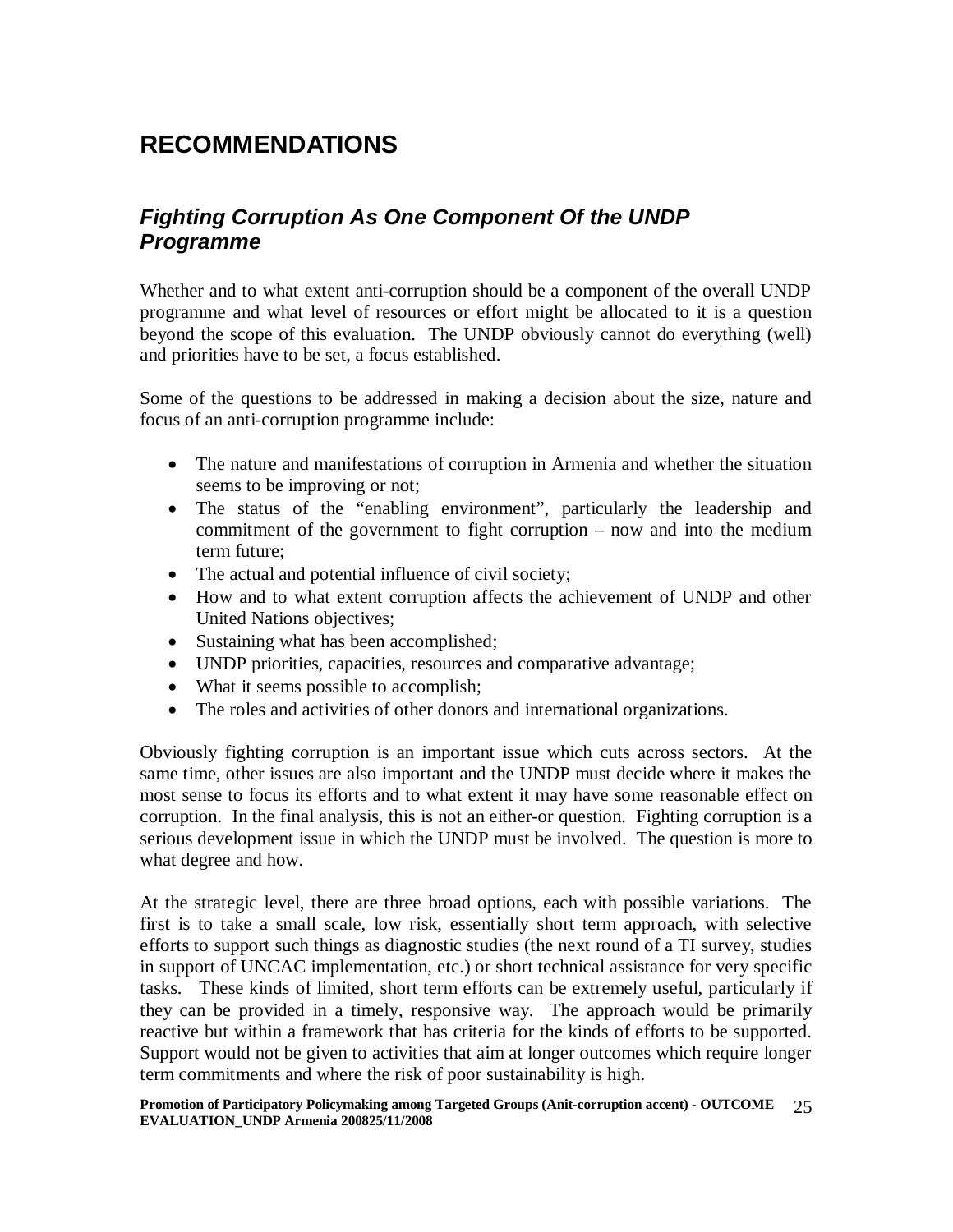A second option is to focus on lower risk activities that approach fighting corruption less directly but that hope for longer term results. Examples include more support to egovernance/government, or audit agencies, financial management systems, etc. The third option would involve a somewhat larger, longer term and more substantive commitment to fighting corruption which primarily addresses corruption issues and institutions directly and which also takes a more programmatic approach.

## *List of Recommendations*

`

Recommendation #1 – Expression of the Outcome

Whichever option is pursued, be as clear as possible in expressing the results expected in the CPAP outcome statement, the results of the proposed projects and the linkages between them. To the extent possible, go beyond immediate outcomes.

Recommendation # 2 - Program Directions

Be very focused, take a more programmatic approach, plan projects with a longer time frame in mind, and seek funding arrangements with donors that are more programmatic and long term.

Recommendation # 3 - Build on Accomplishments

- The importance of continuing the work in the regions was mentioned by several interviewees, particularly given the tendency of Yerevan to attract so much attention and resources. Other donors will be doing work in the regions but there remains considerable scope;
- Experience and capacity to monitor has been developed with CSOs. It will be important to have CSO involvement in the monitoring of the next Anti-corruption Strategy and its Action Plan. Considering ways to assist CSOs in the monitoring of the second phase of the Anti-Corruption Strategy would be a logical next step;
- Consider CSO involvement in implementing different projects in the region that would also contribute to raising awareness of the population in the regions regarding the Anti-corruption Strategy implementation. Initiatives could also relate o raising awareness in different sectors such as education and health and building on previous work;
- Work done through the UNCAC gap analysis and policy recommendations for health and education have provided important input to the development of the next strategy and have helped to develop relationships with technical experts as well as government people involved. The UNCAC gap analysis will be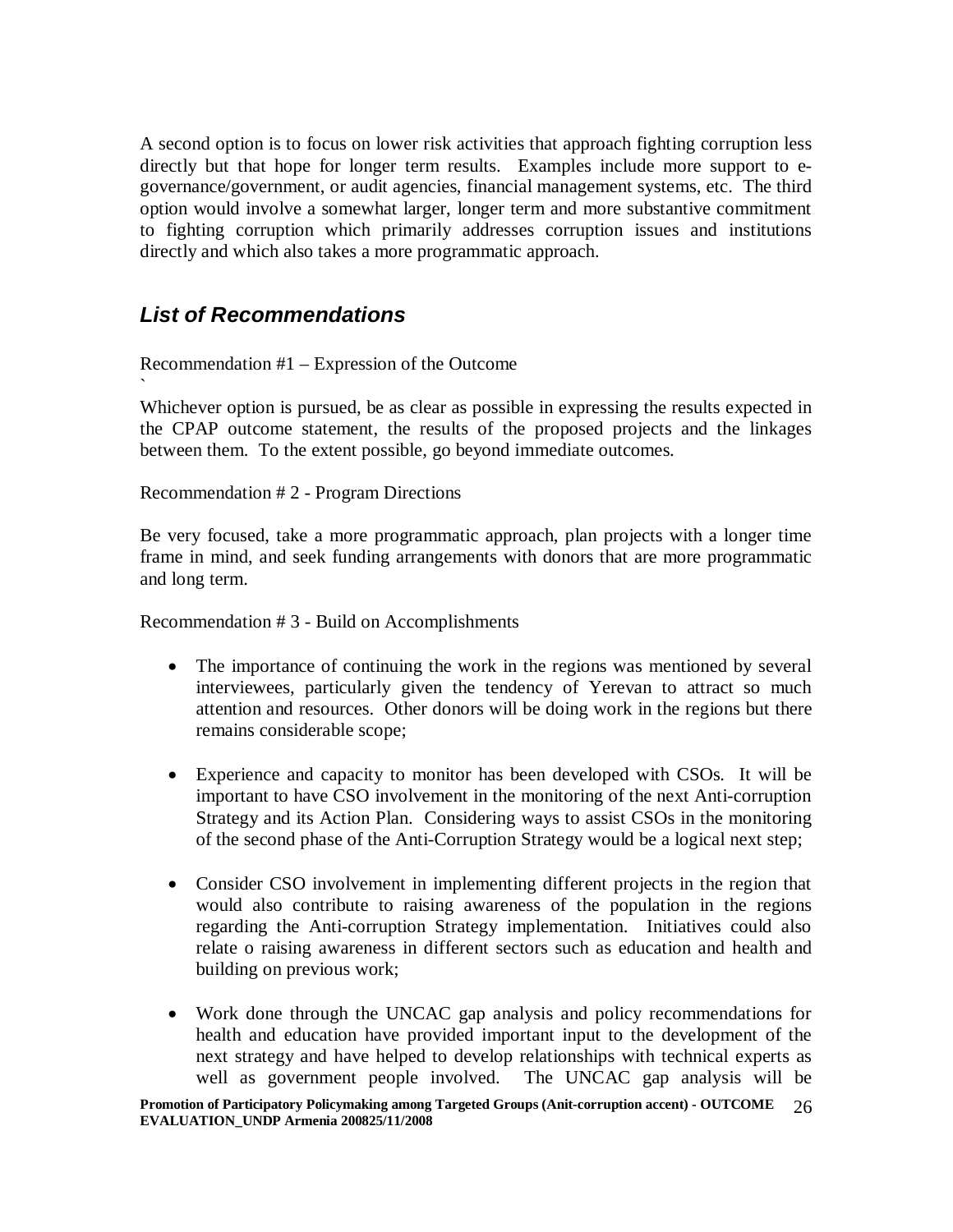completed in 2008 and it would be logical to assist the government in further UNCAC implementation.

- The CRD/TI Perceptions Survey provides a very important baseline. Support to future study which uses a similar methodology will provide important information about changing perceptions;
- Valuable experience has been obtained though support to e-governance. If further work is to continue, it would be useful to have a more strategic approach in the careful examination of specific areas where further improvement is needed, including issues related to people's access to e-governance systems;
- Finally, there are a number of useful connections and synergies between existing sub-projects that could be built on in the future, particularly in the regions. This includes the media components.

Recommendation # 4- Planning and Monitoring Tools

- Consider cost-effective, effort-effective ways (including collaboration with other donors) of strengthening the diagnosis of significant systemic or sector specific issues and how strategies for dealing with them might be identified;
- Consider how longer term outcomes can be built into the planning process so that the intended or hoped for results at various stages are more obvious to stakeholders. Keeping in mind the cost and effort involved in measuring results, search for indicators that provide more qualitative information;
- Strengthen the identification of key sustainability issues during project design and plans to minimize their effect;
- With bilateral donors look for ways to provide funds over a longer period of time and combine donor fund in order to provide greater predictability and to reduce the transactions involved in approvals and monitoring reports;
- Look for ways to reduce duplication of effort and to simplify the reporting process;

Recommendation 5 – Civil Society

• With other donors to encourage longer term approaches to CSOs and ways to strengthen their professionalism and capacity to do more sustainable anticorruption work.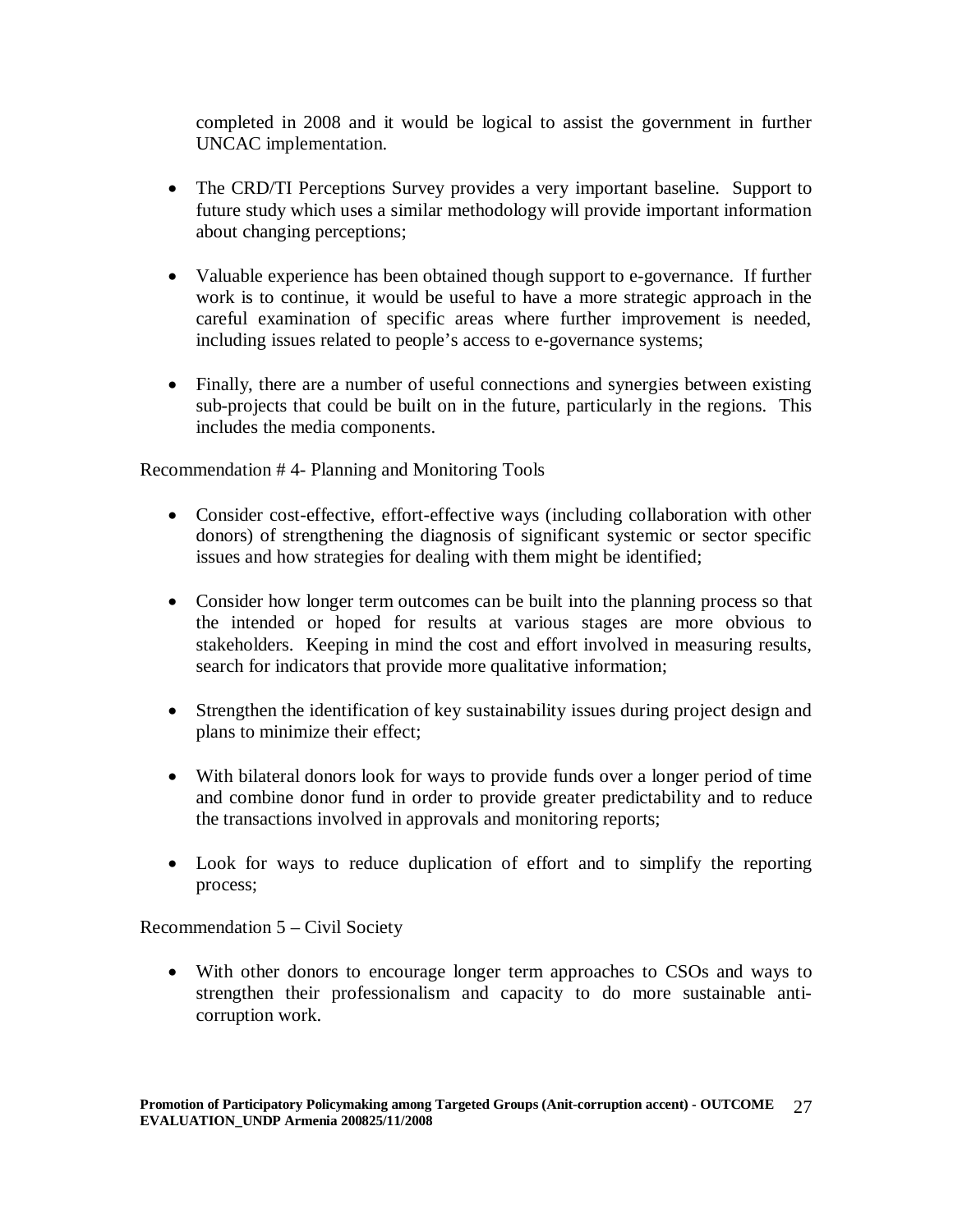# **Conclusion**

Earlier scholarly work about corruption goes back to the 1970s. Since then, the theory, practice and discourse related to fighting corruption have evolved rapidly. TI launched its first survey in 1995. By the late 1990s the World Bank Institute had established comprehensive data sets covering broad governance issues. Macro-level econometric studies have been able to establish strong causal links between corruption and poor governance. Empirical research has progressed in a number of directions. In many respects we have seen a continuing effort to deconstruct issues and to "drill down" to more specific levels using, for example, diagnostic tools such as Public Expenditure Tracking Surveys. Others are investigating the use of developing more detailed "road maps" that identify corruption opportunities and vulnerabilities at the sector or sub-sector level. More detailed approaches offer the possibilities of more specific policy and related advice.

The days are long past when discussions of corruption with partner governments have to be approached with great caution. The greater danger is that officials and politicians are learning "the talk" while avoid taking significant action. Fighting corruption is becoming increasingly operational. Project design and related tools of monitoring increasingly need to recognize this. Project design should recognize intermediate results such as awareness raising or policy improvement but should also, be able to design plausible links with changes in corruption or corrupt behaviour.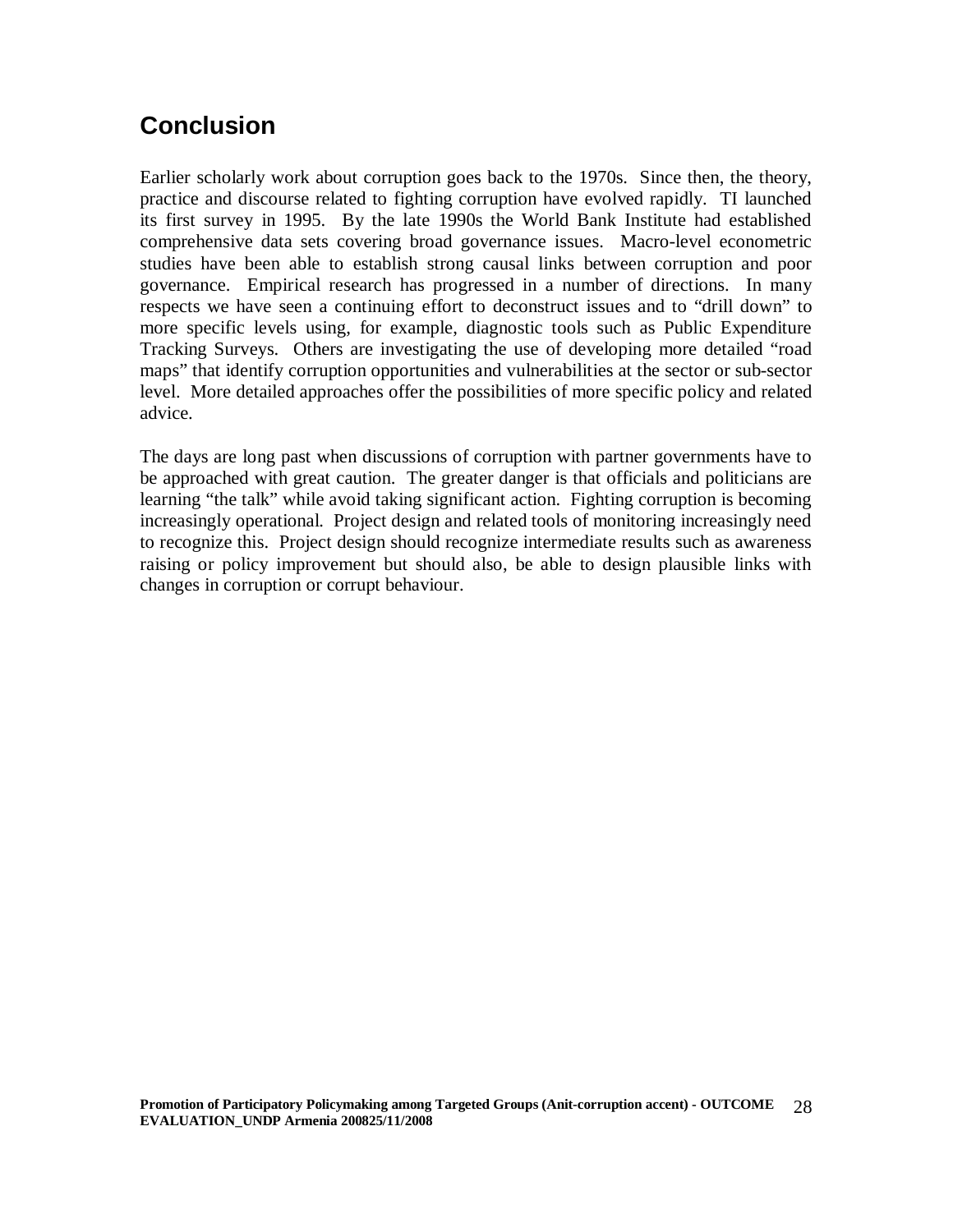#### **Annex 1: TERMS OF REFERENCE FOR EVALUATION**

#### **INTRODUCTION**

In recent years, the Government of Armenia has undertaken a number of measures against corruption. In particular, in 2003 the Government drafted and adopted the RA Anti-Corruption Strategy and its Action Plan. The RA Anti-Corruption Strategy defines corruption, with a particular focus on wide public participation in the fight against corruption, setting out the main priorities and emphasizing the significance of monitoring anti-corruption measures. A number of bodies to fight and prevent corruption have been created. The country has joined international anti-corruption initiatives and bodies. Armenia signed the UN Convention against Corruption on May 19, 2005 and ratified it on March 8, 2007.

Armenia's Anti-Corruption Strategy is mainly oriented towards the improvement of corruption prevention interventions, newly created institutions and the legal framework. In the framework of the Strategy, numerous pieces of legislation were adopted (more than 50 laws and regulations), new institutional structures were created, the country has joined reputable international organizations combating corruption (GRECO and OECD Anti-Corruption Network for Transition Economies), as well as signed and ratified international agreements and conventions against corruption (Council of Europe Civil Law and Criminal Law Conventions Against Corruption, UN Convention Against Corruption), etc.

Several structures are working on combating and prevention of corruption. Pursuant to a Presidential decree of June 1, 2004, an Anti-Corruption Council headed by the Prime Minister was established. According to the rules of procedure of the Council, a Monitoring Commission for the Implementation of the Anti-Corruption Strategy was setup under the leadership of the Assistant to the President. An Anti-Corruption Department was established at the Prosecution. At the same time, respective structural divisions of the Police and the National Security Service established specialized anti-corruption units.

UNDP Armenia's contribution is provided through Country Program Outcome 4: Improving the transparency and accountability of Government Institutions in accordance with the MDGs and PRSP. Its second outcome statement is: Participatory policymaking among targeted is promoted. The outputs of three projects contribute to this outcome.

- a. "Support to Information Society and Democratic Governance" (Project Number: 0011255)
- *b.* "Civil Society Monitoring Nat'l Strategy on Anti-Corruption" (Project Name: 00043615)
- *c.* "Strengthening Awareness and Response in Exposure of Corruption in Armenia" project started in 2006 and on-going. The project is aiming at improving transparency and accountability of government institutions in Armenia through strengthening the institutional capacity of government and civil society organizations to effectively participate in anti-corruption initiatives and to monitor the implementation of the National Anti-Corruption Strategy. The project is implemented in cooperation with Government of Armenia.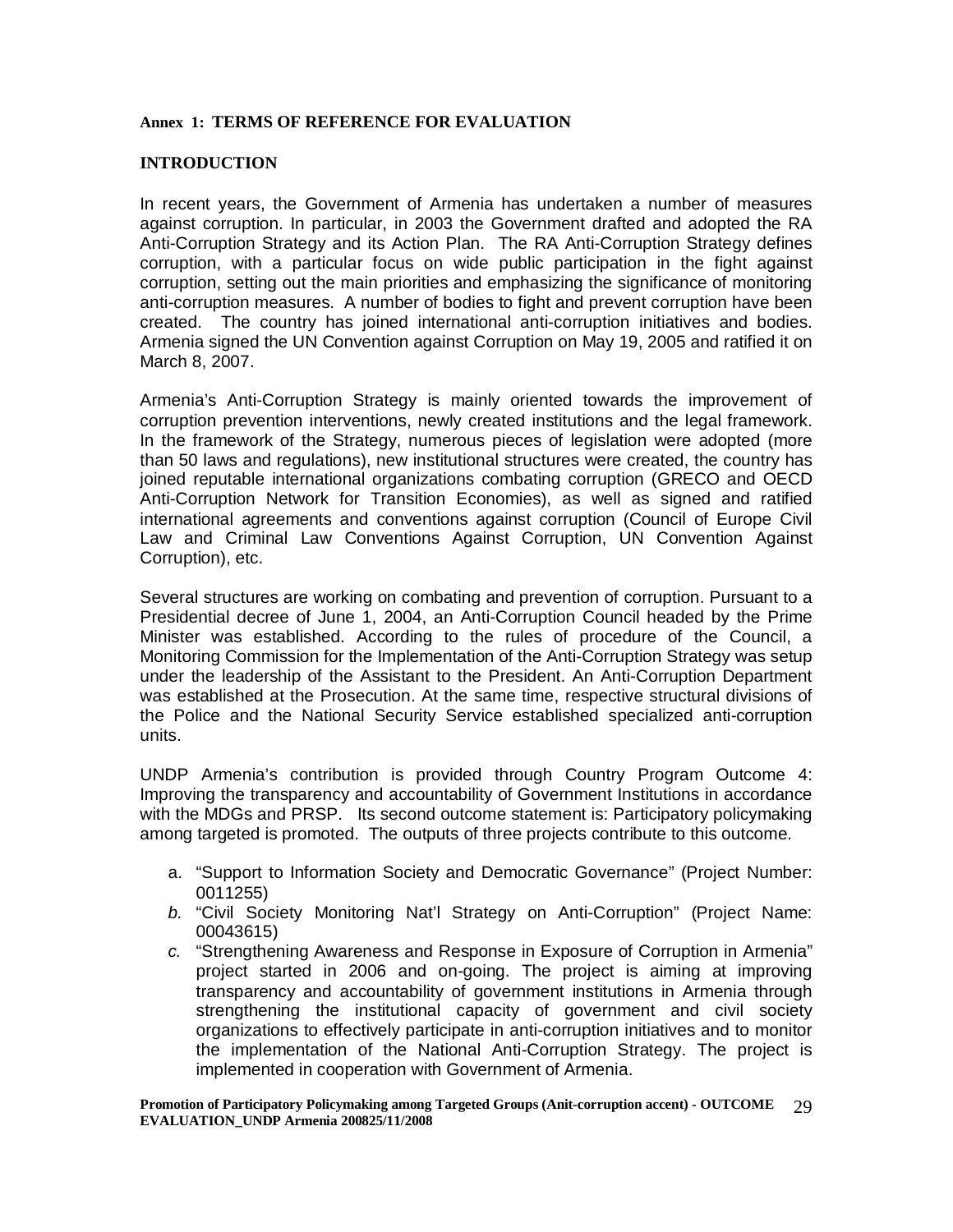## *Purpose and subject of the evaluation*

The evaluations of UNDP Armenia's **Country Programme Outcome 4**: "Participatory policymaking among targeted groups is promoted" is to be conducted as the issue of citizen's participation is critical for development of democracy in Armenia in general, and particularly for overcoming problems like corruption. The purpose of the evaluation is to assess the outputs of the projects and their contribution to the outcome, their relevance to the country, as well as to define lessons learned and identify possible future entry points for similar projects. An evaluation of the ICT project and an internal review of Anti-Corruption project 1 were conducted in 2006. Thus it is recommended that these reports be reviewed and that the evaluation should concentrate on "Strengthening Awareness and Response in Exposure of Corruption in Armenia" project.

## *Objectives and scope of the evaluation*

The objective of the outcome evaluation is to assess how the outputs of the above projects contribute to the specified outcome, as well as to assess their linkages with national priorities on governance. The timing of this outcome is strategic to identify results and define lessons learned which will assist in informing future interventions as part of the CP review and planning cycle.

The evaluation will review the extent to which program, projects, soft assistance, partners' interventions and synergies among partners have contributed to the achievement of the outcome. Thus it will include five categories of analysis:

This outcome evaluation will address the following questions

## *Design:*

- How did the outcome statement affect the design of the projects?
- What were the substantive design issues? (stakeholder/partner involvement and capacity, parallel work by other agencies, UN management capacity, sustainability, etc. )
- To what extent and in what ways were past experience, findings from evaluations, dialogue with stakeholders, etc. used to design the projects?

## *Outcome Status:*

- What is the status of the key outputs, particularly for project (c above)?
- Were the outputs realistic?
- In what ways can progress towards outcomes be observed?
- What were the major factors contributing to progress toward outcomes? (UNDP interventions, CSO partnerships, other donors, government, etc.)
- What UNDP interventions can be linked to progress toward outcomes?
- What are the major sustainability issues?
- What needs to be done to address these?

**Promotion of Participatory Policymaking among Targeted Groups (Anit-corruption accent) - OUTCOME** 30 **EVALUATION\_UNDP Armenia 200825/11/2008**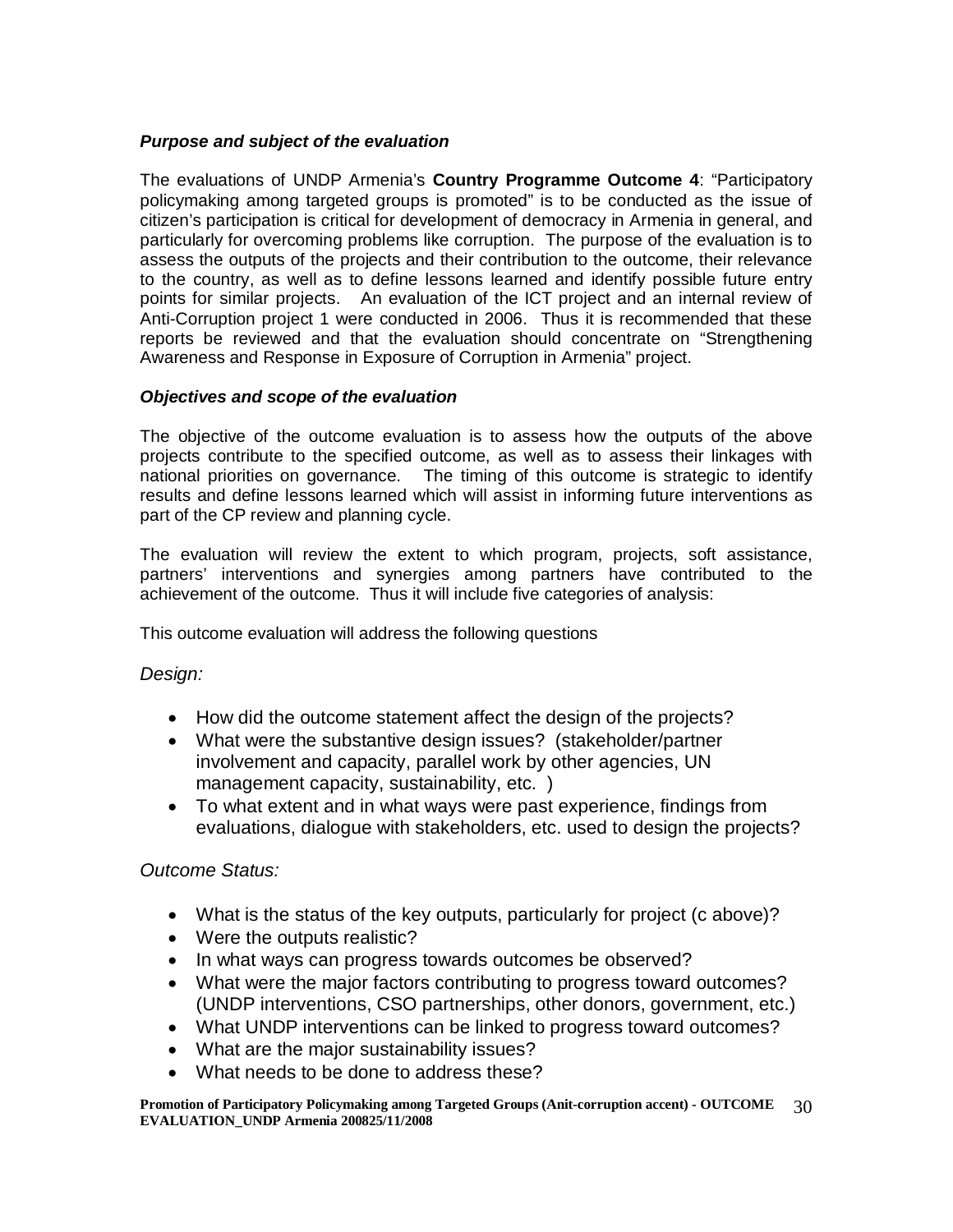• What unintended changes (positive or negative) occurred?

## *Relevance:*

In what ways was the design and implementation of the projects relevant to:

- A-C issues in Armenia
- Government of Armenia priorities (Equality, etc.)
- UNDP programming
- Work of other donors
- Constraints and opportunities in current environment

## *UNDP Contribution*

- What innovative approaches were tried and capacities developed through UNDP assistance?
- How were UNDP crosscutting issues mainstreamed in the projects? (Gender equality, CD, etc.)

## *Evaluation duration*

Planning phase: 5 days Preparatory work, field work and feedback: 19 Drafting and finalizing report: 5 days

## *Geographic coverage:* To be determined but will include field visits

## *Evaluation Methodology:*

While selecting the methods of evaluation that fact needs to be considered that outcomes are influenced by a full range of UNDP activities (projects, programmes, nonproject activities and "soft" assistance within and outside of projects) as well as the activities of other development actors. Thus, a number of variables beyond the projects need to be considered during the evaluation. More specifically evaluation methodology is to be defined be the evaluator. The evaluator is expected to use all relevant methods to obtain data and information for the analysis and drawing up of findings, conclusions, lessons learned and recommendations. The possible methods include:

- a) Documentation review: Review of MYFF/Strategic Plan of UNDP for a description of the intended outcome, the baseline for the outcome and the indicators and benchmarks used. Examine contextual information and baselines contained in project documents, the Country Programme, Common Country Assessment/United Nations Development Assistance Framework (CCA/UNDAF), corresponding project documents, their evaluation reports and other sources;
- b) Interviews, field visits, questionnaires and meeting including participatory forums to validate information about the status of the outcome that is culled from contextual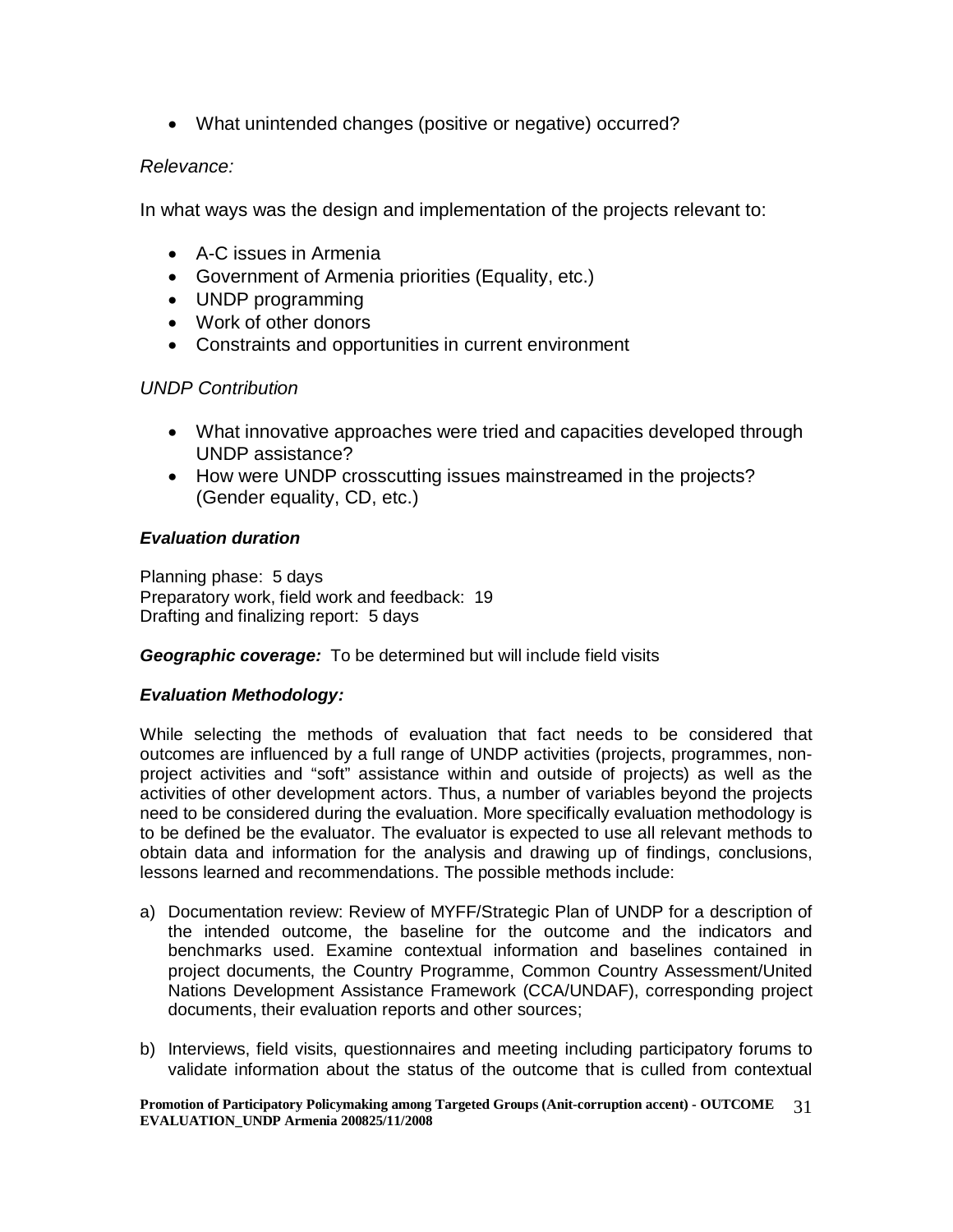sources; also use to the extent possible the data collected and analysis undertaken by the country office prior to the outcome evaluation; and examine local sources of knowledge about factors influencing the outcome;

**Stakeholders to be involved in the evaluation:** Will be defined jointly by UNDP and the evaluator*.*

## *Products Expected from the Evaluation:*

*A Final Report, which covers, at least:*

- x *Assessment of progress made towards the intended outcome*
- x *Assessment of achievement of outputs*
- x *Lessons learned concerning best / or less ideal practices in producing outputs and achieving the outcome*
- x *Strategies and recommendations for continued UNDP assistance towards the achievement of the outcome, and while addressing the issue in future programming.*

The outcome evaluation report should be written in English and include the following:

- **Title Page**
- **List of acronyms and abbreviations**
- **Table of contents, including list of annexes**
- **Executive Summary**
- Introduction: background and context of the programme
- Description of the program its logic theory, results framework and external factors likely to affect success
- **Purpose of the evaluation**
- Key questions and scope of the evaluation with information on limitations and delimitations
- **Approach and methodology**
- **Findings**
- Summary and explanation of findings and interpretations
- **Conclusions**
- Recommendations
- **Lessons, generalizations, alternatives**
- Annexes

#### *Composition, skills and experience of the evaluation expert*

- 1. At least 15 years of related professional experience at international level;
- 2. Ability to analyse problems, make recommendations and present proposals for improvement or change in policies and procedures;
- 3. Strong experience in dealing with policies and practices in the area of anti-corruption in other countries (Eastern European/CIS countries preferable);
- 4. Excellent knowledge on anti-corruption best practices;
- 5. Knowledge of regulatory and institutional framework of the country, and of governance, civil society in Armenia is an asset;

**Promotion of Participatory Policymaking among Targeted Groups (Anit-corruption accent) - OUTCOME** 32 **EVALUATION\_UNDP Armenia 200825/11/2008**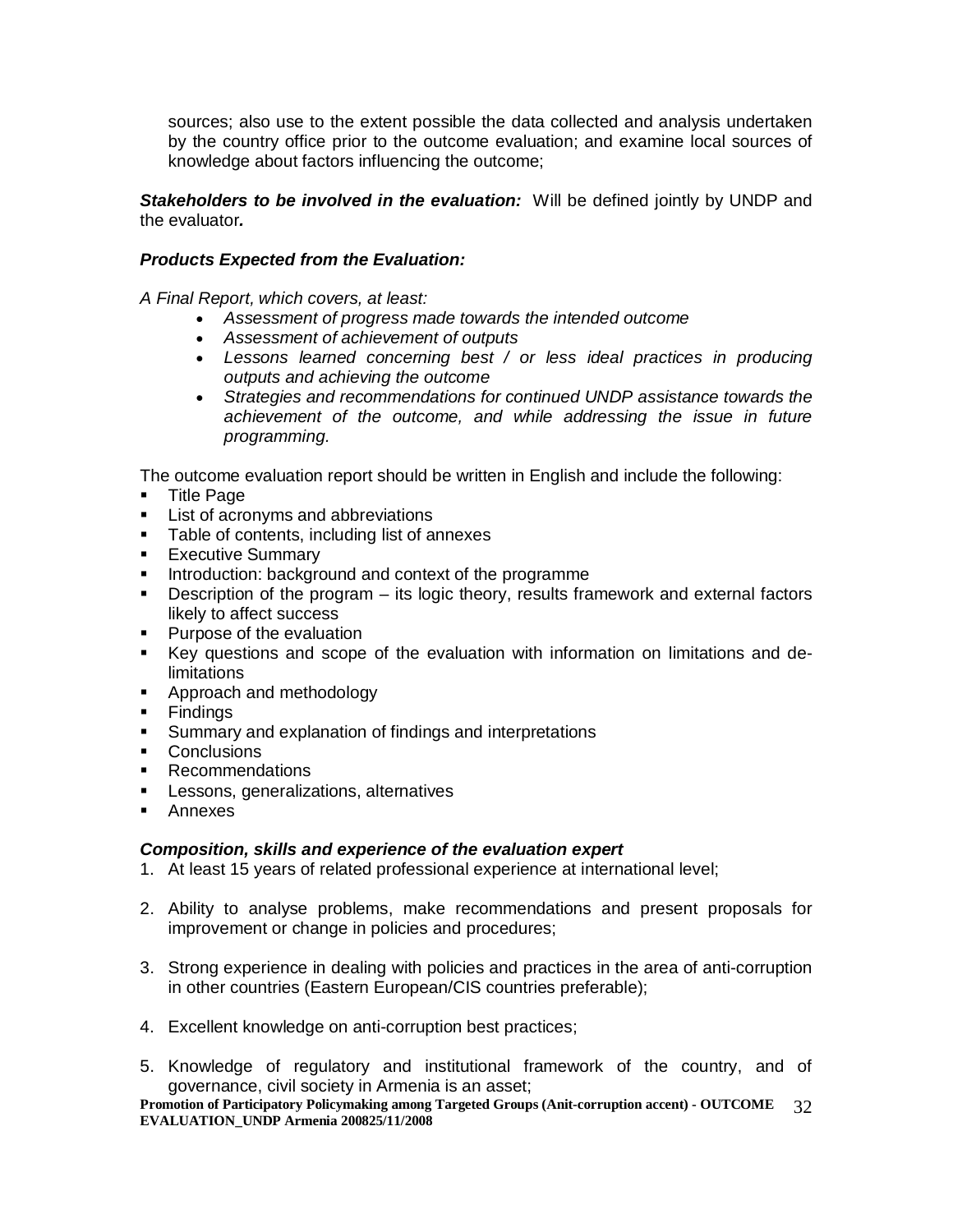- 6. Knowledge of integrative anti-corruption approaches supporting equality between men and women
- 7. Strong background in developing assessment reports, conducting research etc;
- 8. Openness to new ideas, ability to express ideas clearly and concisely, both orally and in writing, demonstrated initiative, tact and high sense of responsibility and discretion;
- 9. Excellent communication and teamwork skills, ability to negotiate with the government and non-governmental and international entities;
- 10. Capacity to take initiative and good judgment in understanding of her/his responsibilities;
- 11. High level of integrity, professionalism and respect for diversity and gender
- 12. Fluency in English is a must

#### *Plan for evaluation implementation*

- a) The UNDP Country Office has appointed an Evaluation Focal Person that will be responsible for the evaluation mission.
- b) The modalities of carrying out the evaluation have been agreed to between the Country Office and the Evaluation consultant in an initial planning mission. This included:
	- Finalization of this ToR for the outcome evaluation;
	- Agreement on the methodology and approach;
	- Identification and provision of the key documents needed for evaluation;
	- Identification and addressing all the controversial and problematic issues;
	- Identification of key stakeholders;
	- Agreement on the evaluation questions;
	- Agreement of the schedule for completing the evaluation in May as well as the draft and final evaluation reports.
- c) A wrap up meeting will be held in UNDP Armenia prior to the scheduled completion date of the evaluation mission. The consultant will give a presentation of the initial evaluation findings and recommendations.
- d) The Evaluation consultant will forward a Draft Report of the Evaluation to the Resident Representative, UNDP Armenia within three weeks of completion of the evaluation mission.
- e) The Final Report will be sent within one week following the receipt of feedback.

*Annexes.* The following documents are appended to this TOR and will be provided to the evaluator:

- **Cauality Criteria for Evaluation Report**
- Ethical Code of Conduct for Evaluation in UNDP

**Promotion of Participatory Policymaking among Targeted Groups (Anit-corruption accent) - OUTCOME** 33 **EVALUATION\_UNDP Armenia 200825/11/2008**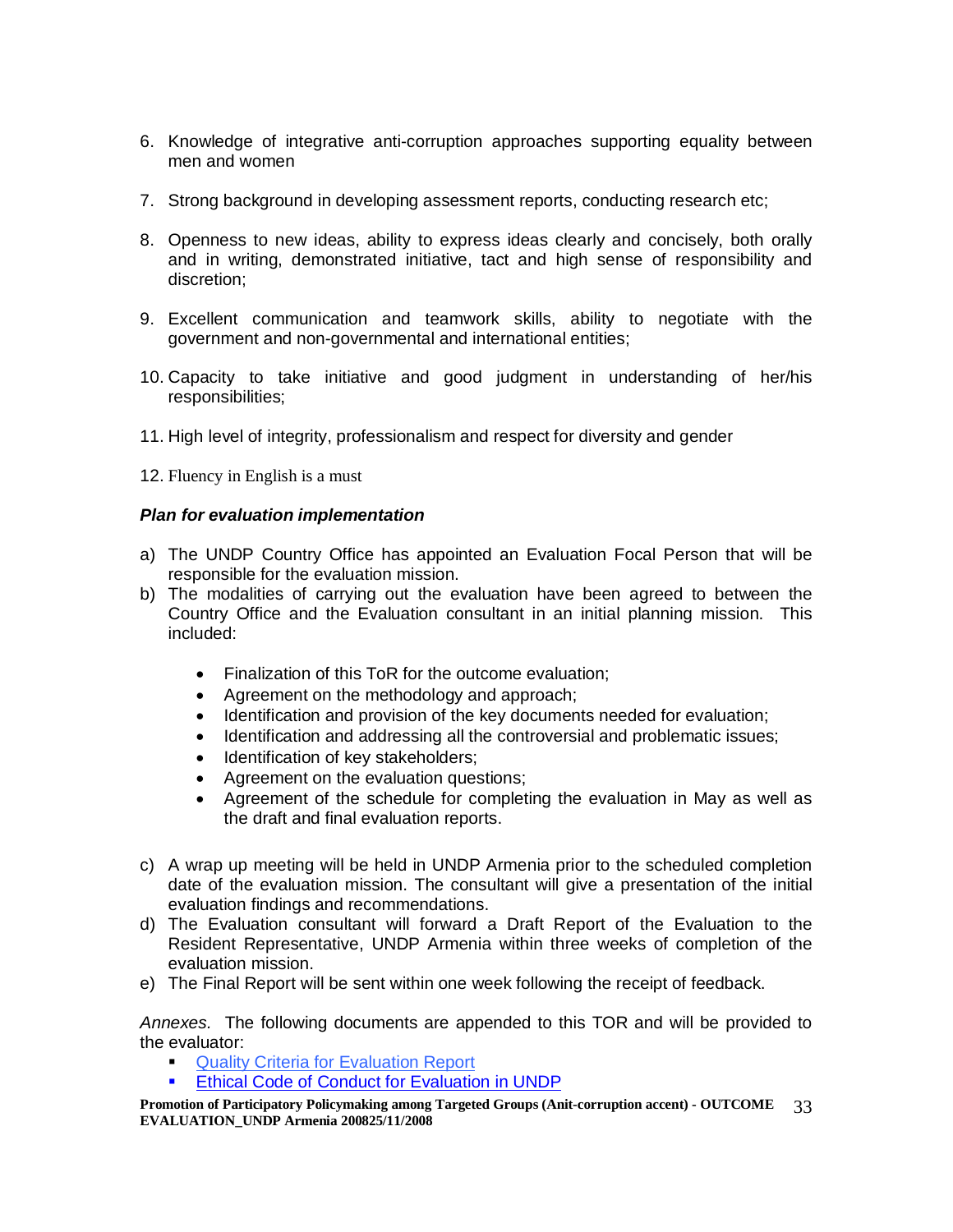**Guidelines for Outcome Evaluators**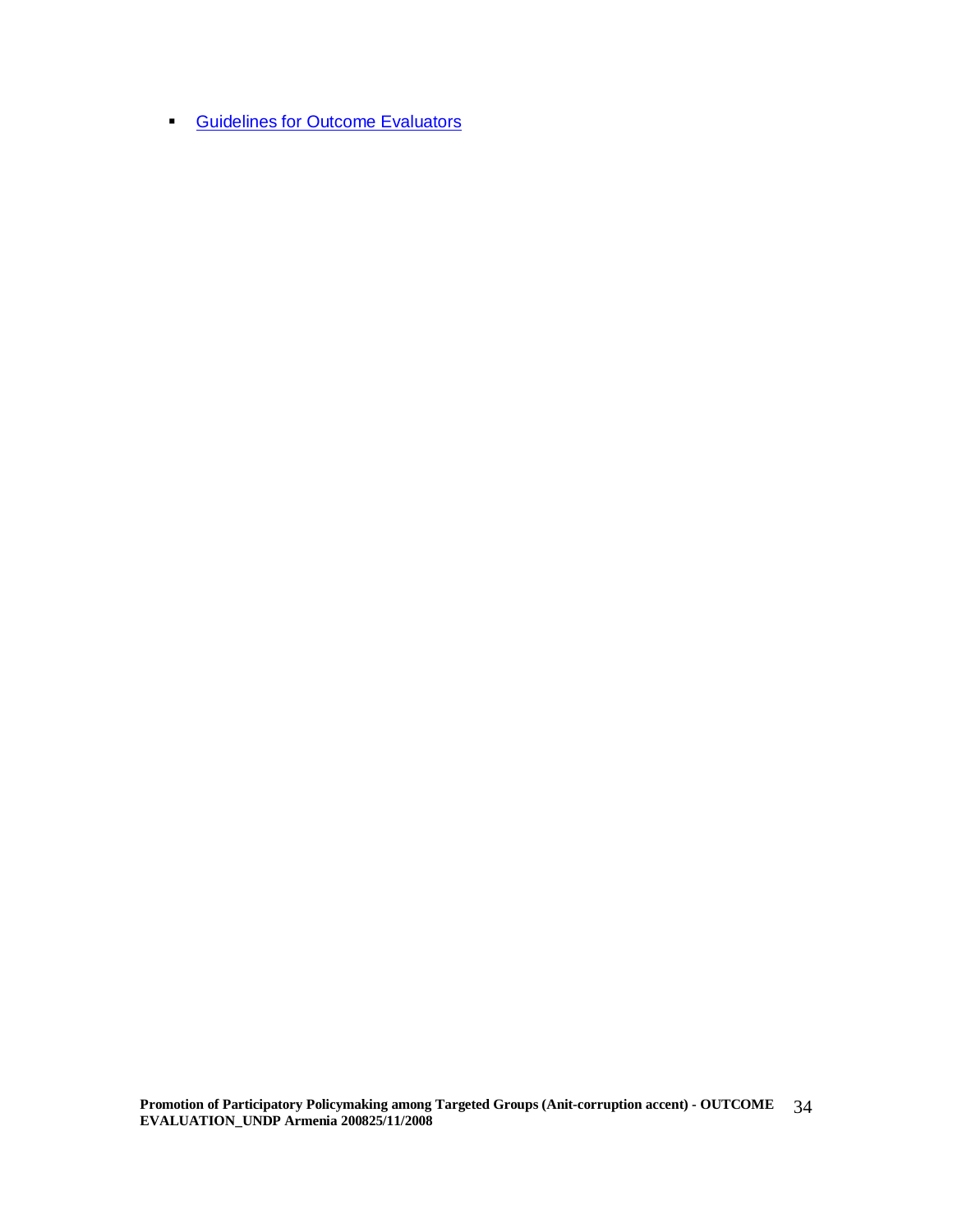#### **Annex 2: LIST OF DOCUMENTS CONSULTED**

- Alatas, Vivi and Cameron et al. 2006. *Gender and Corruption: Insights from an Experimental Analysis*. Melbourne: University of Melbourne, Department of Economics.
- British Council. 2007. *Journalist's Handbook: From Journalists to Journalists.* Yerevan: British Council, UNDP Armenia.
- Centre for Regional Development, Transparency International Armenia. 2006. *2006 Corruption Perception in Armenia*. Yerevan: UNDP Armenia.
- Conkievich, Elaine M. 2006. *Report on Anti-Corruption Initiatives of UNDP Armenia.* Prepared for UNDP Armenia.
- Goetz, Anne-Marie. 2003. *Political Cleaners: How Women are the New Anti-Corruption Force. Does the Evidence Wash?* Brighton: University of Sussex, Institute of Development Studies.
- Kalantaryan, Lilit. 2007. *Lithuania Study Tour for Journalists and Spokespersons Field Visit Report*. Presentation September 18-22: Lithuania, Vilnius. Submitted by UNDP Armenia.
- Office of the Prime Minister of America and UNDP. 2005. *Strengthening Awareness and Response in Exposure of Corruption in Armenia.* Yerevan: UNDP Armenia.
- Programme Against Corruption and Organised Crime in South-Eastern Europe (PACO), and Implementation of Anti-Corruption Plans in South-Eastern Europe (IMPACT). 2004. *Gender and Corruption in South East Europe: Making and Impact.* Strasbourg: Council of Europe.
- Radzevicius, Dainius and Rytis Juozapavicius. 2005. *Agenda for a study tour to Lithuania.* Presentation: Lithuania, Vilnius.
- Schimmel, Bianca and Pech, Birgit. 2004. *Corruption and Gender: Approaches and Recommendations for TA. Focal Theme: Corruption and Trafficking in Women.* Eschborn: Federal Ministry for Economic Cooperation and Development.
- de Speville, Bertrand. 2005. *Development of the Anti-Corruption Strategy of the Republic of Armenia*. Prepared for the Republic of Armenia National Anticorruption Strategy Development. London: de Speville and Associates.
- Stevulak, Cathy. 2005*. Armenia: Case Study on Anti-Corruption Initiatives, Draft Final Report*. Prepared for UNDP Armenia.

**Promotion of Participatory Policymaking among Targeted Groups (Anit-corruption accent) - OUTCOME** 35 **EVALUATION\_UNDP Armenia 200825/11/2008**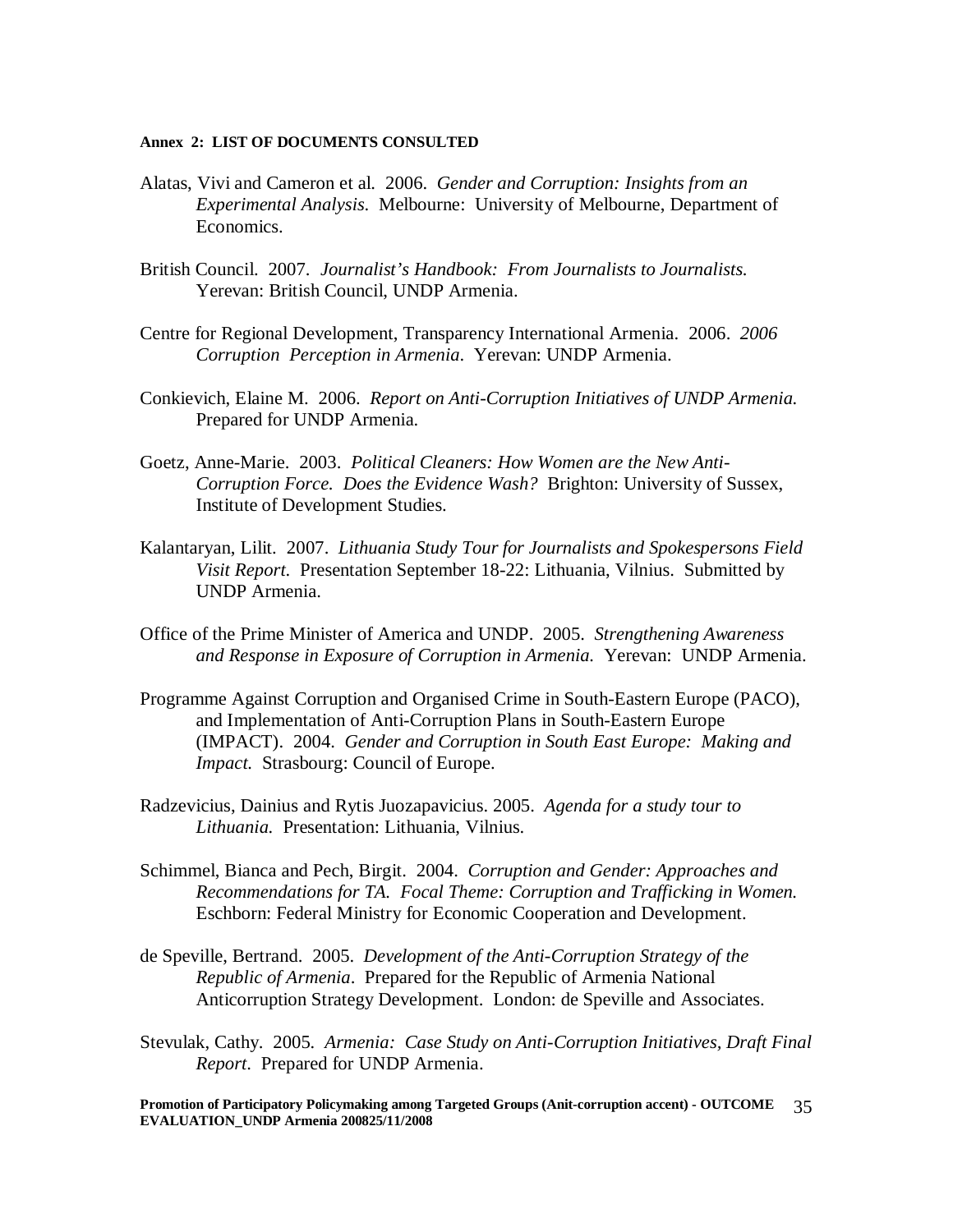- U4 Anti-Corruption Resource Centre. 2007. *Indonesia: Anti-Corruption Policy Making in Practice.*
- United Nations. 2008. *Programs of United Nations Agencies and Funds in Armenia, 2008.* Presentation.
- United Nations Development Assistance Framework. 2003. *2005-2009 Armenia.* Yerevan: United Nations.
- United Nations Development Programme (UNDP). 2008. *Armenia: Annual Work Plan, 2008*.

\_\_\_\_\_\_\_\_\_\_\_\_\_\_\_\_\_\_\_\_. 2008. *Strengthening Awareness and Response in Exposure of Corruption in Armenia, Final Report: Findings of the Anti-Corruption Participatory Monitoring Conducted in Health and Education Sectors by Civil Society Anti-Corruption Groups.* Yerevan: UNDP Armenia.

\_\_\_\_\_\_\_\_\_\_\_\_\_\_\_\_\_\_\_\_\_. 2008. *Programme and Project Management*. Retrieved online:<http://content.undp.org/go/userguide/results/evaluation/>

\_\_\_\_\_\_\_\_\_\_\_\_\_\_\_\_\_\_\_\_\_. 2008. *Strengthening Awareness and Response in Exposure of Corruption in Armenia: Annual Work Plan, Donor Progress Report #3.* Yerevan: UNDP Armenia, Ministry of Foreign Affairs (MFA).

\_\_\_\_\_\_\_\_\_\_\_\_\_\_\_\_\_\_\_\_\_. 2007. *Armenia: Annual Work Plan, 2007.*

\_\_\_\_\_\_\_\_\_\_\_\_\_\_\_\_\_\_\_\_\_. 2007. *Strengthening Awareness and Reponse in Exposure of Corruption in Armenia, Annual Work Plan.* Yerevan: UNDP Armenia, Ministry of Foreign Affairs (MFA).

\_\_\_\_\_\_\_\_\_\_\_\_\_\_\_\_\_\_\_\_\_. 2007. *Strengthening Awareness and Response in Exposure of Corruption in Armenia, Annual Work Plan: Standard Progress Report, January – December, 2007.* Yerevan: UNDP Armenia, Ministry of Foreign Affairs (MFA).

\_\_\_\_\_\_\_\_\_\_\_\_\_\_\_\_\_\_\_\_\_. 2007. *Support to Information Society and Democratic Governance Project, Final Report*. Yerevan: Government of Armenia.

\_\_\_\_\_\_\_\_\_\_\_\_\_\_\_\_\_\_\_\_\_. 2006. *Call for Proposals: A Competition to Develop and Broadcast TV Programs on Corruption Issues*. Yerevan: UNDP.

\_\_\_\_\_\_\_\_\_\_\_\_\_\_\_\_\_\_\_\_\_. 2006. *Anti-Corruption Report, Final Report on the Media Component.* Yerevan: UNDP Armenia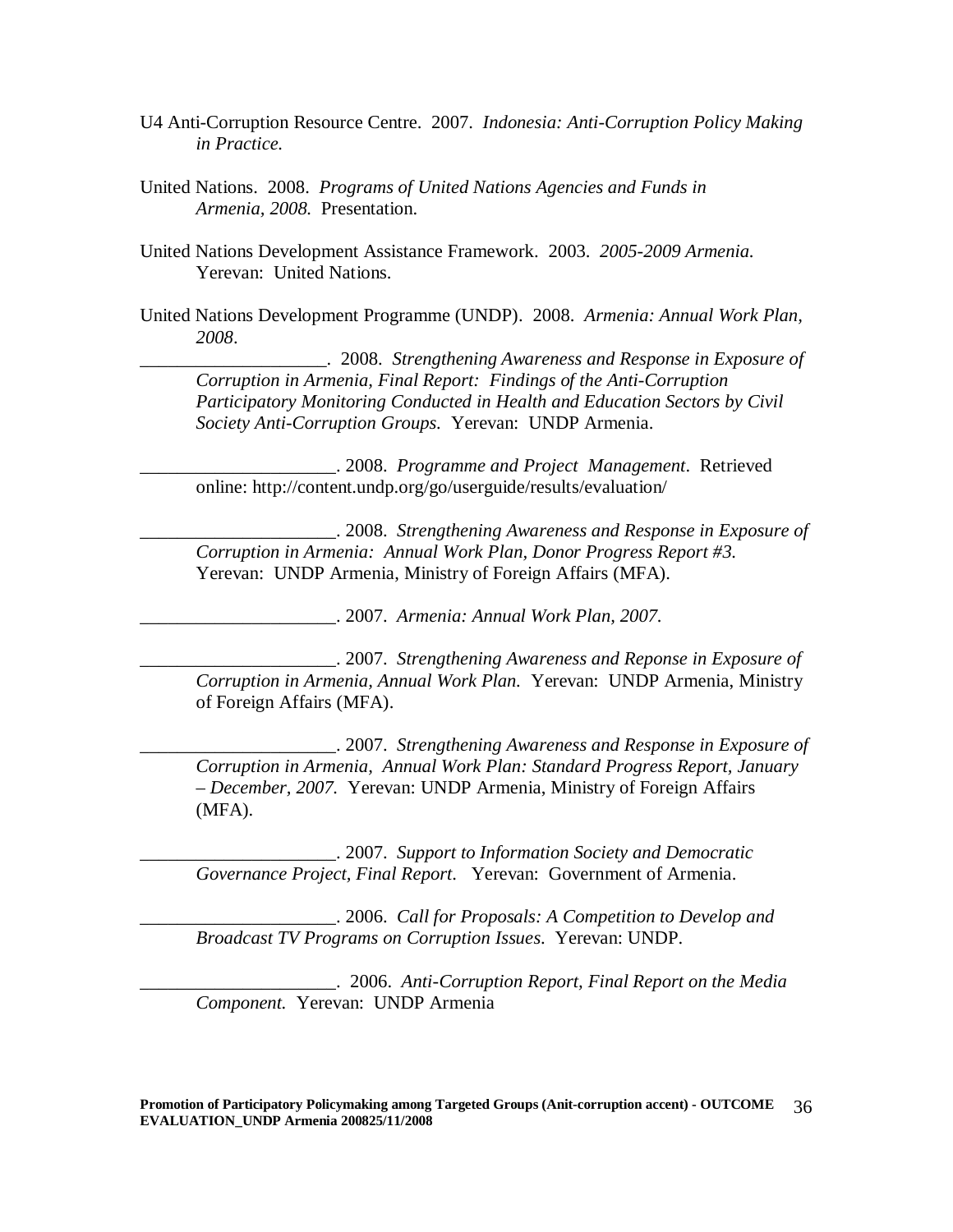\_\_\_\_\_\_\_\_\_\_\_\_\_\_\_\_\_\_\_\_\_. 2006. *Award 00044123 - Strengthening Awareness and Response in Exposure of Corruption in Armenia, 17 May 06 – 31 Dec 08.* Yerevan: UNDP Armenia, Ministry of Foreign Affairs (MFA).

\_\_\_\_\_\_\_\_\_\_\_\_\_\_\_\_\_\_\_\_\_. 2006. *Strengthening Awareness and Response in Exposure of Corruption in Armenia: Annual Work Plan, Donor Progress Report #1.* Yerevan: UNDP Armenia, Ministry of Foreign Affairs (MFA).

\_\_\_\_\_\_\_\_\_\_\_\_\_\_\_\_\_\_\_\_\_. 2006. *Strengthening Awareness and Response in Exposure of Corruption in Armenia: Annual Work Plan, Inception Report*. Yerevan: UNDP Armenia, Ministry of Foreign Affairs (MFA).

\_\_\_\_\_\_\_\_\_\_\_\_\_\_\_\_\_\_\_\_\_. 2006. *Strengthening Awareness and Response in Exposure of Corruption in Armenia, Annual Work Plan: Interim Detailed Expenditure Report*. Yerevan: UNDP Armenia, Ministry of Foreign Affairs (MFA).

\_\_\_\_\_\_\_\_\_\_\_\_\_\_\_\_\_\_\_\_\_. 2006. *Strengthening Awareness and Response in Exposure of Corruption in Armenia, Annual Work Plan: Standard Progress Report, January – December, 2007.* Yerevan: UNDP Armenia, Ministry of Foreign Affairs (MFA).

\_\_\_\_\_\_\_\_\_\_\_\_\_\_\_\_\_\_\_\_\_. 2006. *Armenia: Annual Work Plan, 2006.*

\_\_\_\_\_\_\_\_\_\_\_\_\_\_\_\_\_\_\_\_\_. 2005. *Support to Information Society and Democratic Government, Standard Progress Report, January – December, 2005.* Yerevan: UNDP Armenia.

\_\_\_\_\_\_\_\_\_\_\_\_\_\_\_\_\_\_\_\_\_. 2005. *Country Programme Action Plan (CPAP) 2005-2009.* UNDP, Government of Armenia.

\_\_\_\_\_\_\_\_\_\_\_\_\_\_\_\_\_\_\_\_\_. 2004. *UNDP Country Programme for the Republic of Armenia (2005-2009)*. Yerevan: UNDP Armenia.

\_\_\_\_\_\_\_\_\_\_\_\_\_\_\_\_\_\_\_\_\_. *Programme and Project Management Cycles*. UNDP.

- United Nations Development Programme et al. 2002. *Fighting Corruption in Post-Communist States – Lessons from Practice, Policy Brief*. Bratislava: UNDP.
- United Nations Development Programme, Evaluation Office. 2002. *Guidelines for Outcome Evaluators: Monitoring for Evaluation on Companion Series, #1.* New York: UNDP Evaluation Office.
- United Nations Development Program, Executive Board, and the United Nations Population Fund. 2005. *The evaluation policy of UNDP*. Geneva: United Nations.

**Promotion of Participatory Policymaking among Targeted Groups (Anit-corruption accent) - OUTCOME** 37 **EVALUATION\_UNDP Armenia 200825/11/2008**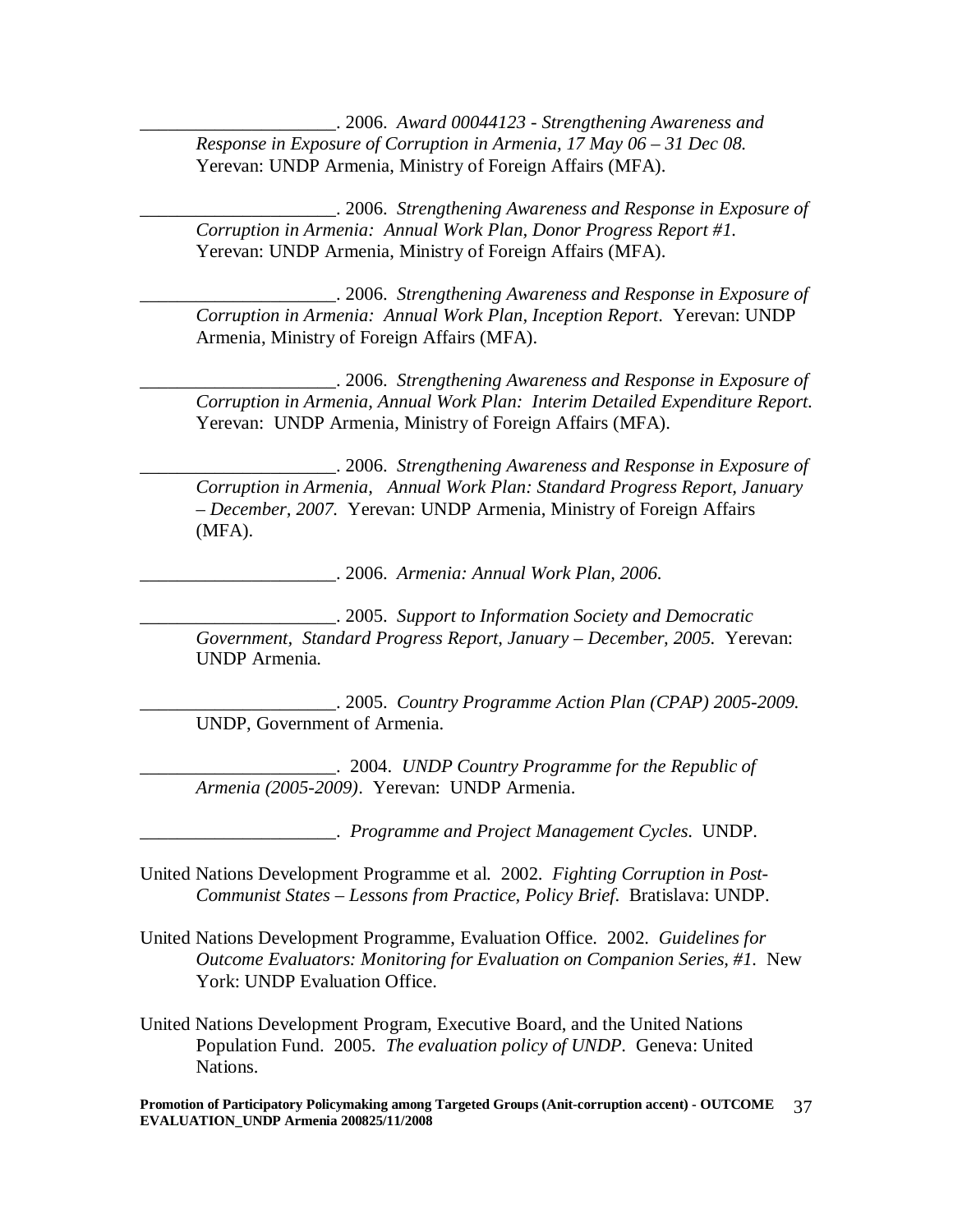United Nations Evaluation Group (UNEG). 2005. *Norms for Evaluation in the UN System.* New York: UNEG.

\_\_\_\_\_\_\_\_\_\_\_\_\_\_\_\_\_\_\_\_. 2005. *Standards for Evaluation in the UN System.* New York: UNEG.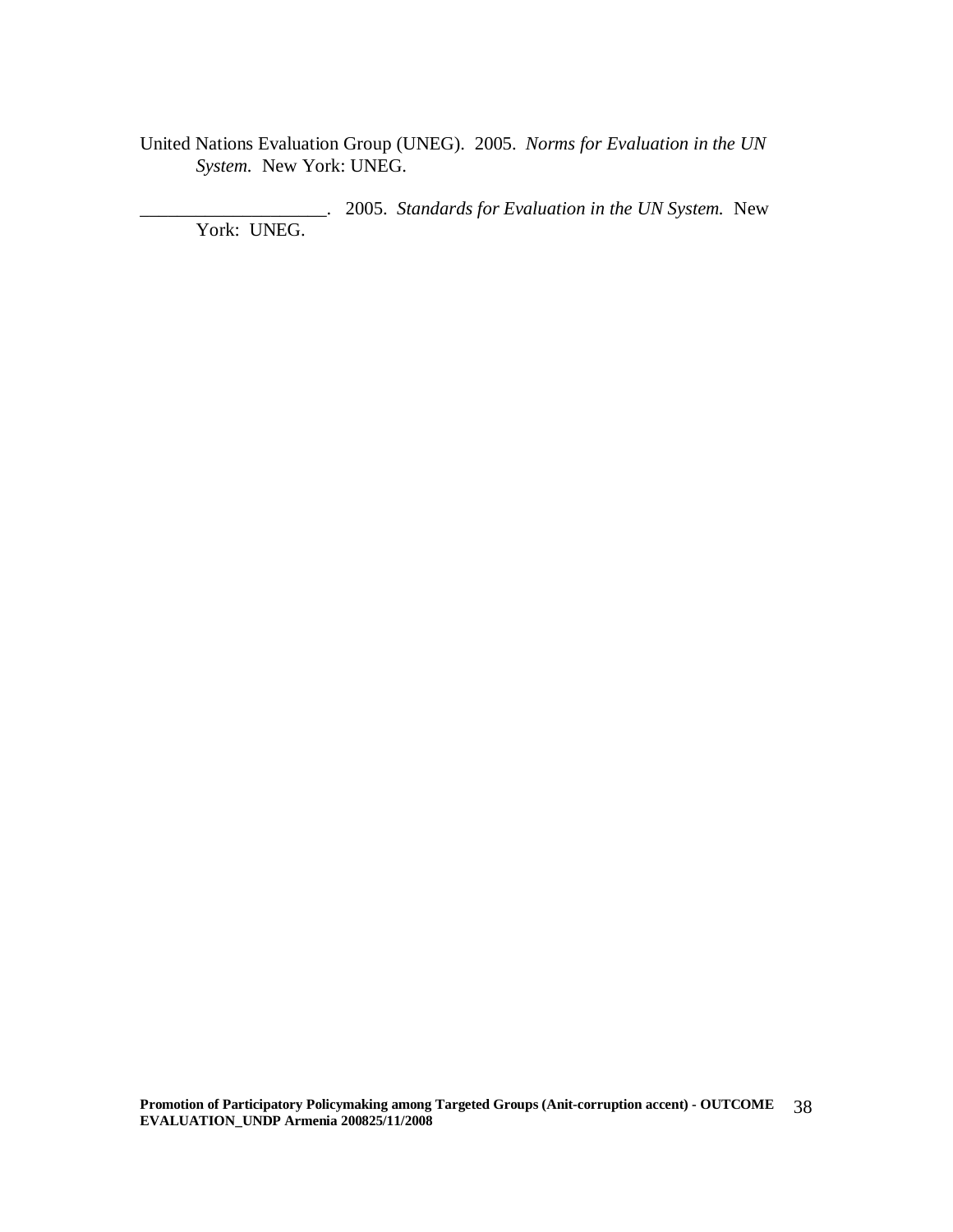| <b>Name of Stakeholder</b>                           | <b>Day</b> | <b>Time</b>   | <b>Proposed interview</b> | <b>Venue</b>                                     |
|------------------------------------------------------|------------|---------------|---------------------------|--------------------------------------------------|
| (interviewee)                                        |            |               | methodology               |                                                  |
| Mr. Ashot Hambartsumyan                              |            | 10:00-10:45   | Key informant interview   | UNDP Hall $(4th floor)$                          |
| Ms. Astghik Martirosyan                              | June 30    | 11:00-11:45   | Key informant interview   | UNDP Hall $(4^{th}$ floor)                       |
| Ms. Aida Arutyunova                                  |            | 12:00-12:45   | Key informant interview   | UNDP Hall $(4th$ floor)                          |
| Ms. Alla Bakunts                                     |            | 14:15-15:00   | Key informant interview   | UNDP Hall $(4^{th}$ floor)                       |
| Shirak (LPOs and AC CSO<br>volunteers - 10)          |            | 10:30-12:00   | Focus Group 1             | Shirak, V. Sargsyan 8a, apt.4                    |
| Shirak (Health/Edu sector repres-s -<br>10)          | July 01    | 12:30-14:00   | Focus Group 2             | Shirak, V. Sargsyan 8a, apt.4                    |
| Mr. Khachik Muradyan (Min of<br>Edu/focal point)     |            | 16:30-17:30   | Key informant interview   | UN Hall $(1st$ floor)                            |
|                                                      |            | 18:00-18:45   | Key informant interview   | UN Hall $(1st$ floor)                            |
| Ms. Zara Allahverdyan (SDC PC for<br>Armenia)        |            | 10:00-11:00   | Key informant interview   | SDC, Koryun $1st$ lane (524088)                  |
| Mr. Davit Melikyan (WB)                              | July 02    | 14:00-15:00   | Key informant interview   | World Bank office                                |
| Mr. Timothy Straight (Norway)                        |            | 15:30-16:30   | Key informant interview   | Zodiac Café, Citadel Business<br>Center          |
| Ms. Larisa Minasyan (OSI)                            |            | 17:00-18:00   | Key informant interview   | <b>OSI</b> Armenia Office                        |
| Mr. Mark Boyanic (OSCE GG<br>Program Manager)        |            | $10:00-11:00$ | Key informant interview   | OSCE Office (Teryan str)                         |
| Mr. Arsen Mkrtchyan (Cassation<br>court)             | July 03    | 11:30-12:30   | Key informant interview   | <b>RA Cassation court</b>                        |
| Media (Heads of TV Companies-6)                      |            | 14:00-15:30   | Focus Group               | UN Hall $(1st floor)$                            |
| Journalists and Press-Secretaries (10)               |            | 16:00-17:30   | Focus Group               | UNICEF Hall (UN 1 <sup>st</sup> floor)           |
| Yerevan (Health/Edu sector<br>representatives - 10)  | July 4     | 12:00-13:30   | Focus Group 2             | Bagramyan 50g (next to Kamo<br>school, AUA road) |
| Ms. Karine Saribekyan (Min of<br>Health/focal point) |            | 16:00-17:00   | Key informant interview   | Ministry of Health                               |

**Annex 3: LIST OF INTERVIEWEES AND SCHEDULE**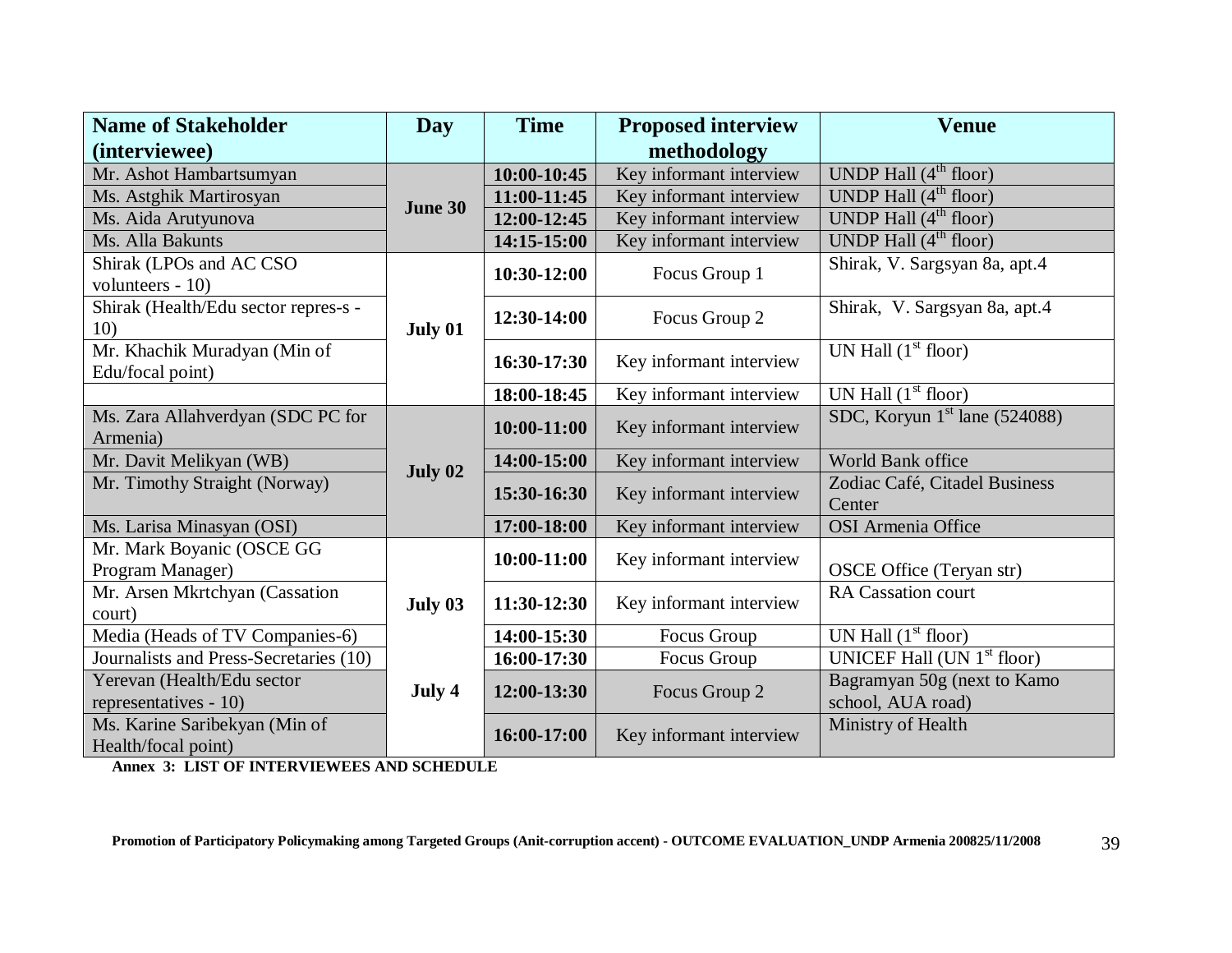| <b>Name of Stakeholder</b>                                                                                                             | Day     | <b>Time</b>   | <b>Proposed interview</b> | <b>Venue</b>                           |
|----------------------------------------------------------------------------------------------------------------------------------------|---------|---------------|---------------------------|----------------------------------------|
| (interviewee)                                                                                                                          |         |               | methodology               |                                        |
| Armavir (LPOs and AC CSO                                                                                                               |         | $10:00-11:30$ | Focus Group 1             | Armavir, Shahumyan 68a                 |
| volunteers - 10)                                                                                                                       |         |               |                           |                                        |
| Armavir (Health/Edu sector                                                                                                             |         | 12:00-13:30   | Focus Group 2             | Note: Two meetings combined into       |
| representatives - 10)                                                                                                                  | July 07 |               |                           | one.                                   |
| Mr. Armen Khudaverdyan (TF Team                                                                                                        |         | 15:00-16:00   | Key informant interview   |                                        |
| Leader/UNCAC expert)                                                                                                                   |         |               |                           | UN Hall $(1st$ floor)                  |
| Ms. Dziunik Aghajanian (MFA)                                                                                                           |         | 17:00-18:00   | Key informant interview   | MFA, 544041 (ext. 303)                 |
| Mr. Francois Vezina (CASALS)                                                                                                           |         | 09:30-10:30   | Key informant interview   | UNICEF Hall $(UN 1st floor)$           |
| Ms. Amalia Kostanyan (TI)                                                                                                              |         | 10:45-11:45   | Key informant interview   | UNICEF Hall (UN 1 <sup>st</sup> floor) |
| ACPM TF Experts (3H+2E)                                                                                                                |         | 12:00-13:30   | Focus Group               | UNICEF Hall $(UN 1st floor)$           |
|                                                                                                                                        | July 08 |               |                           |                                        |
|                                                                                                                                        |         |               |                           |                                        |
| Mr. Narek Tovmasyan (BC)                                                                                                               |         | 15:45-16:30   | Key informant interview   | British Council Armenia office         |
| Ms. Narine Sahakyan (UNDP)                                                                                                             |         | 17:00-17:45   | Key informant interview   | UNDP Hall $(4th floor)$                |
|                                                                                                                                        |         |               |                           |                                        |
| Mr. Bagrat Yesayan - Deputy                                                                                                            | July 09 | 14:30-15:45   | Key informant interview   | Ministry of Education                  |
| Minister of Education and Science                                                                                                      |         |               |                           |                                        |
| Ms. Anna Ghukasyan (Council of                                                                                                         |         | 11:00-12:00   | Key informant interview   | D. Anhakht 10                          |
| Euorpe)                                                                                                                                |         |               |                           |                                        |
| Ms. Narine Sahakyan, Ms. Alla                                                                                                          | July 10 | $14:15-15:15$ |                           | UN Hall, $4th$ floor                   |
| Bakunts, Ms. Aida Arutyunova, Ms.                                                                                                      |         |               | <b>WRAP UP SESSION</b>    |                                        |
| Astghik Martirosyan                                                                                                                    |         |               |                           |                                        |
| Mr. Armen Baibourtian Sr. Advisor                                                                                                      |         | 16:30-1730    |                           | UNDP, $3^{rd}$ floor                   |
| (UNDP                                                                                                                                  |         |               |                           |                                        |
|                                                                                                                                        |         |               |                           |                                        |
| DepBriefing Withitipatory Policymaking among Turgeted Groups (Apit corruption accept) TO THROME ENALUATION UNDP Armenia 200825/11/2008 |         |               |                           |                                        |
| Consuelo Vidal                                                                                                                         |         |               |                           | UN RR Office, UN House, 3rd floor      |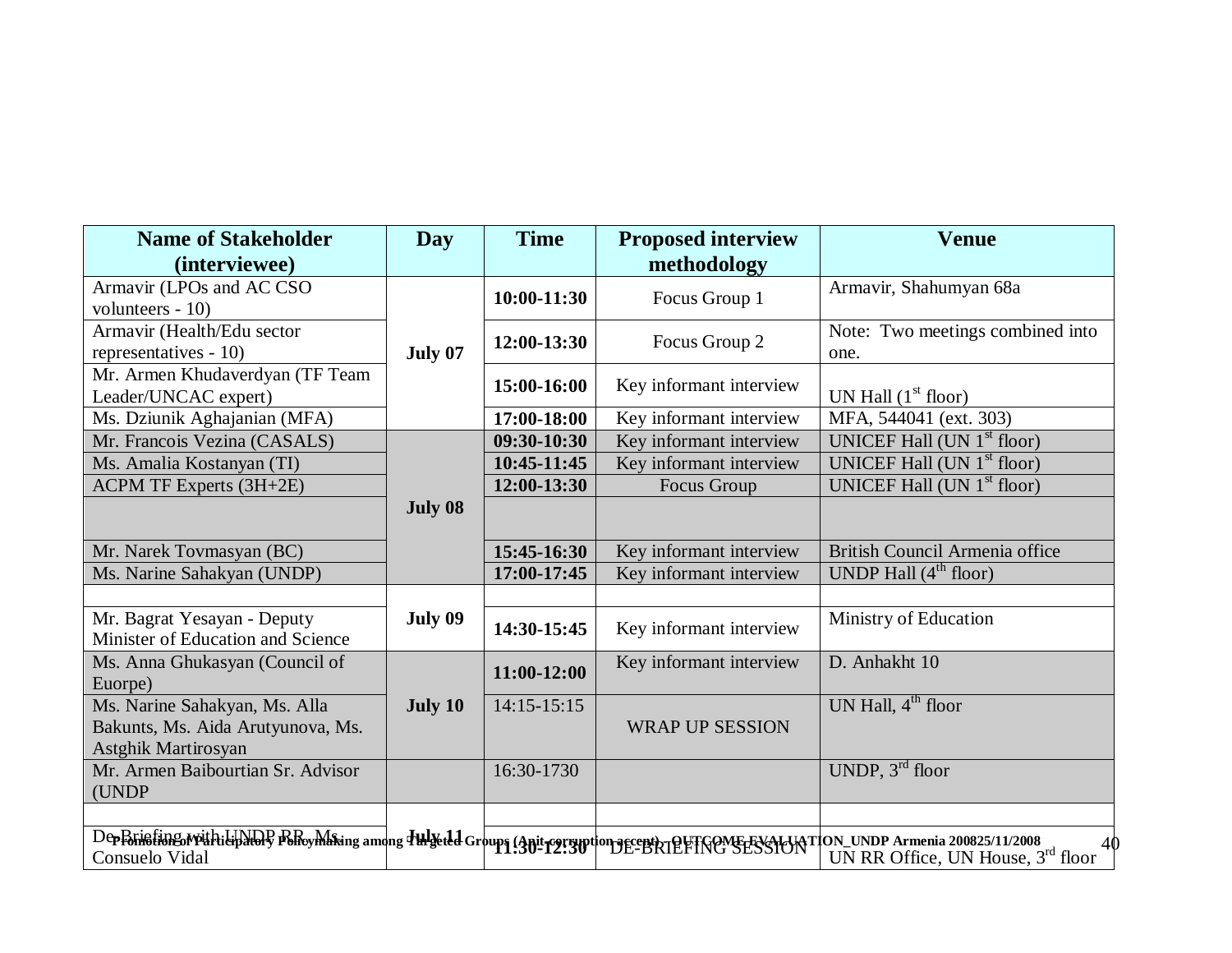# **Annex 4:** QUESTION GUIDE - INDIVIDUALS

## **Outcome Four – Participatory policy making among targeted groups is promoted**

| <b>Categories of</b><br><b>Questions</b> | <b>Questions for Individual Interviews</b>                                                                                                          | <b>UNDP</b> | MFA,<br>$A-C$<br>Monitoring<br>Comm. | Judic.<br>Dept. | Norway<br>& SDC | CoE.<br>USAID.<br>WB.<br><b>OSI</b> | OSCE, Brit.<br>Council,<br>TI A, Team<br>Leader | Focal<br>Point<br>Min.<br>Health | Focal<br>Point<br>Min.<br>Educ. |
|------------------------------------------|-----------------------------------------------------------------------------------------------------------------------------------------------------|-------------|--------------------------------------|-----------------|-----------------|-------------------------------------|-------------------------------------------------|----------------------------------|---------------------------------|
| <b>INTRODUCTION</b>                      | What do you feel are the most important corruption<br>problems in Armenia?                                                                          | V           | $\sqrt{ }$                           | N               |                 | $\sqrt{ }$                          | $\sqrt{ }$                                      | $\mathcal{L}$                    |                                 |
| <b>DESIGN</b>                            | Were you involved in all or part of the project<br>$\bullet$<br>design? If so, how did the outcome statement<br>affect the design of the projects?* | V           | $\sqrt{ }$                           | $\sqrt{ }$      |                 |                                     | V                                               | $\sqrt{ }$                       |                                 |
|                                          | What were the substantive design issues?*                                                                                                           | V           | $\sim$                               | $\sqrt{ }$      |                 |                                     | $\sqrt{}$                                       | $\mathcal{L}$                    |                                 |
|                                          | To what extent and in what ways were past<br>experience, findings, evaluations, dialogue with<br>stakeholders, etc. used to design the projects?*   | $\sqrt{ }$  |                                      | $\sqrt{ }$      |                 |                                     | $\sqrt{ }$                                      | $\mathcal{L}$                    |                                 |
| <b>OUTCOME</b><br><b>STATUS</b>          | (The status of outputs will be compiled primarily<br>from reports) $*$                                                                              |             |                                      |                 |                 |                                     |                                                 |                                  |                                 |
|                                          | Which outputs do you see as being the most<br>significant? *                                                                                        | $\sqrt{ }$  | $\sqrt{ }$                           | $\sqrt{ }$      |                 |                                     | $\sqrt{ }$                                      | $\mathcal{L}$                    |                                 |
|                                          | In what ways can progress towards outcomes be<br>observed? * Please give examples.                                                                  | $\sqrt{ }$  | $\sim$                               | V               |                 |                                     | V                                               | $\mathcal{L}$                    |                                 |
|                                          | Were the outputs realistic? If not why?                                                                                                             | V           |                                      |                 |                 |                                     |                                                 |                                  |                                 |

Promotion of Participatory Policymaking among Targeted Groups (Anit-corruption accent) - OUTCOME EVALUATION\_UNDP 41 Armenia 200811/25/2008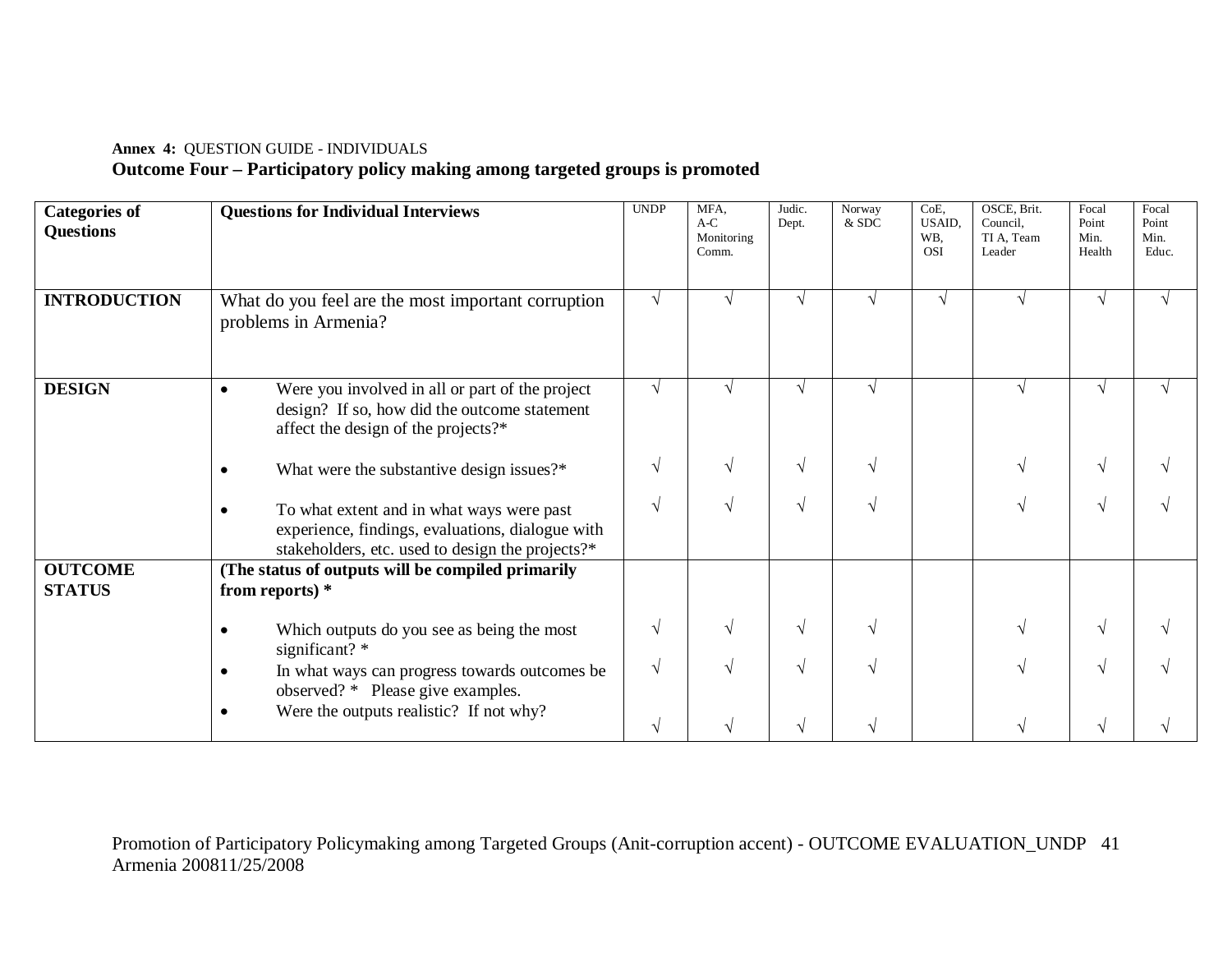| <b>Categories of</b><br><b>Questions</b>                       | <b>Questions</b>                                                                                                                                                      | <b>UNDP</b> | MFA,<br>$A-C$<br>Monitoring<br>Comm. | Judic.<br>Dept. | Norway<br>& SDC | CoE,<br>USAID,<br>WB.<br><b>OSI</b> | OSCE, Brit.<br>Council,<br>TI A. Team<br>Leader | Focal<br>Point<br>Min.<br>Health | Focal<br>Point<br>Min.<br>Educ. |
|----------------------------------------------------------------|-----------------------------------------------------------------------------------------------------------------------------------------------------------------------|-------------|--------------------------------------|-----------------|-----------------|-------------------------------------|-------------------------------------------------|----------------------------------|---------------------------------|
| <b>OUTCOMES</b>                                                | Progress towards outcomes will be reviewed<br>according to each outcome indicator.*                                                                                   |             |                                      |                 |                 |                                     |                                                 |                                  |                                 |
| <b>Outcome Indicator</b><br>One:                               | #s and proportions will be obtained from reports,<br>as possible                                                                                                      |             |                                      |                 |                 |                                     |                                                 |                                  |                                 |
| a.Number of<br>recommendations<br>channelled through           | In what ways do your feel satisfied/dissatisfied<br>with the content of the recommendations that<br>that been channelled? <sup>11</sup>                               | $\sqrt{ }$  | $\mathcal{N}$                        |                 |                 |                                     | $\sqrt{ }$                                      | V                                |                                 |
| participatory<br>mechanisms and<br>through legal/policy        | If this is being done again, what would you like<br>to see different in terms of the organization or<br>expression of the content of the                              | $\sqrt{ }$  | $\mathcal{A}$                        |                 |                 |                                     |                                                 | $\mathcal{N}$                    |                                 |
| analysis and<br>b.proportion of those<br>incorporated into the | recommendations?<br>In what ways do you think that civil society<br>participation in decision making has improved?<br>(Get examples as specific as possible) (This is | $\sqrt{ }$  | $\mathcal{N}$                        |                 |                 |                                     | V                                               | $\mathcal{N}$                    |                                 |
| national strategies,<br>policies and<br>programmes             | not part of the indicator but may provide helpful<br>information.)<br>How or in what way do feel these improvements                                                   | $\sqrt{ }$  | $\mathcal{L}$                        |                 |                 |                                     | $\sqrt{ }$                                      | $\sqrt{ }$                       |                                 |
|                                                                | can be attributed to the project? Are there other<br>factors affecting civil society participation?<br>(Not part of the indicator but related to TOR<br>questions)    |             | $\mathcal{N}$                        |                 |                 |                                     | $\sqrt{ }$                                      | V                                |                                 |
|                                                                | If you were involved in doing this again, what<br>would you like to see different in terms of the<br>approach to the process of civil society<br>participation?       |             |                                      |                 |                 |                                     |                                                 |                                  |                                 |

 $\frac{11}{11}$  Is the expression and organization of the content helpful to those who have to work with the recommendations? Are the recommendations user friendly?

Promotion of Participatory Policymaking among Targeted Groups (Anit-corruption accent) - OUTCOME EVALUATION\_UNDP 42 Armenia 200811/25/2008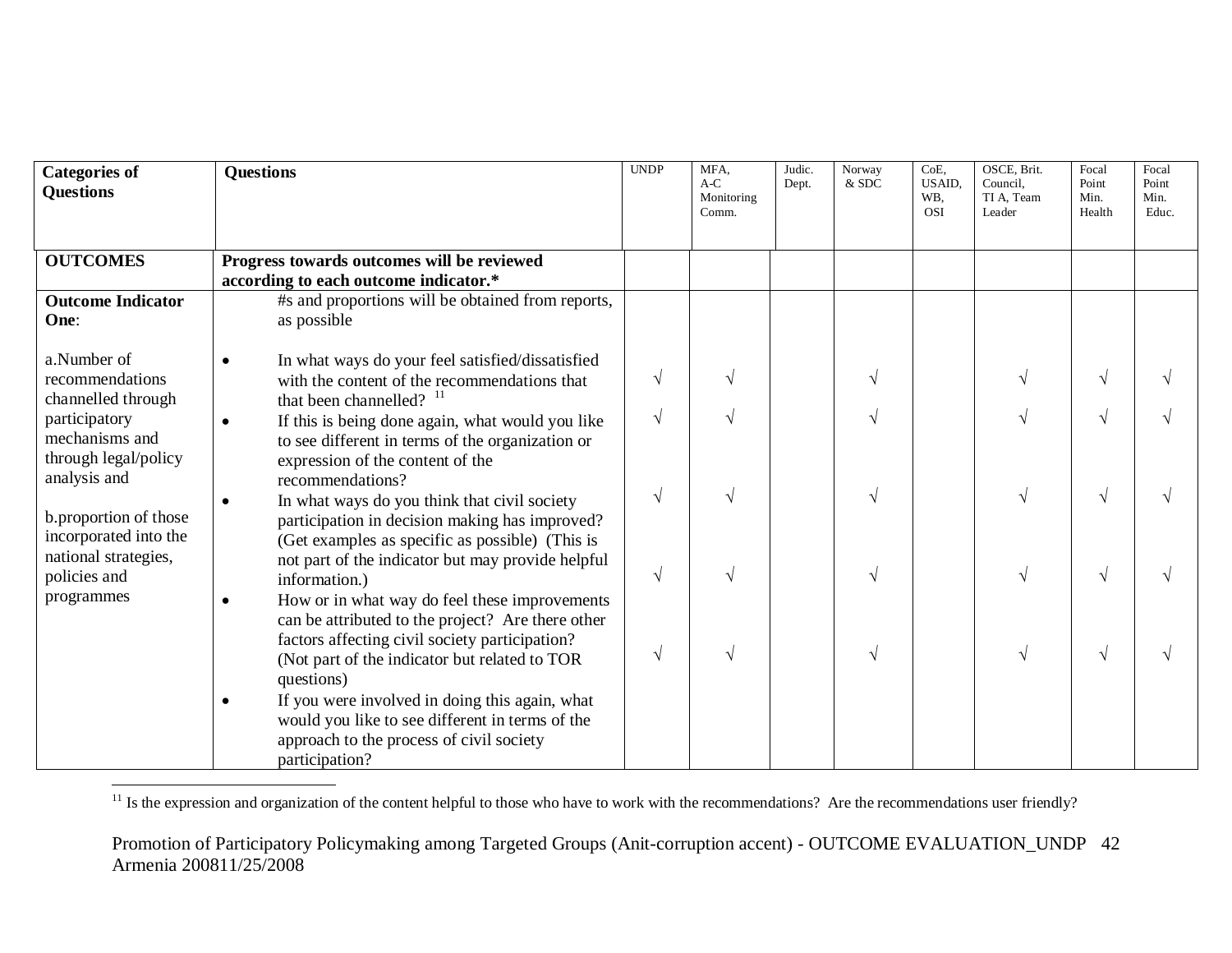| <b>Categories of</b><br><b>Questions</b>                                                                                                                                                                         | <b>Questions</b>                                                                                                                                                | <b>UNDP</b> | MFA,<br>$A-C$<br>Monitoring<br>Comm. | Judic.<br>Dept. | Norway<br>& SDC | CoE.<br>USAID,<br>WB.<br><b>OSI</b> | OSCE, Brit.<br>Council,<br>TI A, Team<br>Leader | Focal<br>Point<br>Min.<br>Health | Focal<br>Point<br>Min.<br>Educ. |
|------------------------------------------------------------------------------------------------------------------------------------------------------------------------------------------------------------------|-----------------------------------------------------------------------------------------------------------------------------------------------------------------|-------------|--------------------------------------|-----------------|-----------------|-------------------------------------|-------------------------------------------------|----------------------------------|---------------------------------|
| <b>Outcome Indicator</b>                                                                                                                                                                                         |                                                                                                                                                                 |             |                                      |                 |                 |                                     |                                                 |                                  |                                 |
| Two                                                                                                                                                                                                              |                                                                                                                                                                 |             |                                      |                 |                 |                                     |                                                 |                                  |                                 |
| Number of initiatives<br>to promote dialogue<br>on participatory<br>processes, including<br>elections and related<br>issues                                                                                      | This will be assessed primarily from reports.*<br>Which initiative to promote dialogue on<br>participatory processes do you feel was the most<br>valuable? Why? | $\sqrt{ }$  | $\sqrt{ }$                           |                 |                 |                                     | $\sqrt{ }$                                      | $\sqrt{ }$                       |                                 |
| <b>Outcome Indicator</b><br><b>Three</b>                                                                                                                                                                         |                                                                                                                                                                 |             |                                      |                 |                 |                                     |                                                 |                                  |                                 |
| Feedback received<br>from public on TV<br>Programmes increased<br>(Positive vs. negative).<br>"Feedback" will be<br>identified by phone<br>calls related to the<br>programme and<br>comments of the<br>audience. | This will be assessed primarily from reports.*<br>What feedback do you regard as the most significant?<br>Give specific examples.                               | $\sqrt{ }$  |                                      |                 |                 |                                     | $\sqrt{ }$                                      |                                  |                                 |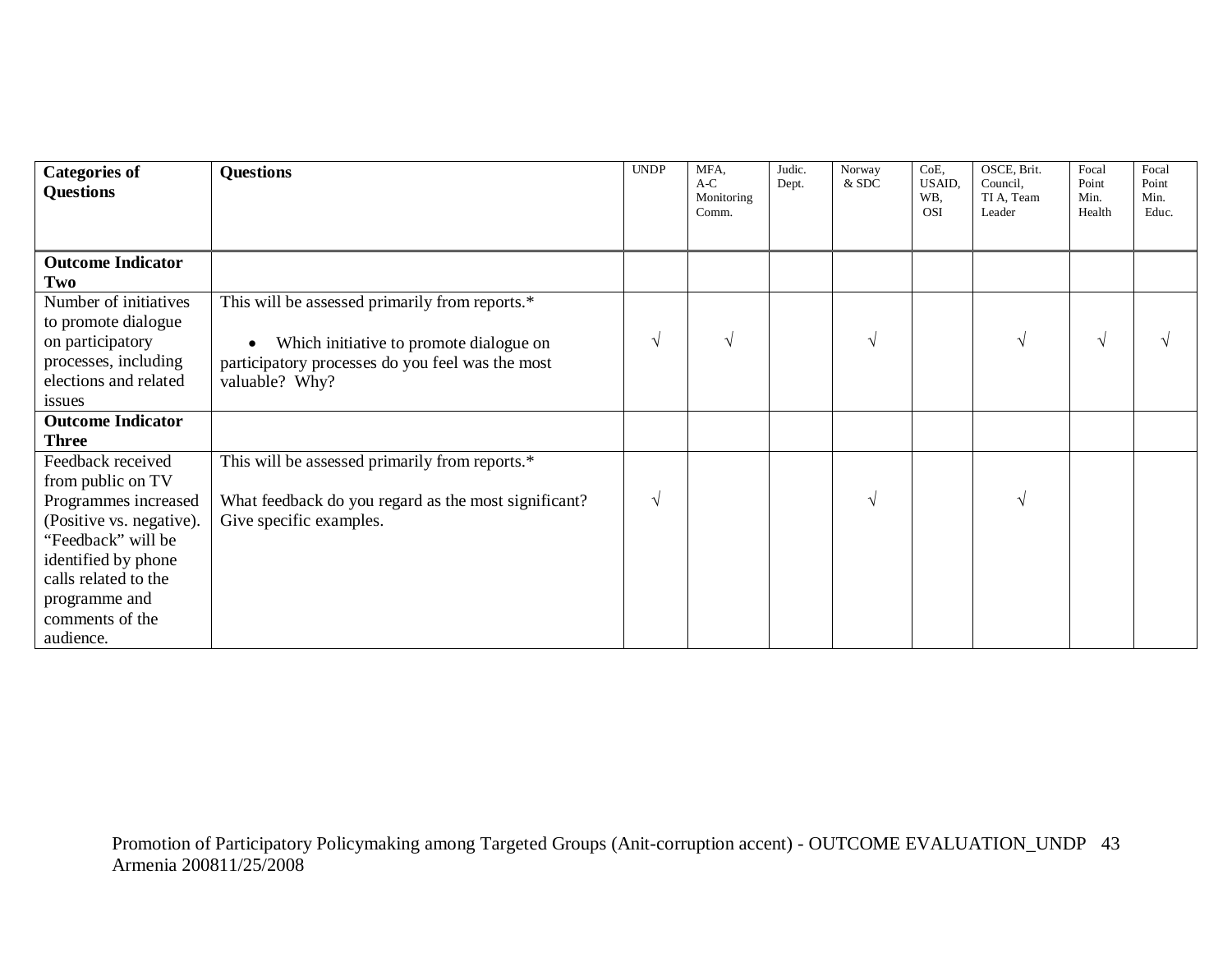| <b>Categories of</b><br><b>Questions</b>                                                                                                                     | <b>Questions</b>                                                                                                                                                                                                                                                                                                                                     | <b>UNDP</b>                 | MFA,<br>$A-C$<br>Monitoring<br>Comm. | Judic.<br>Dept.                                                    | Norway<br>& SDC                                                      | CoE.<br>USAID,<br>WB,<br>OSI | OSCE, Brit.<br>Council.<br>TI A, Team<br>Leader | Focal<br>Point<br>Min.<br>Health                             | Focal<br>Point<br>Min.<br>Educ. |
|--------------------------------------------------------------------------------------------------------------------------------------------------------------|------------------------------------------------------------------------------------------------------------------------------------------------------------------------------------------------------------------------------------------------------------------------------------------------------------------------------------------------------|-----------------------------|--------------------------------------|--------------------------------------------------------------------|----------------------------------------------------------------------|------------------------------|-------------------------------------------------|--------------------------------------------------------------|---------------------------------|
| <b>Outcome Indicator</b><br>Four                                                                                                                             |                                                                                                                                                                                                                                                                                                                                                      |                             |                                      |                                                                    |                                                                      |                              |                                                 |                                                              |                                 |
| Number of<br>(a)<br>state agencies<br>offering on-<br>line services<br>and<br>information<br>and<br>(b) numbers of<br>users of those<br>on-line<br>services. | This will be assessed primarily from reports.*<br>Please comment on how results related to this indicator<br>may be linked to progress towards outcomes or higher<br>level achievements.                                                                                                                                                             | $\sqrt{ }$                  |                                      | $\sqrt{ }$                                                         | $\sqrt{ }$                                                           |                              |                                                 |                                                              |                                 |
| <b>OUTCOME</b><br>STATUS-<br><b>CONTINUED</b>                                                                                                                | What are/were the major factors contributing<br>$\bullet$<br>toward progress toward outcomes? *<br>What UNDP interventions can be linked to<br>$\bullet$<br>progress toward outcomes? *<br>What are the major sustainability issues? *<br>What needs to be done to address these? *<br>What unintended changes (positive or negative)<br>occurred? * | $\mathcal{N}$<br>$\sqrt{ }$ | $\Delta$<br>$\mathcal{N}$            | $\sqrt{ }$<br>$\sqrt{ }$<br>$\sqrt{ }$<br>$\sqrt{ }$<br>$\sqrt{ }$ | $\sqrt{ }$<br>$\sqrt{ }$<br>$\mathcal N$<br>$\sqrt{ }$<br>$\sqrt{ }$ |                              | $\mathcal{N}$                                   | $\sqrt{ }$<br>$\sqrt{ }$<br>V<br>$\mathcal{A}$<br>$\sqrt{ }$ |                                 |

Promotion of Participatory Policymaking among Targeted Groups (Anit-corruption accent) - OUTCOME EVALUATION\_UNDP Armenia 200811/25/2008 44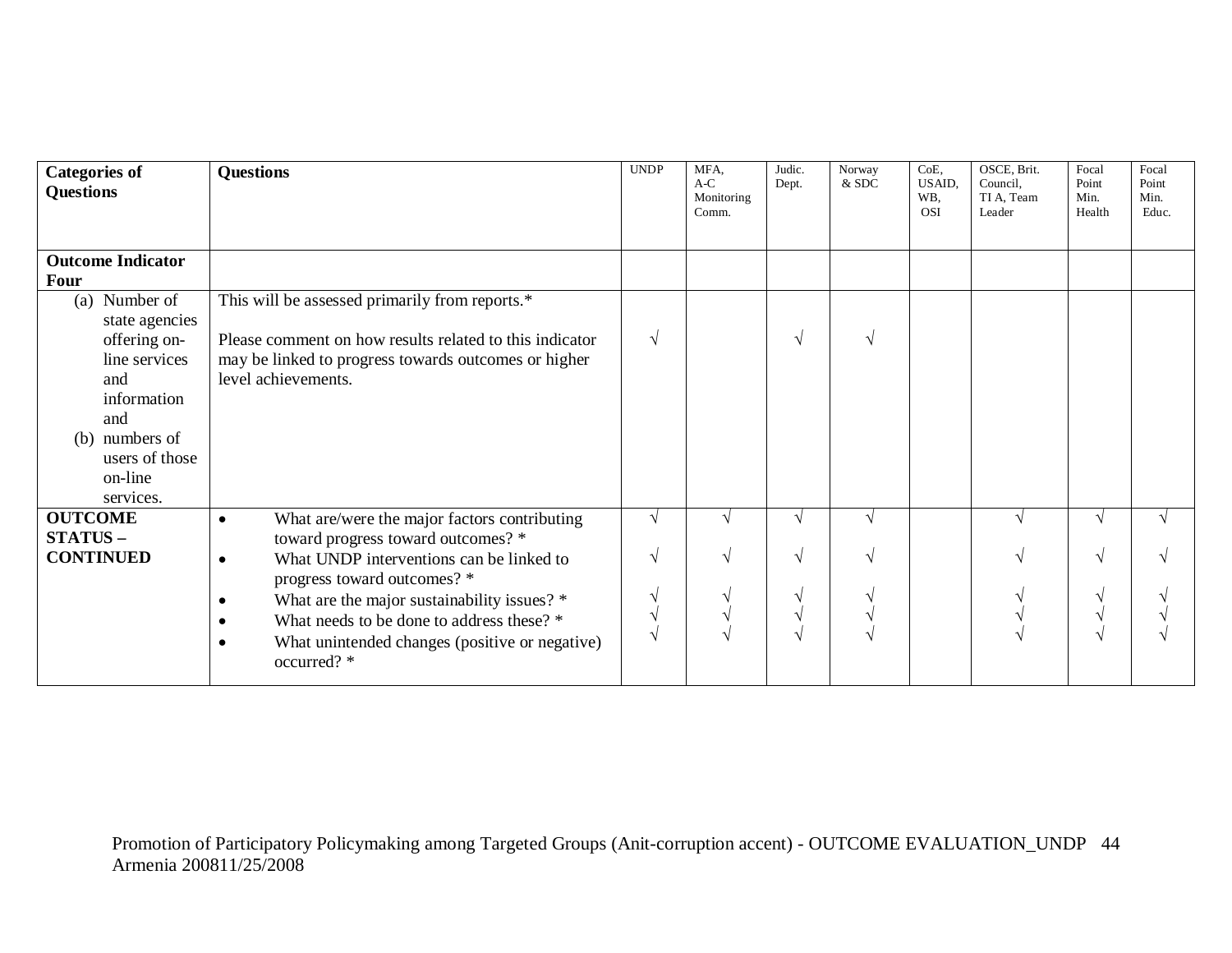| <b>Categories of</b><br><b>Questions</b> | <b>Questions</b>                                                                                                                                                                                                                                                                              | <b>UNDP</b>                                      | MFA,<br>$A-C$<br>Monitoring<br>Comm. | Judic.<br>Dept. | Norway<br>& SDC | CoE,<br>USAID,<br>WB,<br><b>OSI</b> | OSCE, Brit.<br>Council,<br>TI A, Team<br>Leader | Focal<br>Point<br>Min.<br>Health             | Focal<br>Point<br>Min.<br>Educ. |
|------------------------------------------|-----------------------------------------------------------------------------------------------------------------------------------------------------------------------------------------------------------------------------------------------------------------------------------------------|--------------------------------------------------|--------------------------------------|-----------------|-----------------|-------------------------------------|-------------------------------------------------|----------------------------------------------|---------------------------------|
| <b>RELEVANCE</b>                         | In what ways is the design and implementation of<br>the project or its component relevant to:                                                                                                                                                                                                 |                                                  |                                      |                 |                 |                                     |                                                 |                                              |                                 |
|                                          | A-C issues in Armenia, *<br>Government of Armenia priorities, *<br>UNDP programming, *<br>Work of other donors, *<br>$\bullet$<br>Constraints and opportunities in the current<br>$\bullet$<br>environment. *                                                                                 | V<br>$\sqrt{ }$<br>V<br>$\sqrt{ }$<br>$\sqrt{ }$ | V                                    |                 |                 | V                                   |                                                 | $\sqrt{ }$                                   |                                 |
| <b>UNDP</b><br><b>CONTRIBUTIO</b><br>N   | What innovative approaches were tried<br>$\bullet$<br>through UNDP assistance? *<br>What capacities were developed through<br>$\bullet$<br>UNDP assistance? *<br>How or in what ways were UNDP<br>$\bullet$<br>crosscutting issues mainstreamed (or taken<br>into account) in the projects? * | $\sqrt{ }$<br>$\sqrt{ }$<br>$\sqrt{ }$           | V                                    | $\sqrt{ }$      | $\sqrt{ }$      |                                     | $\sqrt{ }$<br>$\mathcal{L}$                     | $\sqrt{ }$<br>$\mathcal{N}$<br>$\mathcal{N}$ |                                 |
| THE FUTURE                               | What factors should be taken into<br>$\bullet$<br>consideration for future project or program<br>design?                                                                                                                                                                                      | $\sqrt{ }$                                       | $\sqrt{}$                            |                 | $\sqrt{ }$      | $\sqrt{ }$                          | $\sqrt{ }$                                      | V                                            |                                 |
| <b>CLOSING</b>                           | Are there any additional comments you<br>$\bullet$<br>would like to add, particularly in terms of<br>how the achievements of the project or its<br>components could be brought to another<br>level of achievement?                                                                            | $\sqrt{ }$                                       | $\sqrt{}$                            | $\sqrt{ }$      | $\sqrt{ }$      | $\sqrt{ }$                          | $\sqrt{ }$                                      | $\sqrt{ }$                                   | $\sqrt{ }$                      |

Promotion of Participatory Policymaking among Targeted Groups (Anit-corruption accent) - OUTCOME EVALUATION\_UNDP Armenia 200811/25/2008 45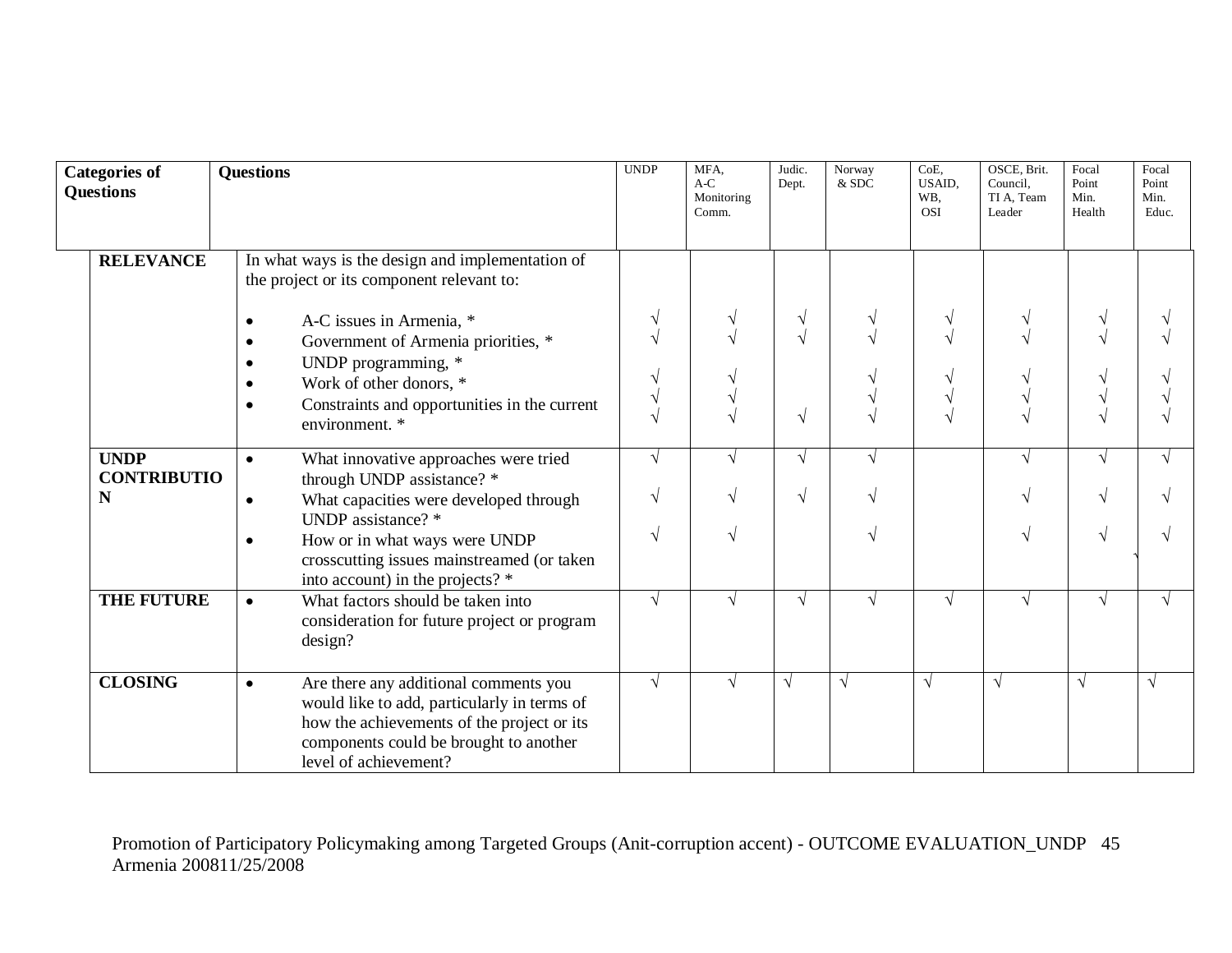**Annex 5: QUESTION GUIDE - FOCUS GROUPS**

x WHAT DO YOU FEEL ARE THE ONE OR TWO MOST IMPORTANT CORRUPTION PROBLEMS IN ARMENIA?

**• DO YOU FEEL THE PROJECT IS HAVING AN EFFECT ON CORRUPTION** PROBLEMS? IF SO, IN WHAT WAYS? IF NOT, WHY?

 $\bullet$  FOR YOU, WHAT IS THE MOST SIGNIFICANT ACHIEVEMENT OF THE PROJECT?

x WHAT IS THE BIGGEST WEAKNESS OF THE PROJECT?

 $\bullet$  DO YOU FEEL THE ACHIEVEMENTS ARE SUSTAINABLE OR CAN BE CARRIED FORWARD?

x WHAT NEEDS TO BE DONE TO CONTINUE AND STRENGTHEN THE WORK OF THE PROJECT?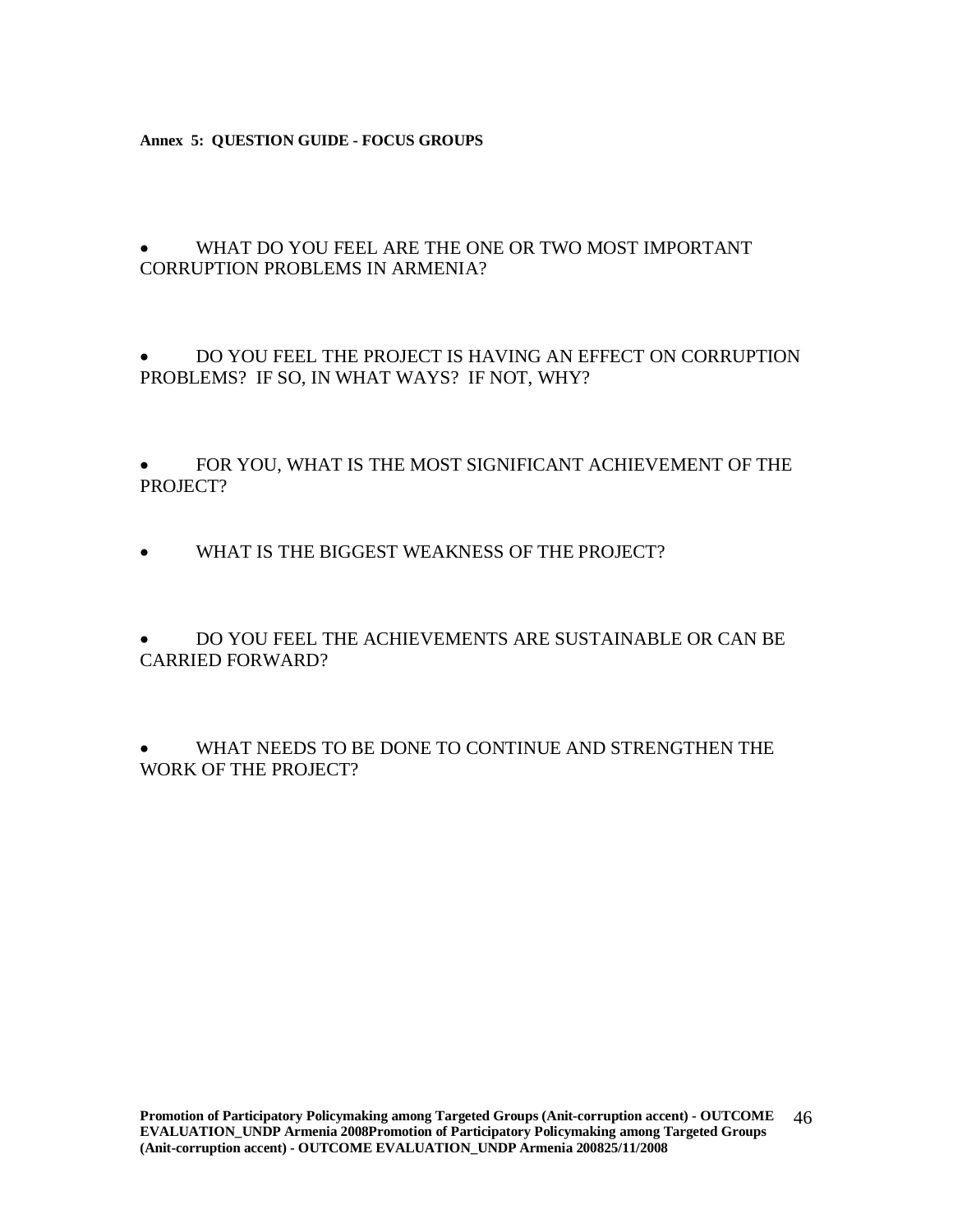#### **Annex 6: PROGRESS IN RELATION TO OUTCOME AND OUTPUT INDICATORS**

## **UNITED NATIONS DEVELOPMENT ASSISTANCE FRAMEWORK (UNDAF) 2005 - 2009 COUNTRY PROGRAM DOCUMENT – UNDP**

| <b>COUNTRY PROGRAMME ACTION PLAN</b>                                                                                                                                                                                                                                               |                                                                                                                                                                                                                                                                                                                                                                                                                                                                            |                                                                                                                                                                                                                                                                                              |                                                                                                                                                                                                                                                                                                                                    |  |  |  |  |  |  |
|------------------------------------------------------------------------------------------------------------------------------------------------------------------------------------------------------------------------------------------------------------------------------------|----------------------------------------------------------------------------------------------------------------------------------------------------------------------------------------------------------------------------------------------------------------------------------------------------------------------------------------------------------------------------------------------------------------------------------------------------------------------------|----------------------------------------------------------------------------------------------------------------------------------------------------------------------------------------------------------------------------------------------------------------------------------------------|------------------------------------------------------------------------------------------------------------------------------------------------------------------------------------------------------------------------------------------------------------------------------------------------------------------------------------|--|--|--|--|--|--|
|                                                                                                                                                                                                                                                                                    |                                                                                                                                                                                                                                                                                                                                                                                                                                                                            | <b>OUTCOME 4 - PARTICIPATORY POLICY MAKING AMONG TARGETED GROUPS IS PROMOTED</b>                                                                                                                                                                                                             |                                                                                                                                                                                                                                                                                                                                    |  |  |  |  |  |  |
| <b>Outcome Indicator 1</b>                                                                                                                                                                                                                                                         | <b>Outcome Indicator 2</b>                                                                                                                                                                                                                                                                                                                                                                                                                                                 | <b>Outcome Indicator 3</b>                                                                                                                                                                                                                                                                   | <b>Outcome Indicator 4</b>                                                                                                                                                                                                                                                                                                         |  |  |  |  |  |  |
| $(1)$ # of recommendations<br>channelled through participatory<br>mechanisms and through<br>legal/policy analysis and (2)<br>proportion of those incorporated<br>into the national strategies, policies<br>and programmes                                                          | # of initiatives to promote a<br>dialogue on participatory<br>processes, including elections and<br>related issues.                                                                                                                                                                                                                                                                                                                                                        | Feedback received from public on TV<br>programmes increased (Positive vs.<br>Negative) (Feedback will be identified<br>by phone calls related to the<br>programme and comments of the<br>audience)                                                                                           | $(1)$ # of state agencies offering on-line<br>services and information and $(2)$ # of<br>users of those on-line services                                                                                                                                                                                                           |  |  |  |  |  |  |
| <b>RESULTS</b>                                                                                                                                                                                                                                                                     | <b>RESULTS</b>                                                                                                                                                                                                                                                                                                                                                                                                                                                             | <b>RESULTS</b>                                                                                                                                                                                                                                                                               | <b>RESULTS</b>                                                                                                                                                                                                                                                                                                                     |  |  |  |  |  |  |
| (1) 47 recommendations channelled<br>(2) National strategies and plans are<br>still being developed.                                                                                                                                                                               |                                                                                                                                                                                                                                                                                                                                                                                                                                                                            |                                                                                                                                                                                                                                                                                              | (2) 250 citizens per day on average use on<br>line services                                                                                                                                                                                                                                                                        |  |  |  |  |  |  |
| <b>Baseline</b>                                                                                                                                                                                                                                                                    | <b>Baseline</b>                                                                                                                                                                                                                                                                                                                                                                                                                                                            | <b>Baseline</b>                                                                                                                                                                                                                                                                              | <b>Baseline</b>                                                                                                                                                                                                                                                                                                                    |  |  |  |  |  |  |
| Though civil society gradually<br>develops participation of non-state<br>actors in and impact on decision<br>making processes is still poor.<br>There is need for participatory<br>monitoring mechanisms of national<br>strategies, policies and programmes<br>in different fields | Citizens of Armenia demonstrate a<br>considerable lack of interest in<br>political/electoral processes.<br>According to "Armenian National<br>Voters Study" 2006 survey<br>conducted by International<br>Republican Institute 35% of<br>respondents show low interest in<br>electoral processes. Two most<br>popular justifications for lack of<br>interest are lack of belief in fair<br>elections (35%), lack of belief in<br>their vote to change anything"<br>$(30\%)$ | Although various organizations<br>undertake capacity building initiatives<br>for journalists in Armenia, the low<br>professional level of media and lack of<br>basic skills to monitor governmental<br>programmes and effectively implement<br>media's watchdog role is still<br>prevailing. | The number of Internet user is<br>approximately five percent of the total<br>population (according be the World<br>Fact Book 2005). In addition, the<br>number of state institutions offering on-<br>line services remains limited. Special<br>public information delivery facilities<br>are established only in three ministries. |  |  |  |  |  |  |

**Promotion of Participatory Policymaking among Targeted Groups (Anit-corruption accent) - OUTCOME EVALUATION\_UNDP Armenia 2008Promotion of Participatory Policymaking among Targeted Groups (Anit-corruption accent) - OUTCOME EVALUATION\_UNDP Armenia 200825/11/2008** 47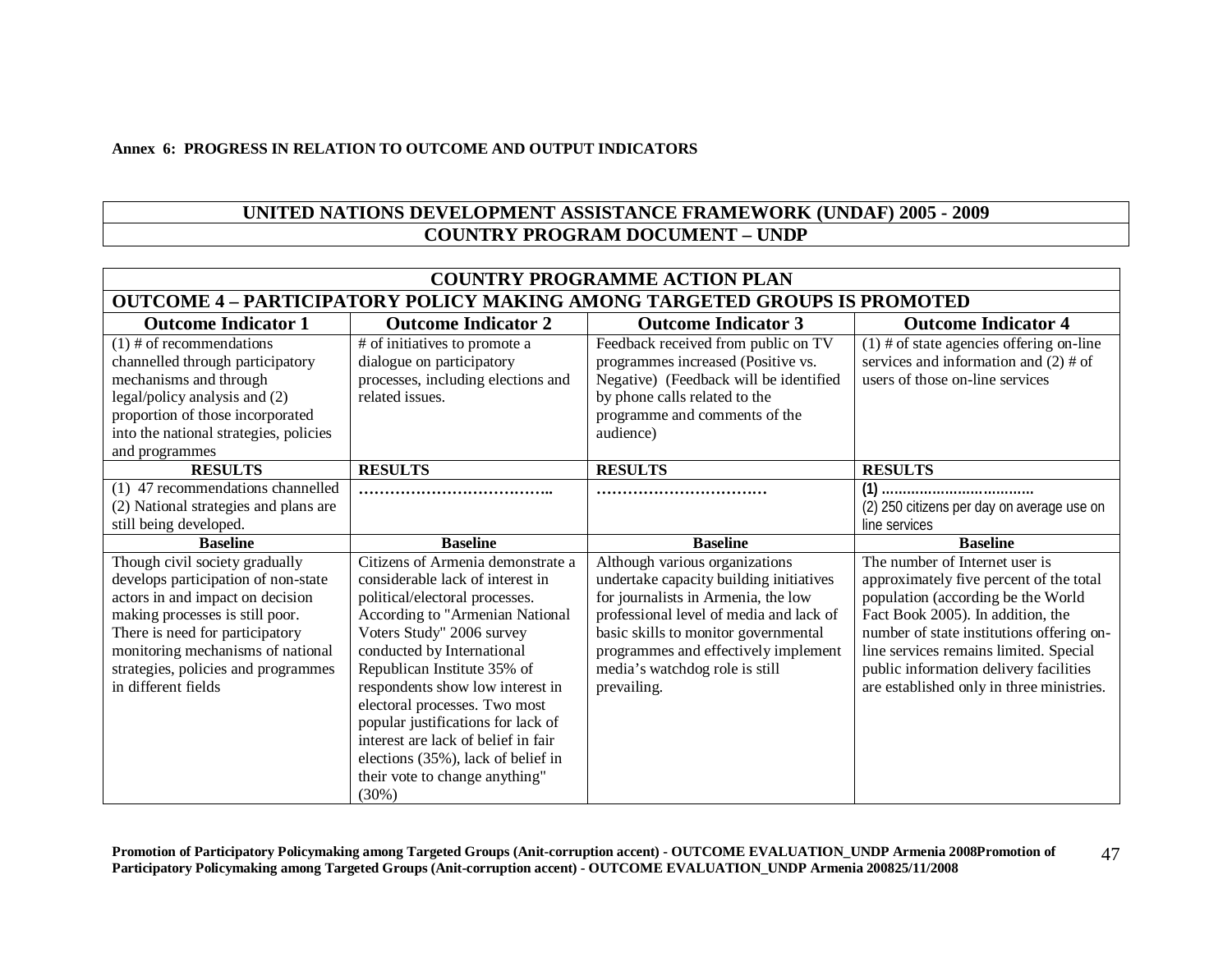**Project: Strengthening Awareness and Response in Exposure of Corruption in Armenia**

**Output 4.2 – Civil Society Monitors Implementation of the National Strategy on Anti-Corruption and the private sector actively participates in anti-corruption initiatives**

|                          |                         | Output Indicators 2006 – Note: The revised indicators for 2007 and 2008 have been used and results adjusted to fit these indicators |                        |                        |                               |                           |
|--------------------------|-------------------------|-------------------------------------------------------------------------------------------------------------------------------------|------------------------|------------------------|-------------------------------|---------------------------|
| Output Indicator 1:      | Output Indicator 2      | Output Indicator 3                                                                                                                  | Output Indicator 4     | Output Indicator 5     | Output Indicator 6            | Output Indicator 7        |
| (1) Number of            | Number of civil society | Number of                                                                                                                           | Number of journalists  | Number of published    | Number of Officials trained   | Number of users of the    |
| recommendations          | organizations trained   | recommendations                                                                                                                     | participating in the   | articles and           | on "Access to the judicial    | "Access to the judicial   |
| channelled through       | on anti-corruption      | channelled for                                                                                                                      | capacity building      | broadcasted TV         | information" System.          | information" System.      |
| participatory monitoring | monitoring.             | harmonization of                                                                                                                    | initiatives            | programmes covering    |                               |                           |
| mechanisms and (2)       |                         | institutional and legal                                                                                                             |                        | corruption issues.     |                               |                           |
| incorporated in the      |                         | framework with UNCAC.                                                                                                               |                        |                        |                               |                           |
| second phase of          |                         |                                                                                                                                     |                        |                        |                               |                           |
| National Anti-           |                         |                                                                                                                                     |                        |                        |                               |                           |
| Corruption Strategy or   |                         |                                                                                                                                     |                        |                        |                               |                           |
| education or health      |                         |                                                                                                                                     |                        |                        |                               |                           |
| sector reforms.          |                         |                                                                                                                                     |                        |                        |                               |                           |
| <b>RESULTS</b>           | <b>RESULTS</b>          | <b>RESULTS</b>                                                                                                                      | <b>RESULTS</b>         | <b>RESULTS</b>         | <b>RESULTS</b>                | <b>RESULTS</b>            |
| -24 recommendations      |                         | $\overline{2}$                                                                                                                      | -11 journalists from   |                        |                               |                           |
| on improved              |                         |                                                                                                                                     | Armenia trained as     |                        |                               |                           |
| cooperation between      |                         |                                                                                                                                     | <b>TOT</b>             |                        |                               |                           |
| Nat. Assembly & CSOs     |                         |                                                                                                                                     | -66 local media        |                        |                               |                           |
| (output 2 in 2006)       |                         |                                                                                                                                     | trained using trainers |                        |                               |                           |
| developed AWP Output     |                         |                                                                                                                                     | (AWP output $# 5$ in   |                        |                               |                           |
| 2 in 2006)               |                         |                                                                                                                                     | 2006)                  |                        |                               |                           |
| -21 A-C policy           |                         |                                                                                                                                     |                        |                        |                               |                           |
| recommendations for      |                         |                                                                                                                                     |                        |                        |                               |                           |
| health and 6 for         |                         |                                                                                                                                     |                        |                        |                               |                           |
| education finalized      |                         |                                                                                                                                     |                        |                        |                               |                           |
| (AWP Output 3 in         |                         |                                                                                                                                     |                        |                        |                               |                           |
| 2006)                    |                         |                                                                                                                                     |                        |                        |                               |                           |
| Baseline:                | Not a single civil      | No gap analysis on                                                                                                                  | Limited number of      | Limited number of      | Not a single official trained | Not a single user had the |
| No Anti-Corruption       | society organization    | harmonization of Armenia's                                                                                                          | journalists trained to | published articles and | on the "Access to the         | "Access to the judicial   |
| Participatory Monitoring | was trained on anti-    | institutional and legal                                                                                                             | monitor and report on  | no broadcast TV        | judicial information"         | information" System       |
| has been conducted in    | corruption monitoring   | framework with UNCAC has                                                                                                            | corruption cases       | programmes covering    | System before its             | before its development    |
| health and education     | before 2005             | been conducted since                                                                                                                |                        | corruption issues      | development and               | and installation          |
| sectors before 2005      |                         | ratification of the                                                                                                                 |                        | produced before 2005   | installation                  |                           |
|                          |                         | Convention                                                                                                                          |                        |                        |                               |                           |

**Promotion of Participatory Policymaking among Targeted Groups (Anit-corruption accent) - OUTCOME EVALUATION\_UNDP Armenia 2008Promotion of Participatory Policymaking** 48 **among Targeted Groups (Anit-corruption accent) - OUTCOME EVALUATION\_UNDP Armenia 200825/11/2008**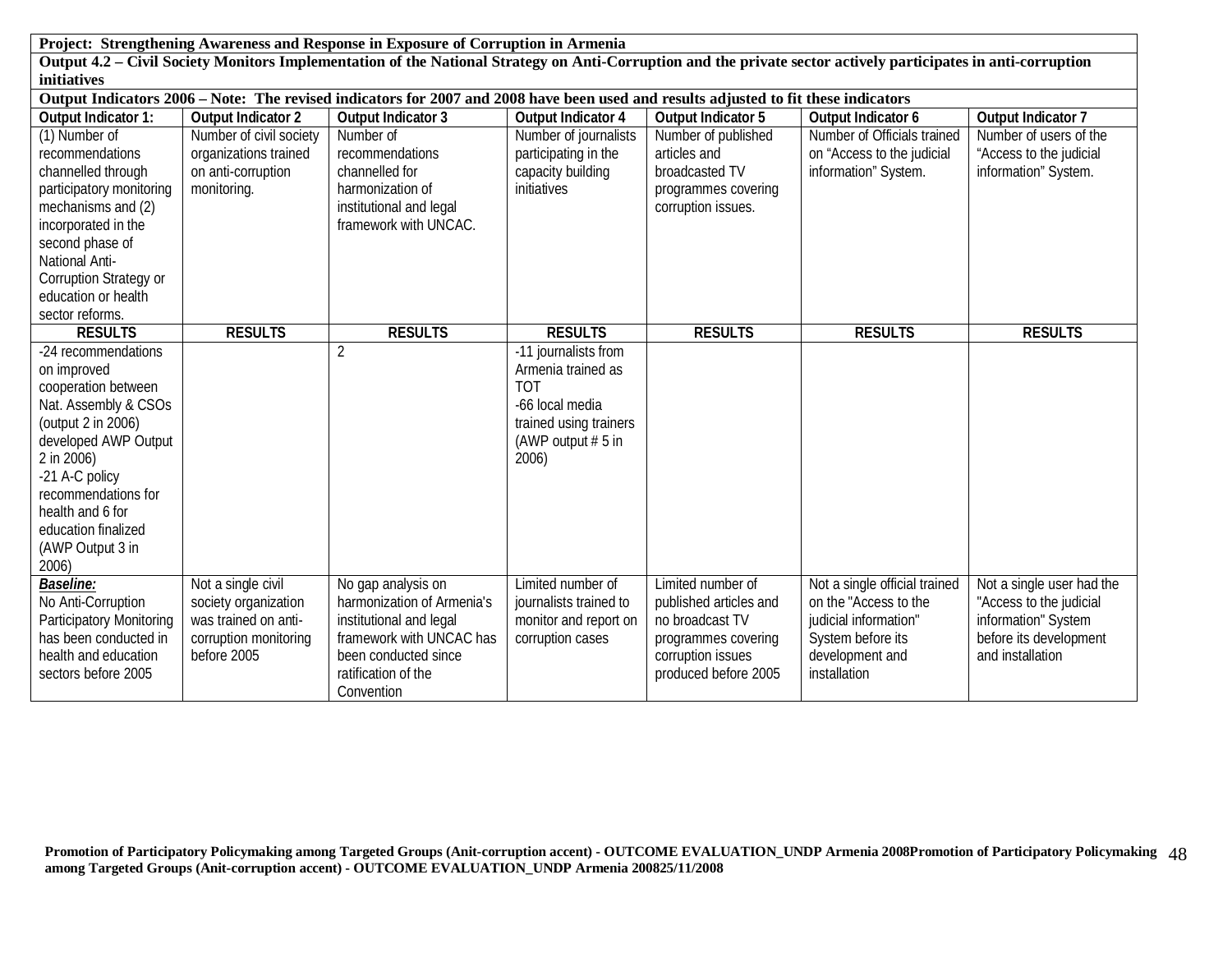#### **Project: Strengthening Awareness and Response in Exposure of Corruption in Armenia**

#### **Output 4.2 – Civil Society Monitors Implementation of the National Strategy on Anti-Corruption and the private sector actively participates in anti-corruption initiatives**

| Output Indicator 7<br>Number of users of the           |
|--------------------------------------------------------|
|                                                        |
|                                                        |
| "Access to the judicial                                |
| information" System.                                   |
|                                                        |
|                                                        |
|                                                        |
|                                                        |
|                                                        |
|                                                        |
|                                                        |
|                                                        |
| 250 citizens per day on                                |
| average (? Do we know                                  |
|                                                        |
| citizens for sure?)                                    |
|                                                        |
|                                                        |
|                                                        |
|                                                        |
| Not a single user had the                              |
| "Access to the judicial                                |
| information" System                                    |
| before its development                                 |
|                                                        |
|                                                        |
| <b>RESULTS</b><br>whether they are<br>and installation |

**Promotion of Participatory Policymaking among Targeted Groups (Anit-corruption accent) - OUTCOME EVALUATION\_UNDP Armenia 2008Promotion of Participatory Policymaking** Promotion of Participatory Policymaking among Targeted Groups (Anit-corruption accent) - OUTCOME EVALUATION\_UNDP Armenia 2008Promotion of Participatory Policymaking *49*<br>among Targeted Groups (Anit-corruption accent) - OUT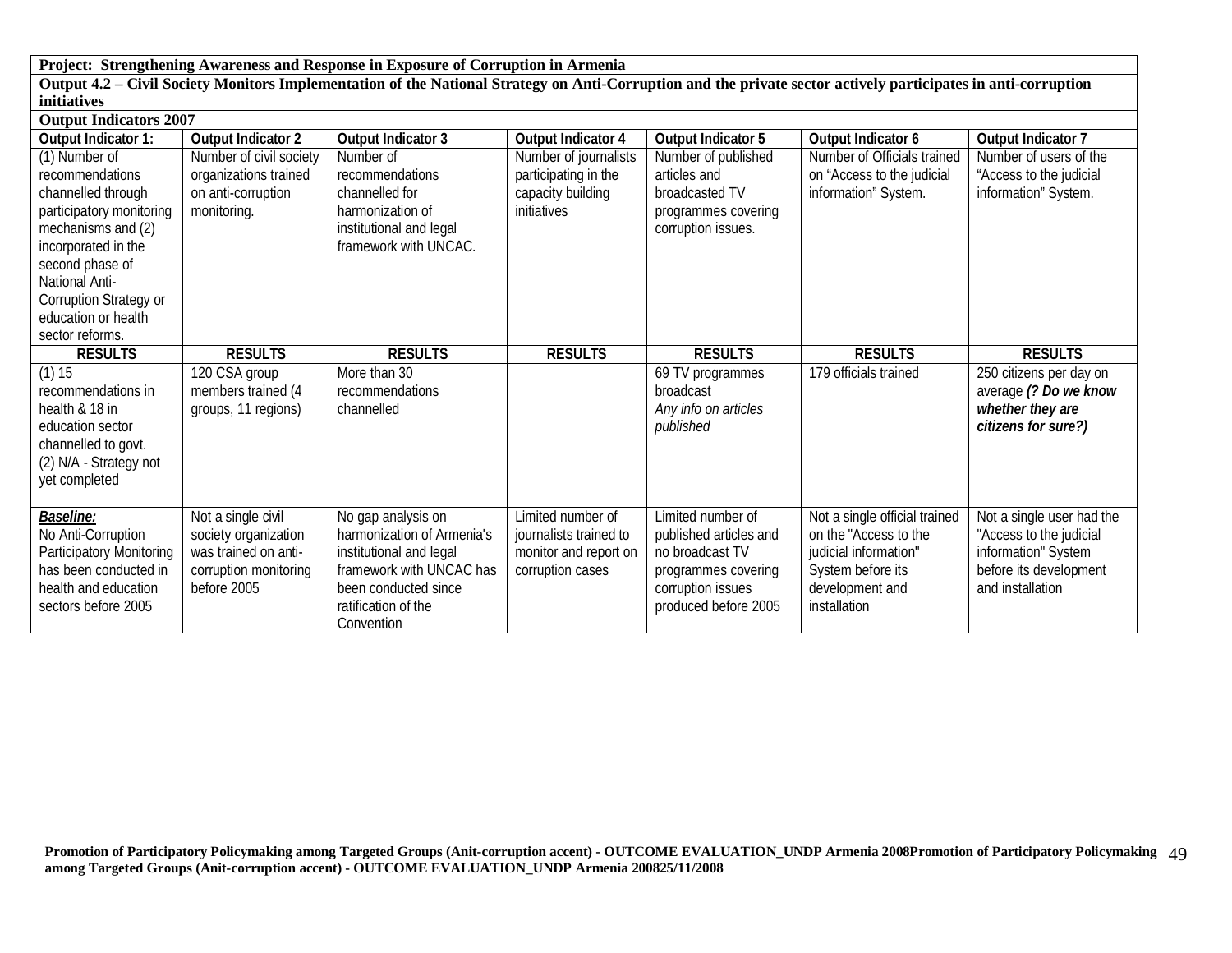| <b>Output Indicators</b> | 2008                                                                                                                                                                                   |                                                                                                                                                                                                                                                         |                    |                                                                                                                      |                    |                                                                                   |
|--------------------------|----------------------------------------------------------------------------------------------------------------------------------------------------------------------------------------|---------------------------------------------------------------------------------------------------------------------------------------------------------------------------------------------------------------------------------------------------------|--------------------|----------------------------------------------------------------------------------------------------------------------|--------------------|-----------------------------------------------------------------------------------|
| Output Indicator 1:      | Output Indicator 2                                                                                                                                                                     | Output Indicator 3                                                                                                                                                                                                                                      | Output Indicator 4 | Output Indicator 5                                                                                                   | Output Indicator 6 | Output Indicator 7                                                                |
|                          | Number of public<br>awareness activities<br>in health and<br>education sectors<br>initiated by civil<br>society in all regions<br>of Armenia                                           | Output Indicator 1:<br>Number of<br>recommendations<br>channelled to Government<br>for harmonization of<br>institutional and legal<br>framework with UNCAC<br>and incorporated into the<br>second phase of the<br>National Anti-Corruption<br>Strategy. |                    | Output Indicator 3:<br>Fostered public<br>feedback on<br>broadcasted TV<br>programmes covering<br>corruption issues. |                    | Output Indicator 4:<br>Number of users of<br>www.parliament.am site<br>increased. |
| <b>RESULTS</b>           | <b>RESULTS</b>                                                                                                                                                                         | <b>RESULTS</b>                                                                                                                                                                                                                                          | <b>RESULTS</b>     | <b>RESULTS</b>                                                                                                       | <b>RESULTS</b>     | <b>RESULTS</b>                                                                    |
|                          |                                                                                                                                                                                        | Feedback envisioned by<br>end 2008                                                                                                                                                                                                                      |                    |                                                                                                                      |                    |                                                                                   |
| Baseline:                | Limited number of<br>public awareness<br>initiatives<br>implemented by civil<br>society with special<br>emphasis on health<br>and education<br>sectors in regions of<br>Armenia (2007) | No gap analysis on<br>harmonization of<br>Armenia's institutional and<br>legal framework with<br>UNCAC has been<br>conducted since<br>ratification of the<br>Convention (2006)                                                                          |                    | No broadcast TV<br>programmes<br>specifically covering<br>corruption issues<br>produced before 2006                  |                    | On average1,540 users<br>visit parliament. am site<br>daily (2007)                |

Sources:

2006 and 2007 – Standard Progress Reports 2008 Project Progress Report - RBEC

Promotion of Participatory Policymaking among Targeted Groups (Anit-corruption accent) - OUTCOME EVALUATION\_UNDP 50 Armenia 200825/11/2008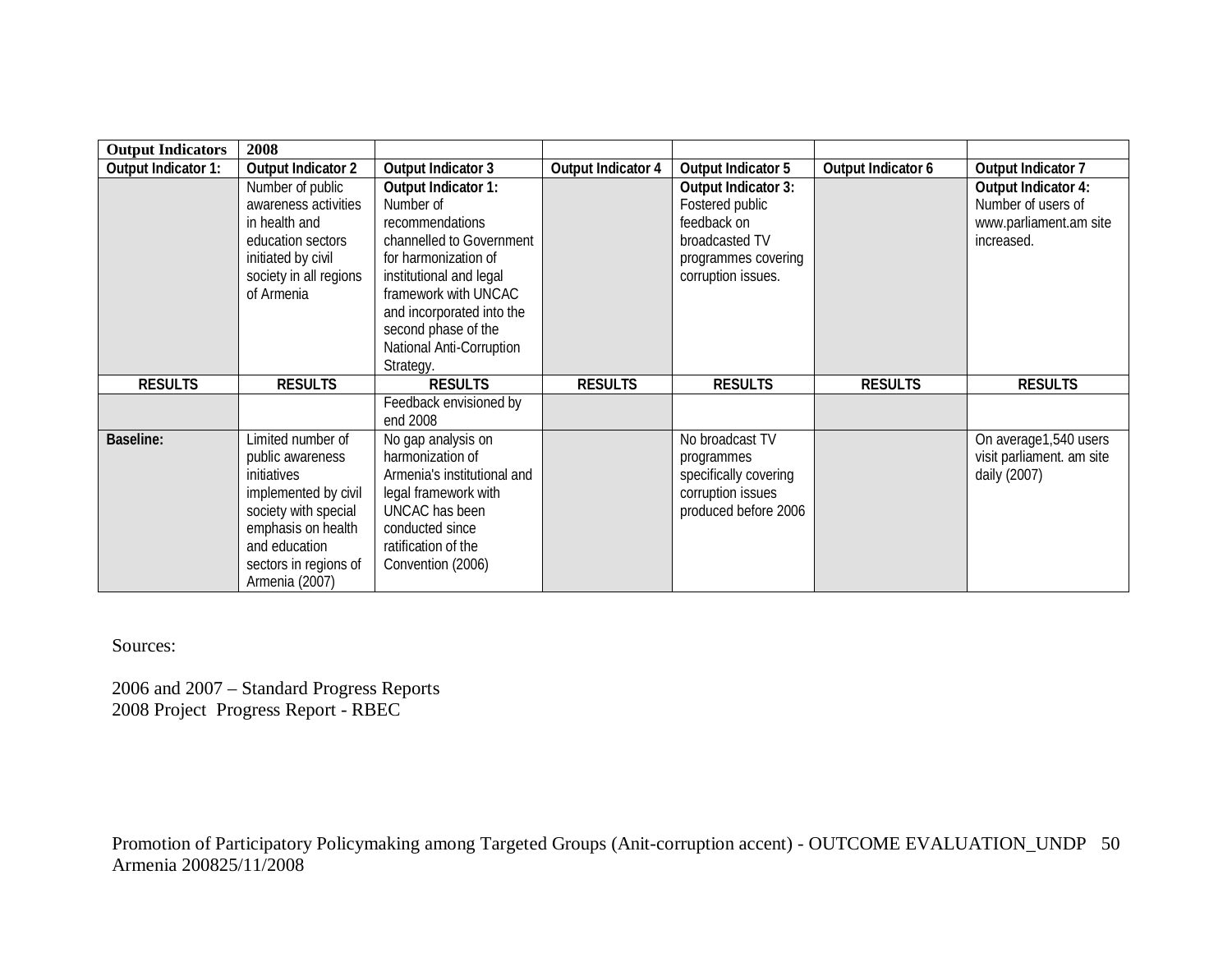#### **Annex 7: ASSESSMENT OF ACHIEVEMENT OF OUTPUTS**

Output 4.2 – Civil Society monitors implementation of the National Strategy and the private sector actively participates in anticorruption initiatives.

| <b>Corruption</b><br><b>Perceptions</b><br><b>Survey</b><br>Baseline <sup>12</sup>                    | <b>Output Targets</b><br>(Project Results)<br>and Resources<br>Framework $)^{13}$                                                                                                                                                                                                                                                                                            | Output<br>Indicator<br>$(2007)^{14}$ | <b>Standard Progress</b><br>Report 2006 <sup>15</sup>                                                                                                                                                                                                                                                                                                                                                                                                    | Swiss-Annex 1 - 2007                                                                                                                                                                                                                                                                                                                                                                                                                                                                                                                                                                         | Donors $&$<br><b>Stakeholders</b><br>involved                                                                                                                                                                                                                |
|-------------------------------------------------------------------------------------------------------|------------------------------------------------------------------------------------------------------------------------------------------------------------------------------------------------------------------------------------------------------------------------------------------------------------------------------------------------------------------------------|--------------------------------------|----------------------------------------------------------------------------------------------------------------------------------------------------------------------------------------------------------------------------------------------------------------------------------------------------------------------------------------------------------------------------------------------------------------------------------------------------------|----------------------------------------------------------------------------------------------------------------------------------------------------------------------------------------------------------------------------------------------------------------------------------------------------------------------------------------------------------------------------------------------------------------------------------------------------------------------------------------------------------------------------------------------------------------------------------------------|--------------------------------------------------------------------------------------------------------------------------------------------------------------------------------------------------------------------------------------------------------------|
| No corruption<br>perception<br>survey specific<br>to Armenia<br>had been<br>prepared prior<br>to 2005 | Awareness of civil<br>society on the<br>general public<br>opinion on<br>corruption<br>increased through<br>(1) organization of<br>workshops to<br>present results of<br>the survey to<br>government and<br>civil society (ii)<br>organization of<br>follow up meetings<br>on the local level,<br>(iii) organization of<br>follow up meetings<br>with regional<br>media, (iv) | N/A                                  | (AWP Output 1)<br>Preparing and implementing<br>countrywide survey on public<br>perception on corruption in Armenia,<br>presenting results to govt. & civil<br>society<br><b>Key results</b><br>-study implemented<br>-level of public awareness assessed<br>-awareness increased<br><b>Specific results</b><br>Info. on priorities of society which<br>serve as a baseline for A-C strategy to<br>be developed in 2007 presented to govt.<br>$&$ public | <b>AWP Output 3)</b><br>Present results of the countrywide<br>survey on the perception on corruption<br><b>Accomplishements</b><br>-July-2006 TI contracted<br>-Dec. 2006 survey received by UNDP<br>-Jan. 2007 survey published<br>-Jan 31 official presentation (160 reps<br>of state institutions, political parties,<br>NGOs, internat. Org., media<br>-March 2007 survey republished<br>-Mar-June 23007 CRD/TI organized 11<br>follow-up presentations in 8 regions<br>-about 550 civil society reps., regional<br>or municipal govt., media, students,<br>profs, citizens participated | Center for<br>Regional;<br>Development/<br>Transparency<br>International<br>Armenia<br>(CRD/TI)<br>Partners<br>CRD/TI, LPO -<br><b>ACRPD</b><br>(Vanadzor),<br>Armavir<br>Development<br>Center NGO<br>(Armavir),<br>Aragatsotn<br>Forum of NGOs<br>and NPOs |

<sup>&</sup>lt;sup>12</sup> Baseline from Table "Country Programme Outcomes and Indicators" (2007-2008) filename: results and indicators, and from table "Project Results and Resources Framework" File name: Anti-corruption\_%20RBM\_2007\_final (1) results. All baseline statements are consistent.

<sup>&</sup>lt;sup>13</sup> Output targets are taken from table "Project Results and Resources Framework" File name: Anti-corruption\_%20RBM\_2007\_final(1)results.

<sup>&</sup>lt;sup>14</sup> Output indicators from Table "Country Programme Outcomes and Indicators" (2007-2008) filename: results and indicators

<sup>&</sup>lt;sup>15</sup> Standard Progress Report January – December 2006. File name SPR AntiCorruption 2006 final

Promotion of Participatory Policymaking among Targeted Groups (Anit-corruption accent) - OUTCOME EVALUATION\_UNDP 51 Armenia 200825/11/2008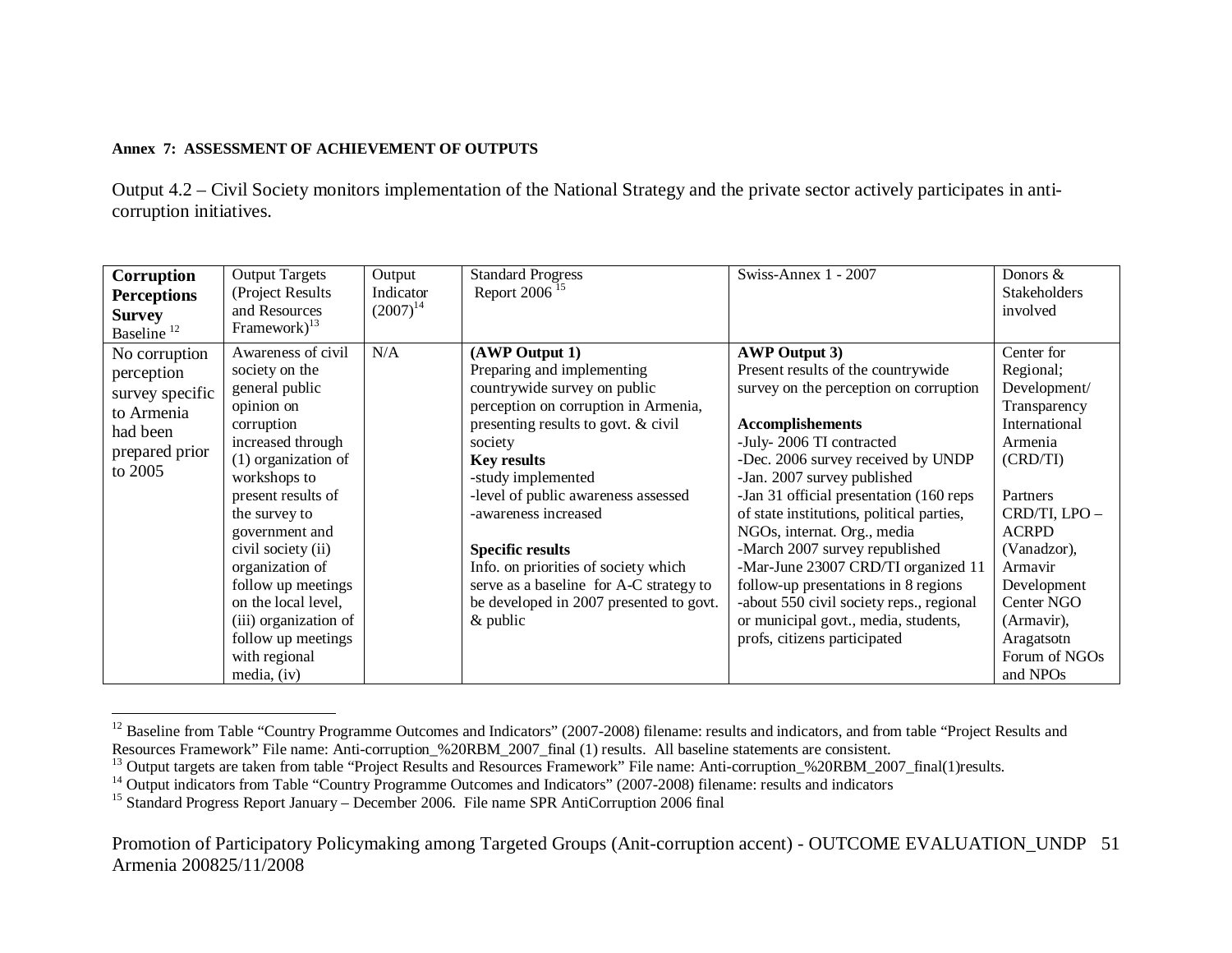| organization of<br>follow up meetings<br>in four major<br>universities |  | (Ashtarak),<br>Regional<br>Development<br>and Research<br>Center (Sevan),<br>Union of NGOs<br>of Shirak Region<br>(Gyumri), NGO<br>Center<br>(Abovyan),<br>Millennium<br>(Goris) |
|------------------------------------------------------------------------|--|----------------------------------------------------------------------------------------------------------------------------------------------------------------------------------|
|                                                                        |  |                                                                                                                                                                                  |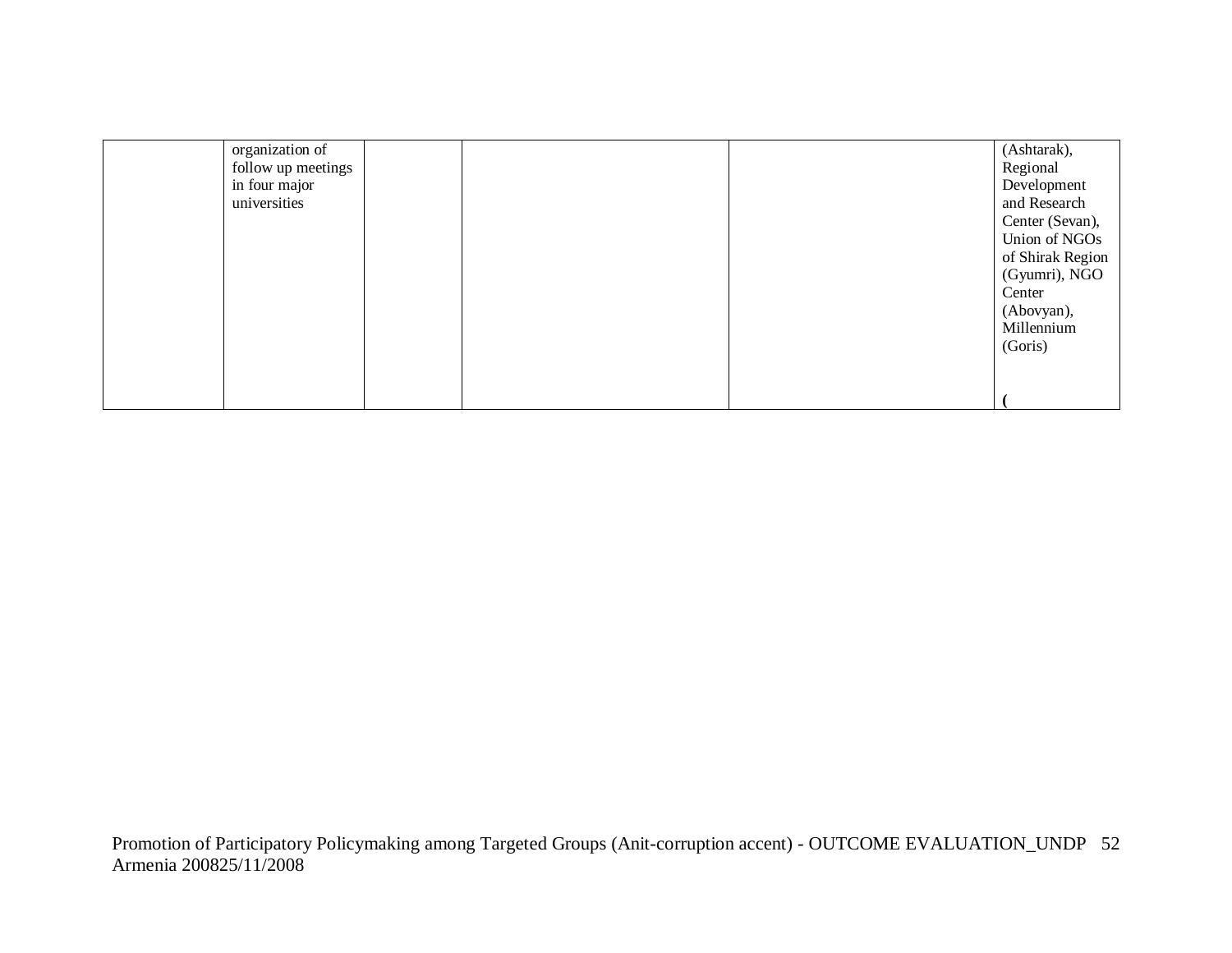| Participatory<br>Monitoring -<br>Capacity<br><b>Building</b><br>Baseline <sup>16</sup>                          | <b>Output Targets</b><br>(PRSF-indicator<br>$2)$ *                                                                                                                                                                                                                                                   | Output<br>Indicator 2<br>(2007)                                                        | <b>Standard Progress Report 2005</b>                                                                                                                                                                                                                                                                                                                                                                                                                                                                                                                                                                                                                                                                                                                                                                                                                                                                                                                                                          | Standard Progress Report 2006 <sup>17</sup>                                                                                                                                                                                                                                                                                                                                                                                   | Donors &<br><b>Stakeholders</b><br>involved |
|-----------------------------------------------------------------------------------------------------------------|------------------------------------------------------------------------------------------------------------------------------------------------------------------------------------------------------------------------------------------------------------------------------------------------------|----------------------------------------------------------------------------------------|-----------------------------------------------------------------------------------------------------------------------------------------------------------------------------------------------------------------------------------------------------------------------------------------------------------------------------------------------------------------------------------------------------------------------------------------------------------------------------------------------------------------------------------------------------------------------------------------------------------------------------------------------------------------------------------------------------------------------------------------------------------------------------------------------------------------------------------------------------------------------------------------------------------------------------------------------------------------------------------------------|-------------------------------------------------------------------------------------------------------------------------------------------------------------------------------------------------------------------------------------------------------------------------------------------------------------------------------------------------------------------------------------------------------------------------------|---------------------------------------------|
| Not a single<br>civil society<br>organization<br>was trained on<br>anti-corruption<br>monitoring<br>before 2005 | Increased<br>capacity to<br>implement Anti-<br>Corruption<br>Participatory<br>Monitoring in<br>Heath and<br>Education<br>Sectors through a<br>round of 44<br>training sessions<br>(110)<br>participants) and<br>a Net work of 8<br>local partner<br>organizations<br>(2007)<br>(Output Target #<br>1 | # of civil<br>society<br>organizations<br>trained on anti-<br>corruption<br>monitoring | <b>AWP Output 2</b><br>Supporting civil society to monitor the<br>implementation of the National<br><b>Strategy on Anti-Corruption</b><br>Key results:<br>-awareness of govt., civil society &<br>public increased<br>-model of participation in monitoring<br>developed & implemented<br>-country wide civil society A-C<br>network in health & educ. Created<br>-media response to corruption issues<br>improved<br>-in general, corruption risks in educ. $\&$<br>heath reduced (How to know?)<br><b>Specific Results:</b><br>-A-C Participatory methodology<br>developed<br>-130 members, 9 CSAs in 8 regions<br>trained<br>-5 town hall meetings in 5 regions<br>-APMM monitoring in 24 educ. and 5<br>health inst.; results evaluated &<br>analysed<br>-A-C policy recommendations<br>presented to govt.<br>-advisory services & TA provided to<br>govt. on implementation of AC strategy<br>& internat. commitments<br>-regular discussion on policies $\&$<br>legislation facilitated | <b>AWP Output 4</b><br>Supporting the networking of the Civil<br>Society organization in the field of A-C<br>in education and heath sectors to ensure<br>sustainability of Output 3<br><b>Specific results:</b><br>-Partnership with LPOs and Civil<br>Society re-established<br>-Capacity of CSA groups strengthened<br>(restructuring, re-selection)<br>-recommendations on revision of the<br>APMM and its tools developed | 8 local partners<br>in 11 regions           |

<sup>&</sup>lt;sup>16</sup> Baseline, indicators, outputs, stakeholders from filename: Anti-corruption\_%20RBM\_2007\_final(1)results. See also filename: results and indicators

<sup>&</sup>lt;sup>17</sup> Standard Progress Reportr January – December 2006. File name SPR AntiCorruption 2006 final

Promotion of Participatory Policymaking among Targeted Groups (Anit-corruption accent) - OUTCOME EVALUATION\_UNDP 53 Armenia 200825/11/2008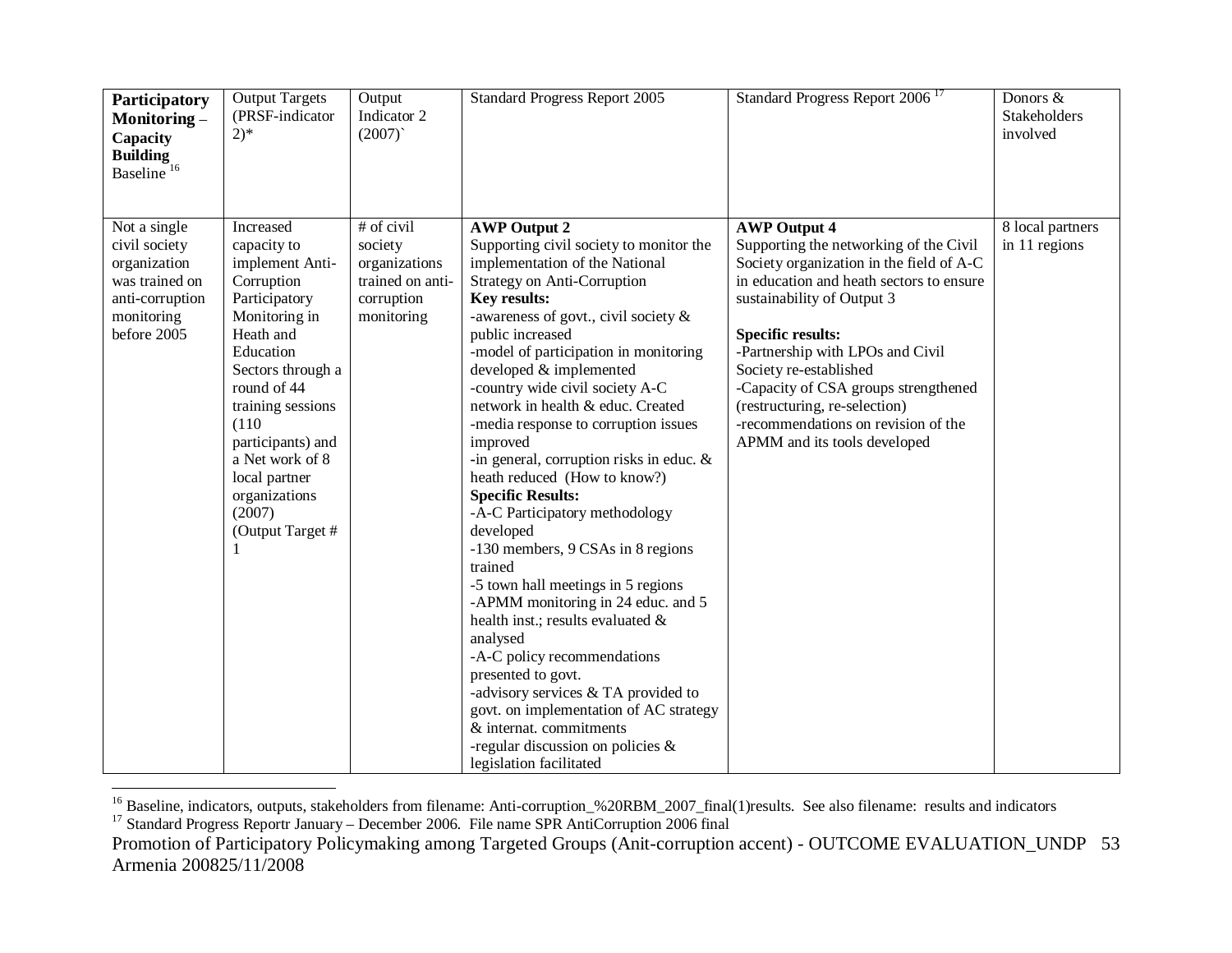|  | -over 10 analytic papers & 10 learning<br>round tables for high profile officials<br>-various knowledge products produced<br>-30 media events<br>-14 briefings of 70 journalists<br>-monitoring site visits with<br>participations of 250 journalists<br>-0ver 200 reflections in 31 central and<br>local media<br>-award competition for media coverage<br>on a-c held |  |
|--|-------------------------------------------------------------------------------------------------------------------------------------------------------------------------------------------------------------------------------------------------------------------------------------------------------------------------------------------------------------------------|--|
|  |                                                                                                                                                                                                                                                                                                                                                                         |  |

Promotion of Participatory Policymaking among Targeted Groups (Anit-corruption accent) - OUTCOME EVALUATION\_UNDP Armenia 200825/11/2008 54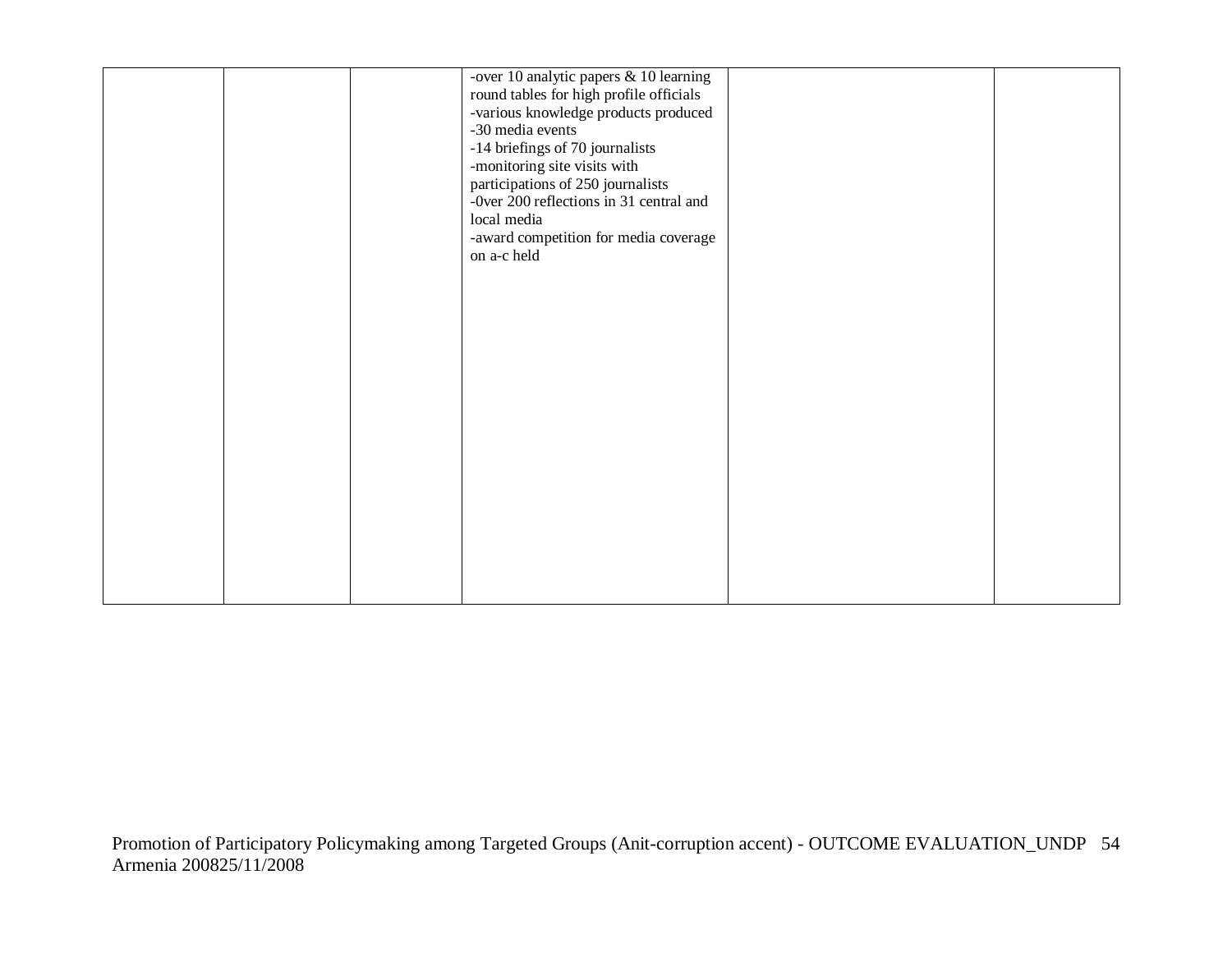| Participatory<br>Monitoring -<br><b>Channelling</b><br><b>Recommendatio</b><br><b>ns</b><br>Baseline <sup>18</sup> | <b>Output Targets</b><br>(Project Results)<br>and Resources<br>Framework) | Output Indicator<br>(2007)  | <b>Standard Progress Report</b><br>$2006^{19}$        | Swiss-Annex 1 - 2007                              | Donors $&$<br>Stakeholders<br>involved |
|--------------------------------------------------------------------------------------------------------------------|---------------------------------------------------------------------------|-----------------------------|-------------------------------------------------------|---------------------------------------------------|----------------------------------------|
| No anti-                                                                                                           | Output targets                                                            | Number of                   | <b>AWP Output 3</b>                                   | <b>AWP Output 2</b>                               | Min. of                                |
| corruption                                                                                                         | in the PRSF are                                                           | recommendations             | Continue to implement the A-C Participatory           | Continue to implement                             | Foreign                                |
| Participatory                                                                                                      | for UNCAC                                                                 | channelled through          | Monitoring Methodology in education and               | the A-C Participatory                             | Affairs (Imp.                          |
| Monitoring has<br>been conducted                                                                                   |                                                                           | participatory<br>monitoring | health sectors with active engagement of the<br>media | Monitoring Methodology<br>in education and health | Partner)<br><b>OPM</b>                 |
| in health and                                                                                                      |                                                                           | mechanisms and              | Key results:                                          | sectors with active                               | <b>OP</b>                              |
| education sectors                                                                                                  |                                                                           | incorporated in the         | APMM taskforce re-established                         | engagement of the media                           | Min. Health                            |
| before 2005                                                                                                        |                                                                           | second phase of the         | -AC recommendations based on 2005                     |                                                   | Min. Educ.                             |
| (PRRF $&$                                                                                                          |                                                                           | National Anti-              | monitoring developed                                  | Accomplishments                                   | ACC                                    |
| Outcomes and                                                                                                       |                                                                           | Corruption                  | -A-C policy recommendations presented to              |                                                   | A-CMC                                  |
| Indicators)                                                                                                        |                                                                           | Strategy or                 | various ministries, A-C council, A-C                  | -beginning 2007 CSA                               |                                        |
|                                                                                                                    |                                                                           | education or health         | commission, CSOs, internat organizations              | network expanded to 8                             |                                        |
|                                                                                                                    |                                                                           | sector reforms.             | presented (in progress)                               | LPOs in 10 regions                                | <b>UNODC</b>                           |
|                                                                                                                    |                                                                           |                             |                                                       | -LPOs provided                                    |                                        |
|                                                                                                                    |                                                                           |                             | <b>Specific results</b>                               | operational support to                            | CoE                                    |
|                                                                                                                    |                                                                           |                             | -21 a-c policy recommendations for heath, 6 for       | CSA groups                                        | <b>OSCE</b>                            |
|                                                                                                                    |                                                                           |                             | education (See report "Results of ACPM from           | -Task force contracted to                         |                                        |
|                                                                                                                    |                                                                           |                             | 2005                                                  | generate                                          | $2005$ , P. 3, #                       |
|                                                                                                                    |                                                                           |                             | -monitoring methodology revised and finalized         | recommendations revised                           | $(ii)$ -what                           |
|                                                                                                                    |                                                                           |                             | in line with govt. reform in health $&$ education     | the APMM in line with                             | happened to                            |
|                                                                                                                    |                                                                           |                             | -Armenian & English versions of methodology           | recent sector reforms                             | A-C policy                             |
|                                                                                                                    |                                                                           |                             | disseminated                                          | -provided 4 rounds of                             | recommendati                           |
|                                                                                                                    |                                                                           |                             | (CD and implementation support one another -          | training                                          | ons presented                          |
|                                                                                                                    |                                                                           |                             | see previous page)                                    | -analysed data from 4                             | to govt.?                              |
|                                                                                                                    |                                                                           |                             |                                                       | rounds of monitoring                              |                                        |

<sup>&</sup>lt;sup>18</sup> Baseline from Country Programme table "Outcomes and Indicators" (2007-2008) filename: results and indicators, and from table "Project Results and Resources Framework" File name: Anti-corruption\_%20RBM\_2007\_final(1)results. All baseline statements are consistent.

<sup>&</sup>lt;sup>19</sup> Standard Progress Report January – December 2006. File name SPR AntiCorruption 2006 final

Promotion of Participatory Policymaking among Targeted Groups (Anit-corruption accent) - OUTCOME EVALUATION\_UNDP 55 Armenia 200825/11/2008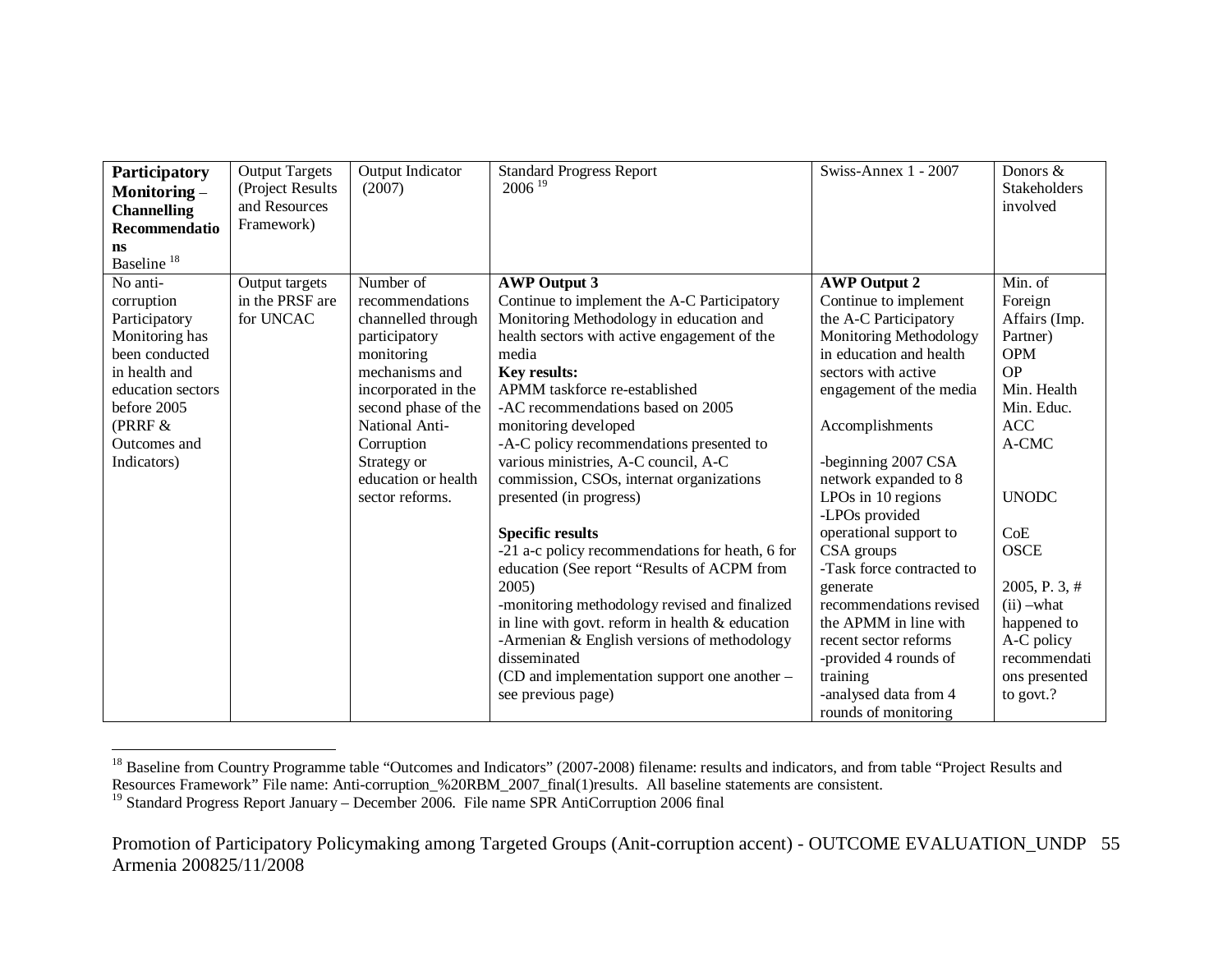|  | -generated policy           |  |
|--|-----------------------------|--|
|  | recommendations to be       |  |
|  | transferred to govt.        |  |
|  | particularly Strategy       |  |
|  | <b>Working Group</b>        |  |
|  | -recommendations will be    |  |
|  | provided early 2008 to be   |  |
|  | incorporated into $2nd$     |  |
|  | phase of action plan of the |  |
|  | Nat. A-C Strategy           |  |

Promotion of Participatory Policymaking among Targeted Groups (Anit-corruption accent) - OUTCOME EVALUATION\_UNDP Armenia 200825/11/2008 56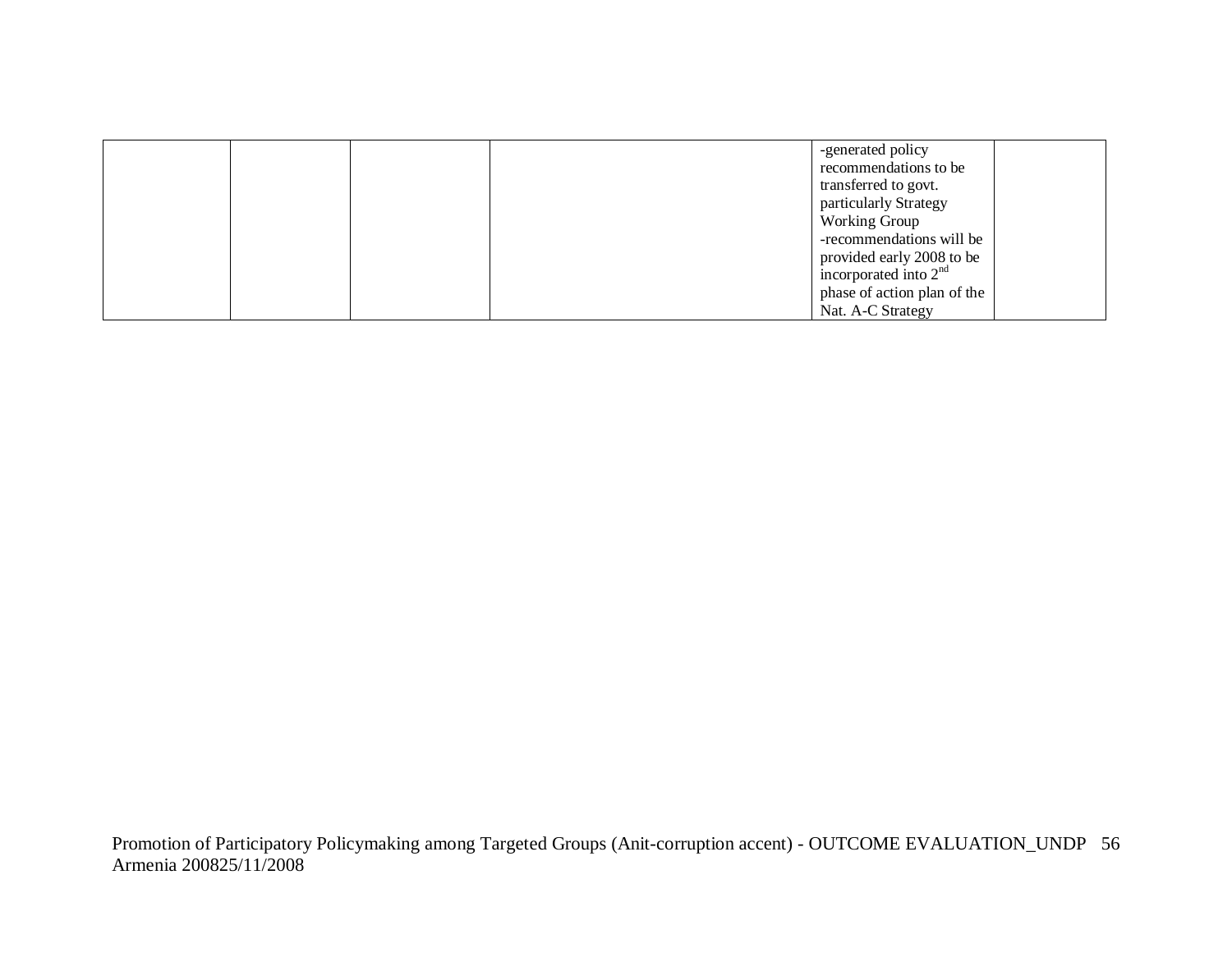| <b>UNCAC</b><br>Baseline <sup>20</sup>                                                                                                                                                                            | <b>Output Targets</b><br>(Project Results)<br>and Resources                                                                                                                                                                                                                                                                                   | Output<br>Indicator 3 in<br>2007, Output                                                                                                                                                                                                                                                                                                                       |                                                                                      | Swiss-Annex 1 - 2007                                                                                                                                                                                                                                                                                                                                                                                                                                                   | Donors $&$<br>Stakeholders<br>involved |
|-------------------------------------------------------------------------------------------------------------------------------------------------------------------------------------------------------------------|-----------------------------------------------------------------------------------------------------------------------------------------------------------------------------------------------------------------------------------------------------------------------------------------------------------------------------------------------|----------------------------------------------------------------------------------------------------------------------------------------------------------------------------------------------------------------------------------------------------------------------------------------------------------------------------------------------------------------|--------------------------------------------------------------------------------------|------------------------------------------------------------------------------------------------------------------------------------------------------------------------------------------------------------------------------------------------------------------------------------------------------------------------------------------------------------------------------------------------------------------------------------------------------------------------|----------------------------------------|
|                                                                                                                                                                                                                   | Framework)                                                                                                                                                                                                                                                                                                                                    | Indicator 1 in<br>2008                                                                                                                                                                                                                                                                                                                                         |                                                                                      |                                                                                                                                                                                                                                                                                                                                                                                                                                                                        |                                        |
| No gap<br>analysis of<br>harmonizati<br>on of<br>Armenia's<br>institutional<br>and legal<br>framework<br>with<br><b>UNCAC</b><br>has been<br>conducted<br>since<br>ratification<br>of the<br>Convention<br>(2006) | 1. Assessment to<br>identify existing<br>gaps between<br><b>UNCAC</b><br>requirements and<br>Armenia's<br>institutionalized<br>framework on anti-<br>corruption is<br>finalized $(2007)$<br>2. More than 30<br>recommendations<br>on making<br>Armenia UNCAC<br>compliant<br>developed and will<br>be provided to<br>Government early<br>2008 | $#$ of<br>recommendation<br>channelled for<br>harmonization of<br>institutional and<br>legal framework<br>with UNCAC<br>(2007)<br># of<br>recommendation<br>channelled for<br>harmonization of<br>institutional and<br>legal framework<br>with UNCAC<br>and incorporated<br>into the second<br>phase of the<br>National Anti-<br>Corruption<br>Strategy (2008) | <b>AWP Output 2</b><br>Supporting the governments; initiatives on<br>anti-corruption | (AWP Output 1) Assist the<br>GoA in implementation of the<br><b>UNCAC</b><br>Accomplishments<br>-UNDP with assistance from<br>UNODC will make inputs into<br>$2nd$ phase of the National A-C<br>Strategy schedule for late<br>autumn 2008<br>-gap analysis already produced<br>by consultant<br>-analysis to be used to develop<br>policies & institutional<br>frameworks in relation to<br>articles 5 and 6 of Convention<br>-to be presented to GoA in<br>early 2008 | TI Armenia                             |

 $\frac{20}{20}$  Baseline, indicators, outputs, stakeholders from filename: Anti-corruption\_%20RBM\_2007\_final(1)results. See also filename: results and indicators

Promotion of Participatory Policymaking among Targeted Groups (Anit-corruption accent) - OUTCOME EVALUATION\_UNDP 57 Armenia 200825/11/2008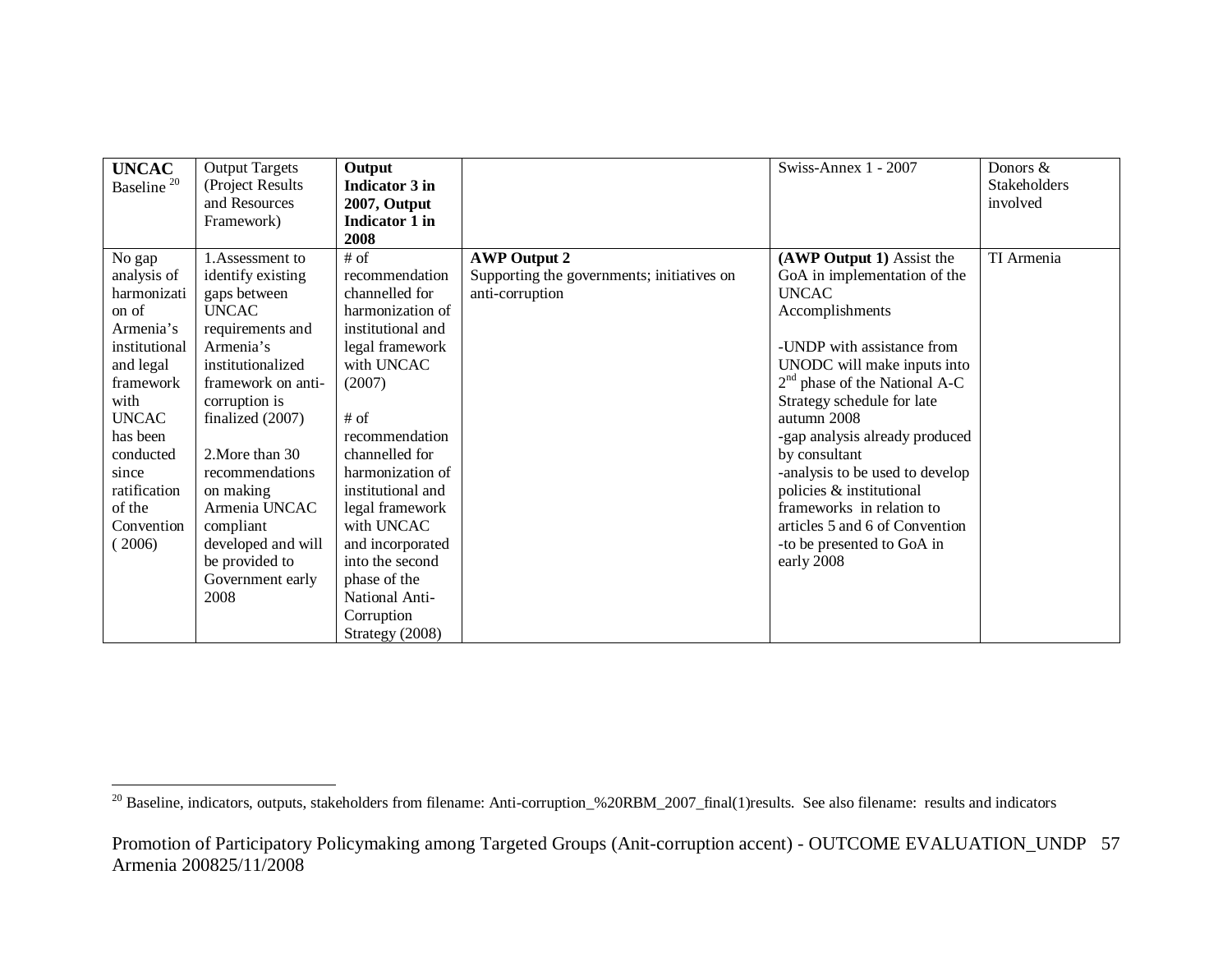| <b>Journalists</b>     | Output            | <b>Output Targets</b>  | Standard Progress Report 2006 <sup>22</sup> | Swiss-Annex 1 - 2007                | Donors &                 |
|------------------------|-------------------|------------------------|---------------------------------------------|-------------------------------------|--------------------------|
| Participating          | Indicator 4       | (Source PRSF) *        |                                             |                                     | Stakeholders             |
| in Capacity            | (2007)            |                        |                                             |                                     | involved                 |
| <b>Initiatives</b>     | <b>CP</b> Outcome |                        |                                             |                                     |                          |
| Baseline <sup>21</sup> | and Indicators    |                        |                                             |                                     |                          |
| Limited                | # of journalists  | Professional capacity  | <b>AWP Output 5</b>                         | <b>AWP Output 4</b>                 | <b>Main implementing</b> |
| number of              | participating in  | of journalists to      | Strengthen capacity of the media to         | Strengthen capacity of the media to | partner -                |
| journalists            | the capacity      | monitor and report on  | monitor national anti-corruption            | monitor national A-C programmes,    | <b>MFA</b>               |
| trained to             | building          | corruption cases is    | programmes, to report corruption            | report corruption cases and         | <b>Stakeholders</b>      |
| monitor and            | initiatives       | strengthened through   | cases and to analyse and expose             | analyser/expose corrupt practices   | <b>British Council</b>   |
| report on              |                   | organization of        | corrupt practices                           |                                     | (Armenia)                |
| corruption             |                   | workshop on media      | <b>Key results:</b>                         | Accomplishments                     | TI Armenia, Internat.    |
| cases                  |                   | development (5         | -Capacity of media from 3 countries         |                                     | Center for Human         |
|                        |                   | participants),         | strengthened                                | -since April 2006, UNDP & Brit.,    | Dev., Armenian           |
|                        |                   | engaging of local      | -training for regional media designed       | Council Armenia implementing        | Constitutional           |
|                        |                   | media outlets in       | & delivered                                 | -30 journalists from 3 countries    | Rights' Protective       |
|                        |                   | APMM trainings (20     | -regional network supported                 | attended 10 day reporting           | Center, Regional         |
|                        |                   | participants),         | -Journalists' handbook in                   | corruption training in London       | Development and          |
|                        |                   | publication of         | development                                 | -study tour Lithuania               | Research Center,         |
|                        |                   | Journalists'           | <b>Specific results:</b>                    | -March workshop between media       | Union of NGOs of         |
|                        |                   | Handbook, engaging     | 29 journalists from 3 countries             | and govt. officials. Major          | Shirak, Armavir          |
|                        |                   | local media outlets in | trained (TOT)                               | problems identified                 | Development Center,      |
|                        |                   | discussions on 2006    | -66 local media from 10 marzes              | --handbook prepared, 3 versions     | Aragatsotn Forum of      |
|                        |                   | Corruption             | trained by TOTs                             | published                           | NGOs, national and       |
|                        |                   | Perception Survey      | -round table on training results from       | -work of CSA groups coordinated     | local media, health &    |
|                        |                   | (30 participants),     | UK training.                                | with LPO and media involved in      | education                |
|                        |                   | organization of study  | -special training module deeloped           | training                            | institutions.            |
|                        |                   | tour to Lithuania (120 | -Journalists Handbook on monitoring         | -April-Oct. local media particated  | <b>International</b>     |
|                        |                   | journalists, 15        | & reporting corruption drafted (in          | in launch and wrap up event of      | EU, CoE, OSCE,           |
|                        |                   | government press-      | progress)                                   | <b>ACPM</b>                         | OECD), WB, DFID,         |
|                        |                   | secretaries) 2007      |                                             |                                     | USAID, Eurasia           |
|                        |                   |                        |                                             |                                     | Foundation               |
|                        |                   |                        |                                             |                                     | <b>Donors</b>            |
|                        |                   |                        |                                             |                                     | Norway, SDC              |

<sup>&</sup>lt;sup>21</sup> Baseline, indicators, outputs, stakeholders from filename: Anti-corruption\_%20RBM\_2007\_final (1) results. See also filename: results and indicators  $^{22}$  Standard Progress Reportr January – December 2006. File name SPR AntiCorruption 2006 final

Promotion of Participatory Policymaking among Targeted Groups (Anit-corruption accent) - OUTCOME EVALUATION\_UNDP 58 Armenia 200825/11/2008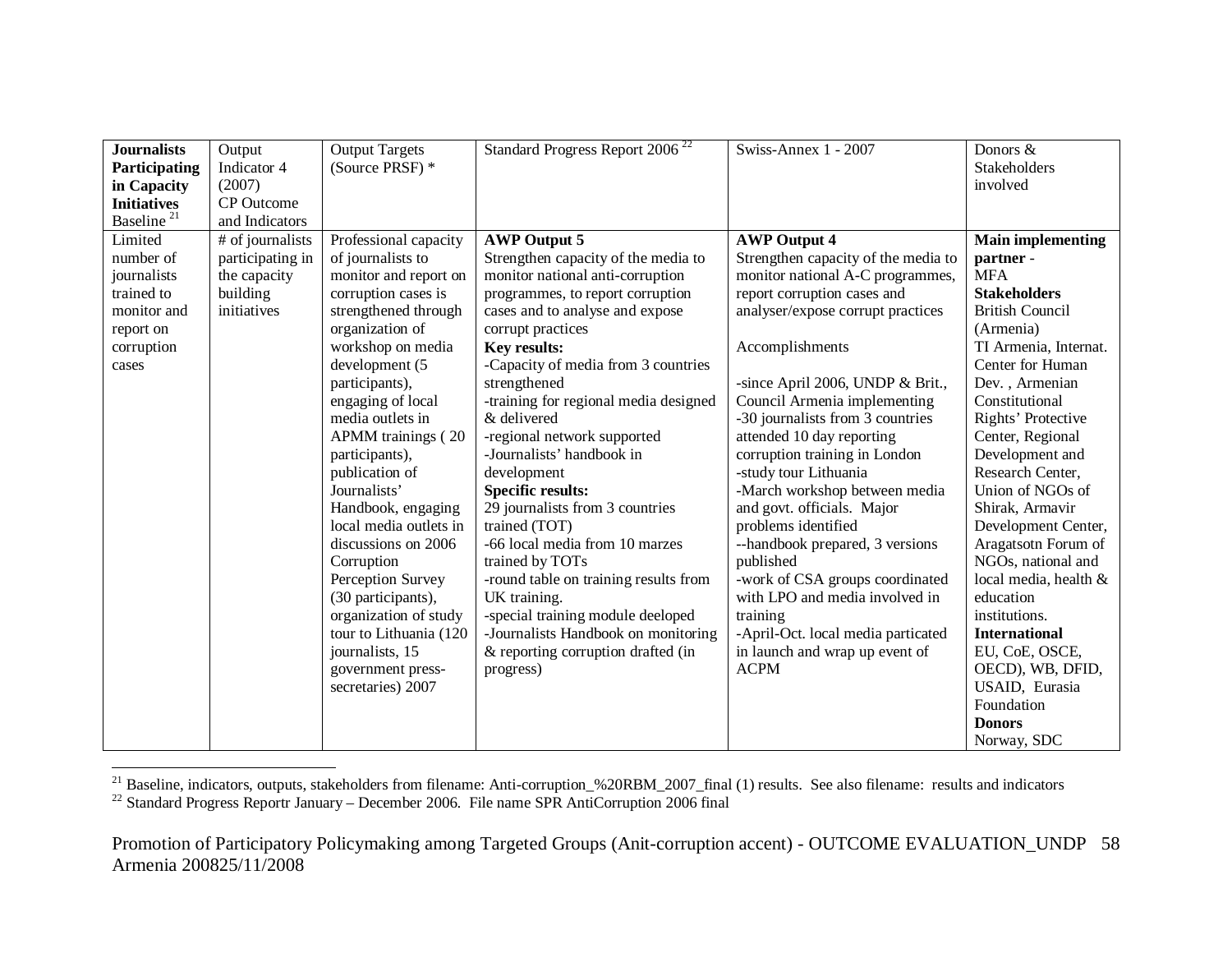Promotion of Participatory Policymaking among Targeted Groups (Anit-corruption accent) - OUTCOME EVALUATION\_UNDP Armenia 200825/11/2008 59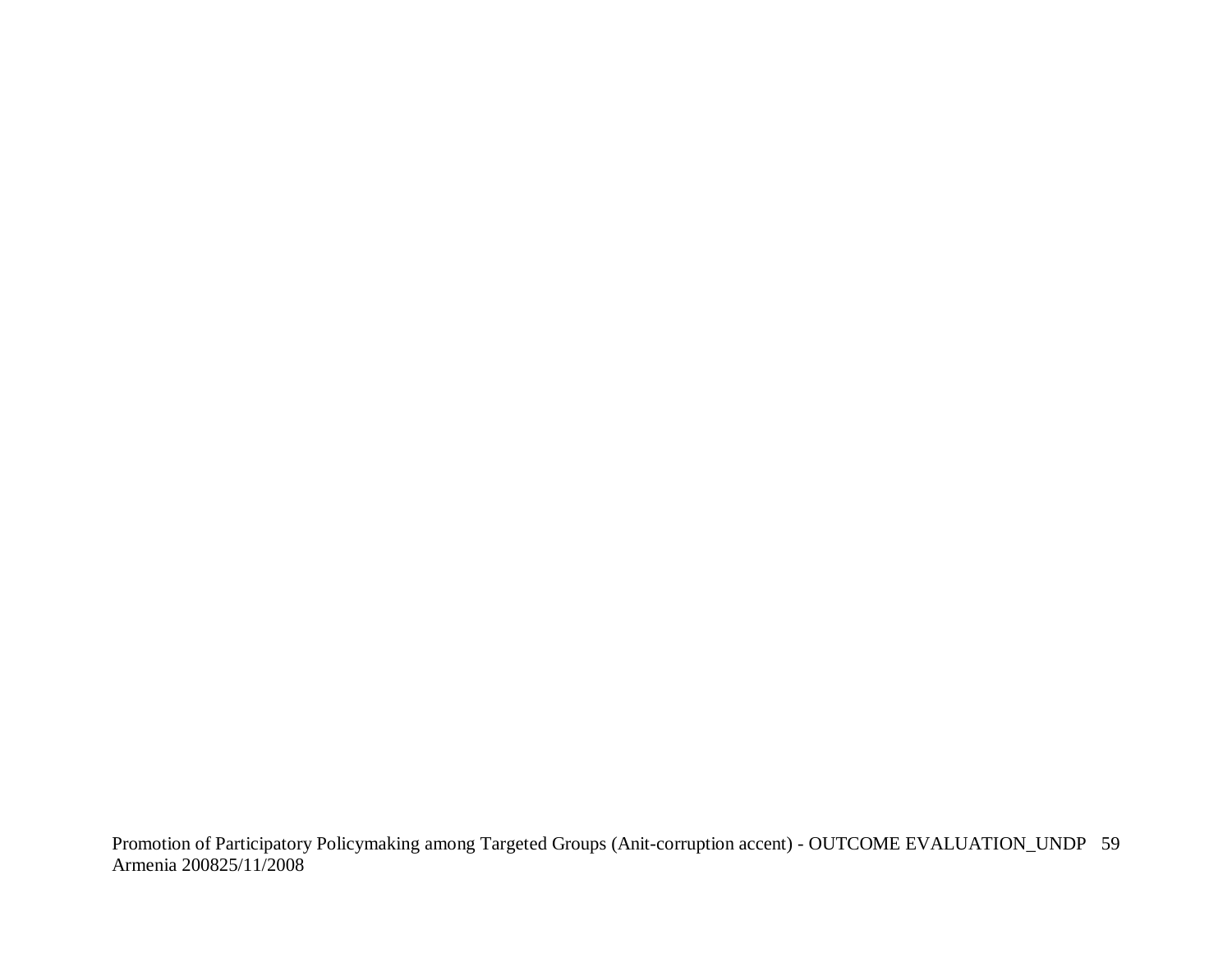| <b>Produce</b>         | Output Indicator   | <b>Output Targets</b> | <b>Standard Progress</b> | Swiss-Annex 1 - 2007     | Donors &      | Donor Reports                    |
|------------------------|--------------------|-----------------------|--------------------------|--------------------------|---------------|----------------------------------|
| <b>Articles and TV</b> | 5                  | (from PSRF            | Report 2006 $^{24}$      |                          | Stakeholders  |                                  |
| on A-C                 |                    | Indicator 5)          |                          |                          | involved      |                                  |
| Baseline <sup>23</sup> |                    |                       |                          |                          |               |                                  |
| $2007$ - Limited       | Number of          | Media's capacity      | <b>AWP</b> Output 6      | <b>AWP Output 5</b>      | <b>MFA</b>    | <b>Activity 5 in 2006 Norway</b> |
| number of              | published articles | to monitor and        | Support journalists'     | Within the framework     |               | Budget \$69,872                  |
| published articles     | and broadcasted    | report on             | initiatives to raise     | of the UNDP media        | Norway        | Exp. \$55,697                    |
| and no broadcast       | TV programmes      | corruption issues     | awareness on anti-       | strategy, support        |               | Accomplishments                  |
| TV programmes          | covering           | is strengthened       | corruption, including    | journalists' initiatives | 6 TV channels | -ToT in London (supported        |
| covering               | corruption issues  | through               | TV programme and         | to raise awareness on    | in 4 regions  | by Brit. Coun.)                  |
| corruption issues      |                    | conducting two        | talk shows (follow-up    | anti-corruption,         |               | -training to journalists in      |
| produced before        |                    | phases of grant       | to Output $4 & 5$ )      | including TV             |               | Armenia (10 regions)             |
| 2005                   |                    | competition,          |                          | programs and talk        |               | -100 applications; 66            |
|                        |                    | contracting of six    | Key results:             | shows                    |               | selected                         |
| $2008 - No$            |                    | TV channels in        | Call for proposals to    |                          |               | -5 two day sessions (Oct.-       |
| broadcast TV           |                    | four regions of       | support media            | Accomplishments          |               | Dec. 2006)                       |
| programmes             |                    | Armenia and           | initiatives to raise     |                          |               | -journalists' handbook draft     |
| specifically           |                    | Yerevan, and          | awareness                | Purpose to prepare       |               | produced                         |
| covering               |                    | broadcast of 69       |                          | and broadcast TB         |               | 2 day work shop in Georgia       |
| corruption issues      |                    | TV programmes         | <b>Specific results:</b> | programs to              |               | <b>Activity 6 in 2007 Norway</b> |
| produced before        |                    | (2007)                | -call for proposal to    | discourage or prevent    |               | report                           |
| 2006                   |                    |                       | produce & broadcast      | corrupt behaviour        |               | Budget \$112,350                 |
|                        |                    |                       | TV programmes (talk      | -competition held.       |               | Exp. \$770. (2.4 %)              |
|                        |                    |                       | shows, debates,          | First phase announced    |               | Accomplishments                  |
|                        |                    |                       | discussions, etc.)       | Dec. 2006                |               | -Dec. call for proposals         |
|                        |                    |                       | containing innovative    | -exec board created      |               | -orientation session             |
|                        |                    |                       | methods to sensitize     | $-2nd$ phase announced   |               | (no indication of why            |
|                        |                    |                       | public officers and      | in March 2007 (used      |               | behind schedule - need for       |
|                        |                    |                       | citizens about           | expert studies,          |               | call for proposals probably      |
|                        |                    |                       | corruption               | particularly 2006        |               | part of it)                      |
|                        |                    |                       |                          | Perceptions Survey.      |               |                                  |
|                        |                    |                       |                          | TV work to continue      |               |                                  |
|                        |                    |                       |                          | in 2008 as well          |               |                                  |

<sup>&</sup>lt;sup>23</sup> Baseline, indicators, outputs, stakeholders from filename: Anti-corruption\_%20RBM\_2007\_final(1)results. See also filename: results and indicators

 $^{24}$  Standard Progress Report January – December 2006. File name SPR AntiCorruption 2006 final

Promotion of Participatory Policymaking among Targeted Groups (Anit-corruption accent) - OUTCOME EVALUATION\_UNDP 60 Armenia 200825/11/2008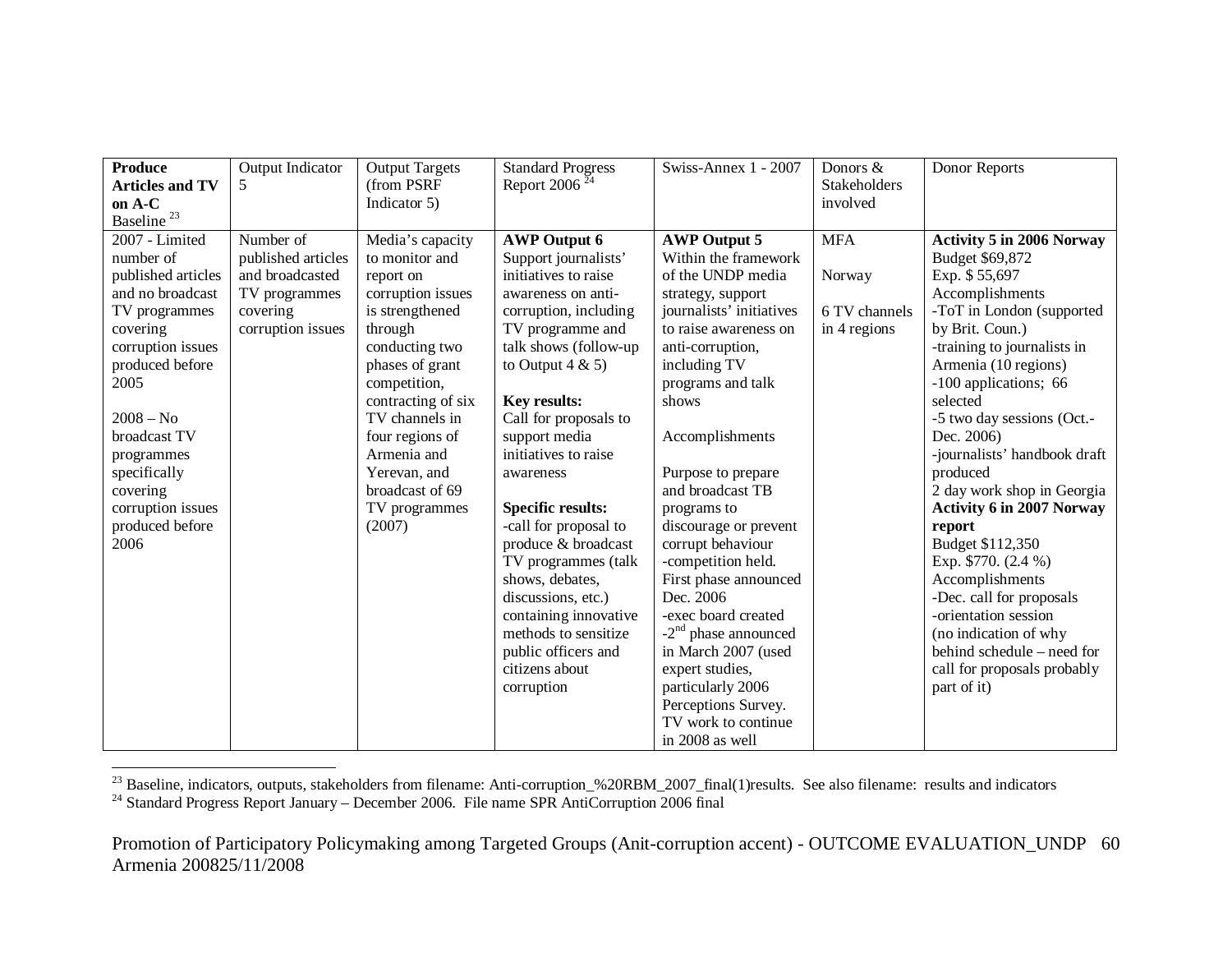| <b>Baseline</b> | Output       | Output               | <b>Standard Progress Report 2005</b>           | Standard      | <b>Standard Progress</b>  | Final Report -Support    |
|-----------------|--------------|----------------------|------------------------------------------------|---------------|---------------------------|--------------------------|
| $(2007)^{25}$   | Indicator 6  | Targets <sup>*</sup> |                                                | Progress      | Report 2007 $^{26}$       | to Information Society   |
|                 | (2007)       |                      |                                                | Report 2006   |                           | June 2005-May 2007       |
| Not a single    | Number of    | 179 officials        | <b>AWP Output 1</b>                            | No mention    | <b>AWP Output 6</b>       | -2 phases system for     |
| official        | officials    | trained on           | Promoting access to information and            | of outputs.   | Support the               | territorial admin. Since |
| trained on      | trained on   | :Access to           | establishing countrywide interactive e-        | Reference in  | development of            | 2002                     |
| the "Access     | "Access to   | the Judicial         | governance systems and mechanisms for          | Section IV,   | "Access to the judicial   | -Community system        |
| to the          | the judicial | Information          | disseminating public information               | future work   | information" System -     | since Nov. 2004          |
| judicial        | information  | System               | Key results:                                   | plan, that e- | e-Judiciary               | (document says $2nd$     |
| information     | System".     | (2007)               | -e-governance systems for territorial and      | governance    |                           | phase 2005-2007)         |
| System          |              |                      | communities established                        | system "can   |                           | -both funded by SDC      |
| before its      |              |                      | -access of citizens to public info. increased  | become an     | Key results:              | (\$214,547 (2005),       |
| development     |              |                      | -2 e-commerce modules introduced               | outlet and    | -establishment of e-      | \$24,178 (2006) &        |
| and             |              |                      | -preliminary actions for improving research    | portal for    | Judiciary web portal      | <b>UNDP</b>              |
| installation    |              |                      | & educ. taken                                  | certain       | completed                 | <b>Outputs:</b>          |
|                 |              |                      | -public awareness on services delivered by 7   | elements of   |                           | -Community e-Gov.        |
|                 |              |                      | ministries increased                           | APMM.         | <b>Specific results:</b>  | System portals           |
|                 |              |                      | <b>Specific Results</b>                        |               | -basic components of -    | establish and            |
|                 |              |                      | -e-governance system (equipment and            |               | web portal identified     | functional in selected   |
|                 |              |                      | network) established in 12 communities for     |               | -TORs for web             | communities              |
|                 |              |                      | online info. And public services               |               | interface developed       | -3 areas: information,   |
|                 |              |                      | -content mgt, improved                         |               | -software company         | interaction, transaction |
|                 |              |                      | -assessment of ICT needs and capacities in 3   |               | contracted                | -connectivity and        |
|                 |              |                      | ministries, recommendations, draft structure   |               | -software development     | internet access          |
|                 |              |                      | of e-governance portals                        |               | and installation          | -structural reform of    |
|                 |              |                      | -modules Electronic Treasury Direct, Card-to-  |               | completed                 | <b>MTA Nov. 2006</b>     |
|                 |              |                      | Card transfers launched in 2005. 20% increase  |               | -179 officials trained on | -capacities of           |
|                 |              |                      | in payments                                    |               | "Access to System"        | municipalities           |
|                 |              |                      | -e-Visa primer prepared                        |               | -250 hits per day         | improved (mainly         |
|                 |              |                      | -prelim. assess for enlarging network done     |               |                           | training)                |
|                 |              |                      | -Armenia Freenet supported                     |               |                           | -public awareness and    |
|                 |              |                      | -creation of tools and free internet supported |               |                           | training                 |
|                 |              |                      | -site & database of Armenian NGOs totally      |               |                           |                          |
|                 |              |                      | revamped.                                      |               |                           |                          |
|                 |              |                      | -public awareness conducted, 21 leaflets by 7  |               |                           |                          |

<sup>&</sup>lt;sup>25</sup> Baseline, indicators, outputs, stakeholders from filename: Anti-corruption\_%20RBM\_2007\_final(1)results. See also filename: results and indicators <sup>26</sup> Standard Progress Report, January – December 2007. File name SPR AntiCorruption 2007\_final

Promotion of Participatory Policymaking among Targeted Groups (Anit-corruption accent) - OUTCOME EVALUATION\_UNDP 61 Armenia 200825/11/2008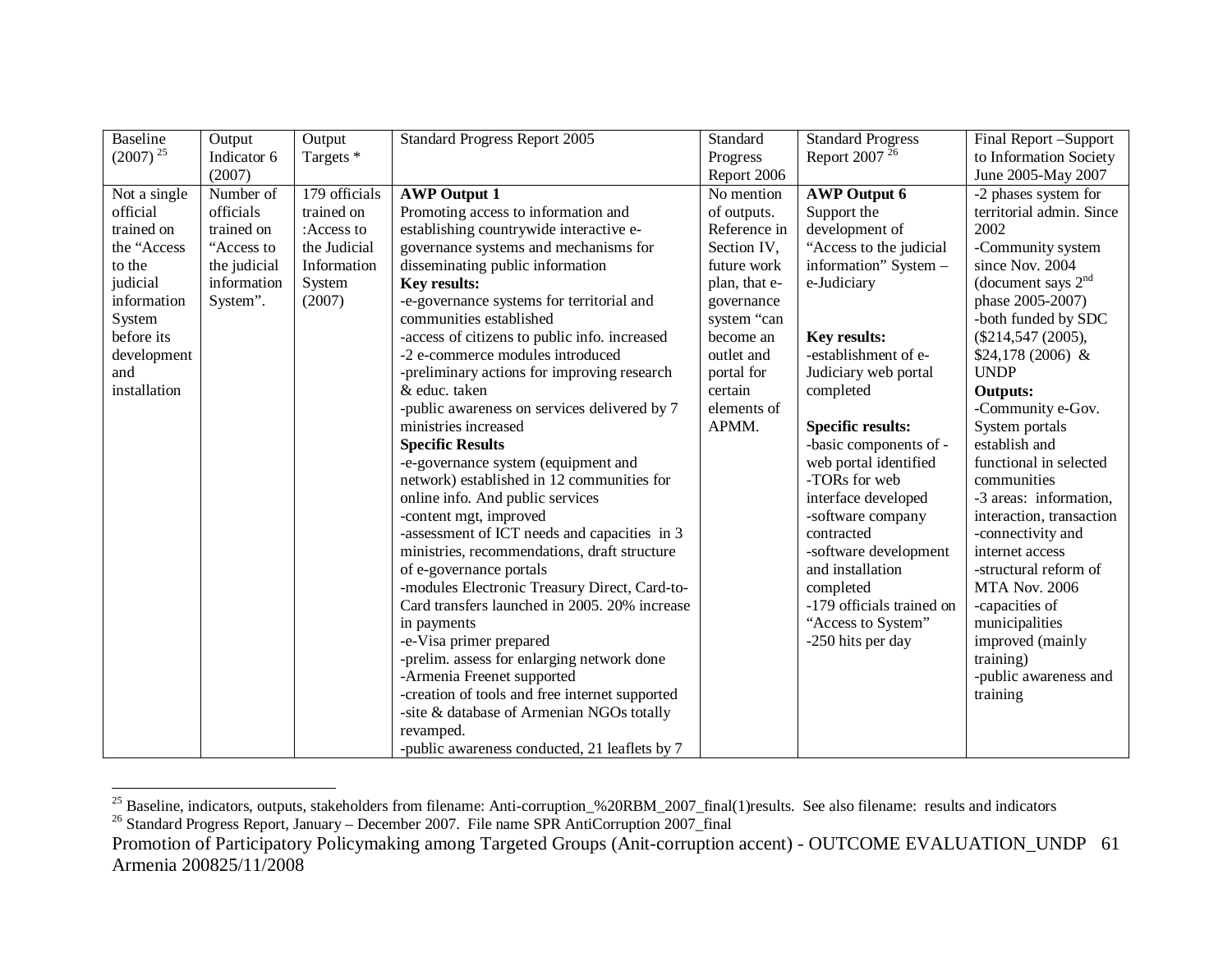|  | tr1 a<br>m<br>mistr<br>. |  |  |
|--|--------------------------|--|--|
|  |                          |  |  |

| Baseline <sup>27</sup> | Output Indictor   | <b>Output Targets</b> | <b>Standard Progress</b>         | <b>Standard Progress</b>   | <b>Standard Progress Report</b> | <b>Stakeholders</b>    |
|------------------------|-------------------|-----------------------|----------------------------------|----------------------------|---------------------------------|------------------------|
|                        |                   | *                     | Report 2005                      | Report 2006 $\frac{28}{3}$ | $2007^{29}$                     | involved               |
| 2007 - Not a           | # of users of the | 250 Citizens,         | <b>AWP Output 1</b>              |                            |                                 | <b>Cassation Court</b> |
| single user had        | "Access to the    | on average,           | Promoting access to              |                            |                                 |                        |
| the "access to         | judicial          | daily use the         | information and                  |                            |                                 | MaSys Information      |
| the judicial           | Information       | "Access to            | establishing                     |                            |                                 | <b>Systems</b>         |
| information "          | System"           | Information           | countrywide                      |                            |                                 |                        |
| system before          |                   | System $(2007)$       | interactive e-                   |                            |                                 | Users                  |
| its                    |                   |                       | governance systems               |                            |                                 |                        |
| development            |                   |                       | and mechanisms for               |                            |                                 |                        |
| and installation       |                   |                       | disseminating public             |                            |                                 |                        |
|                        | # of users of     |                       | information.                     |                            |                                 |                        |
| $2008 - On$            | www.parliament    |                       |                                  |                            |                                 |                        |
| average 1,540          | .am site          |                       | <b>Key results</b>               |                            |                                 |                        |
| users visit            | increased         |                       | -access of citizens to           |                            |                                 |                        |
| parliament. am         |                   |                       | public information               |                            |                                 |                        |
| site daily 2007)       |                   |                       | increased                        |                            |                                 |                        |
|                        |                   |                       | <b>Specific Results</b>          |                            |                                 |                        |
|                        |                   |                       |                                  |                            |                                 |                        |
|                        |                   |                       | -modules Electronic              |                            |                                 |                        |
|                        |                   |                       | Treasury Direct,<br>Card-to-Card |                            |                                 |                        |
|                        |                   |                       | transfers launched in            |                            |                                 |                        |
|                        |                   |                       | 2005. 20% increase               |                            |                                 |                        |
|                        |                   |                       | in payments                      |                            |                                 |                        |
|                        |                   |                       |                                  |                            |                                 |                        |
|                        |                   |                       |                                  |                            |                                 |                        |

 $^{27}$  Baseline, indicators, outputs, stakeholders from filename: Anti-corruption\_%20RBM\_2007\_final(1)results. See also filename: results and indicators

 $^{28}$  Standard Progress Report January – December 2006. File name SPR AntiCorruption 2006 final

<sup>&</sup>lt;sup>29</sup> Standard Progress Report, January – December 2007. File name SPR AntiCorruption 2007\_final

Promotion of Participatory Policymaking among Targeted Groups (Anit-corruption accent) - OUTCOME EVALUATION\_UNDP 62 Armenia 200825/11/2008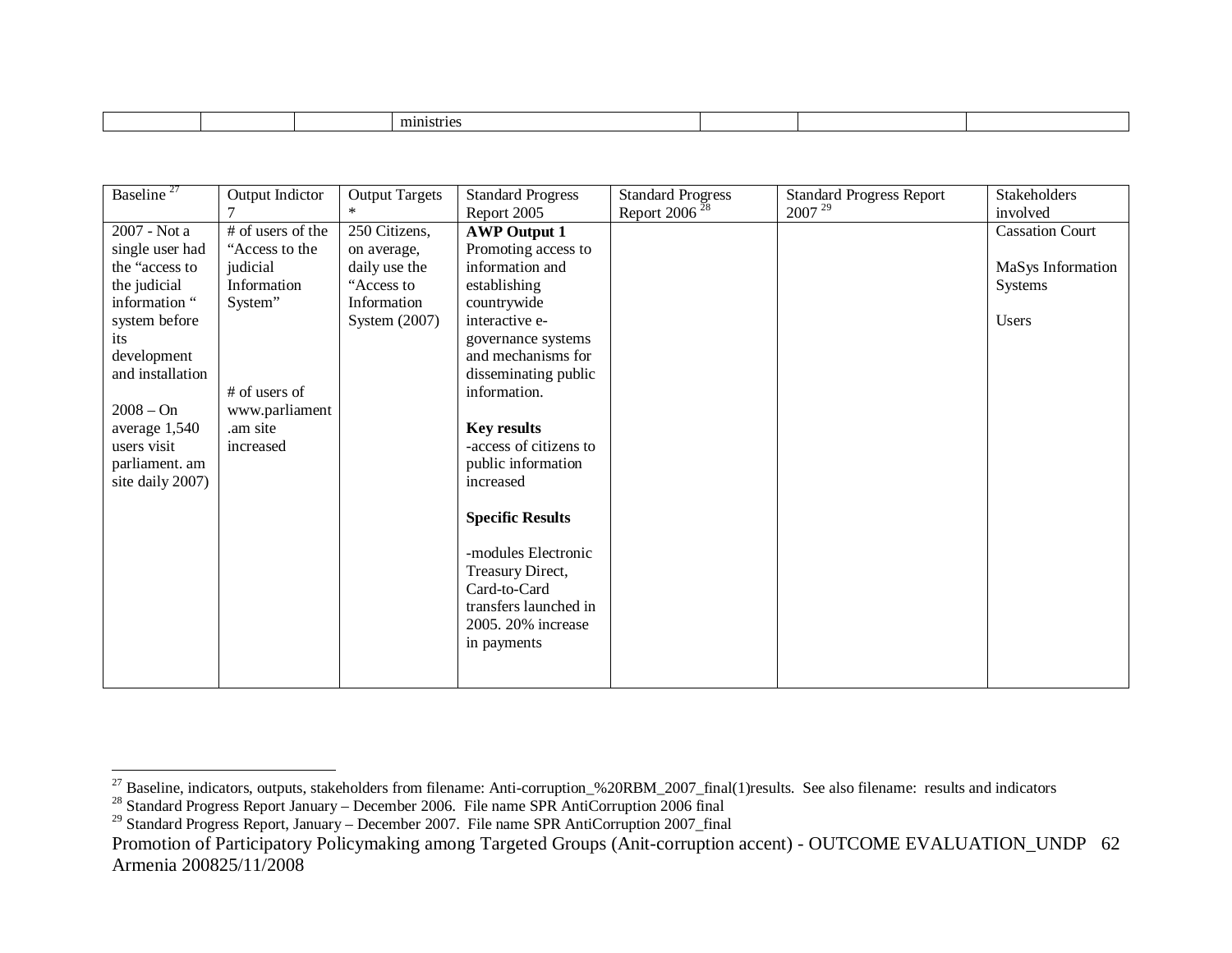| Baseline $^{\rm 30}$ | Output<br>Indicator 4<br>(2007)<br>CP Outcome<br>and Indicators | <b>Output Targets</b><br>(Source PRSF) * | Standard Progress Report 2005 <sup>31</sup>                                                                                                                                                                                                                                                                                                                                                                                                                                                                                                                                                                                                                                                                                                                                       | Standard Progress Report 2006 <sup>32</sup> | Donors &<br>Stakeholders<br>involved |
|----------------------|-----------------------------------------------------------------|------------------------------------------|-----------------------------------------------------------------------------------------------------------------------------------------------------------------------------------------------------------------------------------------------------------------------------------------------------------------------------------------------------------------------------------------------------------------------------------------------------------------------------------------------------------------------------------------------------------------------------------------------------------------------------------------------------------------------------------------------------------------------------------------------------------------------------------|---------------------------------------------|--------------------------------------|
|                      | N/A                                                             | N/A                                      | AWP Output $3 -$ Supporting<br>introduction of legislative and policy<br>frameworks on lobbying and<br>promoting legal lobbying practices<br><b>Key results</b><br>-draft regulatory framework for<br>lobby8ng developed<br>-dialogue and trust between govt. &<br>civil society enhanced<br>-model for effective & constructive<br>participatory law and policy making<br>process shaped<br><b>Specific results</b><br>-draft Law on Lobbying and<br>amendments prepared by Task Force<br>and approved<br>-draft Law currently at Nat.<br>Assembly<br>-discussion with over 500 reps. Of<br>business org., communities and civil<br>society org. facilitated<br>-concerns, comments & suggestions<br>identified and consolidated<br>-TOR for business code of contact<br>drafted | No reference in standard progress<br>report |                                      |
|                      |                                                                 |                                          | -Guidelines for lobbying procedures                                                                                                                                                                                                                                                                                                                                                                                                                                                                                                                                                                                                                                                                                                                                               |                                             |                                      |

<sup>&</sup>lt;sup>30</sup> Baseline, indicators, outputs, stakeholders from filename: Anti-corruption\_%20RBM\_2007\_final(1)results. See also filename: results and indicators

<sup>&</sup>lt;sup>31</sup> Standard Progress Report January – December 2006. File name SPR AntiCorruption 2006 final

<sup>&</sup>lt;sup>32</sup> Standard Progress Report, January – December 2007. File name SPR AntiCorruption 2007\_final

Promotion of Participatory Policymaking among Targeted Groups (Anit-corruption accent) - OUTCOME EVALUATION\_UNDP 63 Armenia 200825/11/2008